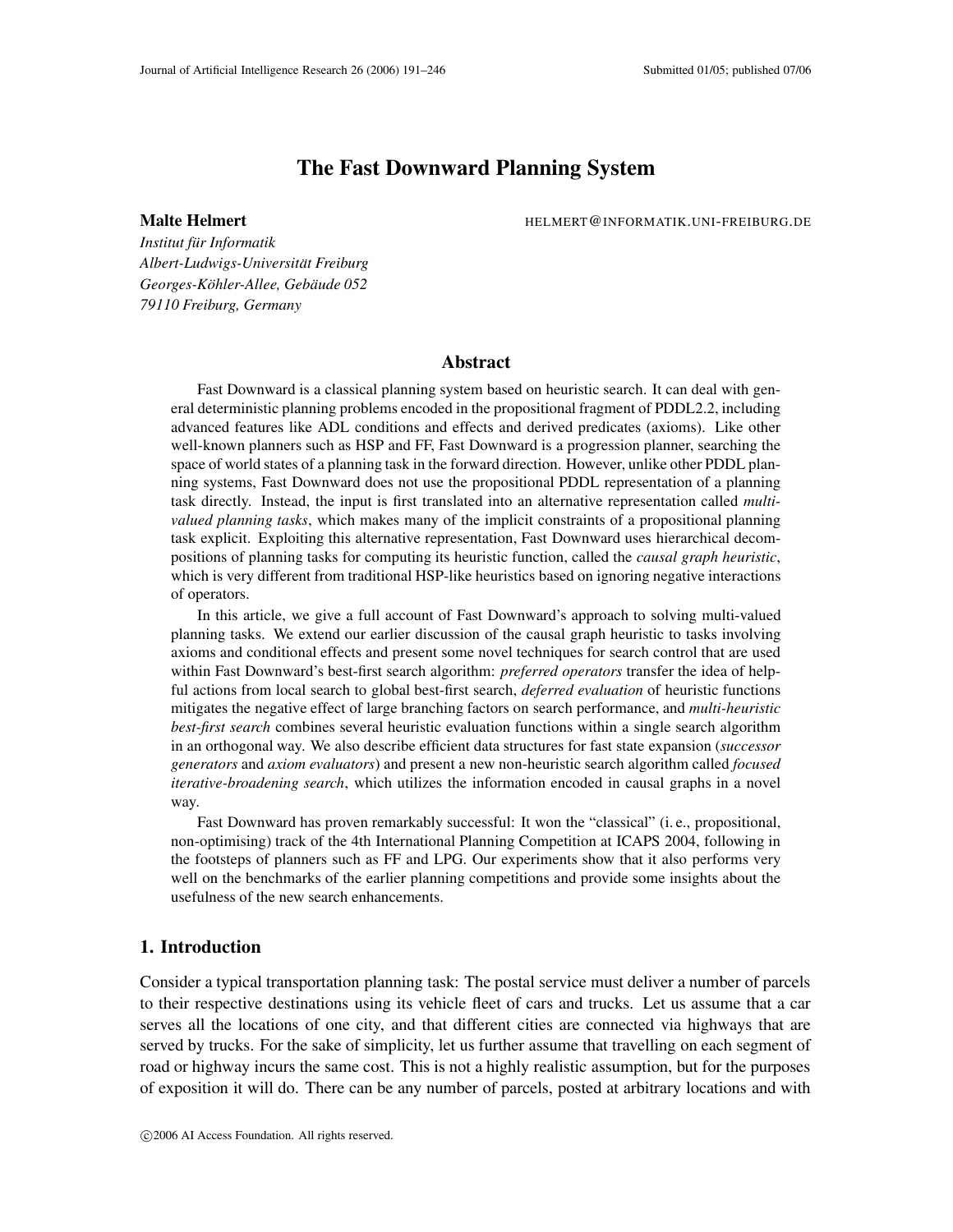

Figure 1: A transportation planning task. Deliver parcel  $p_1$  from C to G and parcel  $p_2$  from F to E, using the cars  $c_1$ ,  $c_2$ ,  $c_3$  and truck t. The cars may only use inner-city roads (thin edges), the truck may only use the highway (thick edge).

arbitrary destinations. Moreover, cities can be of varying size, there can be one or several cars within each city, and there can be one or several trucks connecting the cities. Cars will never leave a city. Fig. 1 shows an example task of this kind with two cities, three cars and a single truck. There are two parcels to be delivered, one of which  $(p_1)$  must be moved between the two cities, while the other  $(p_2)$  can stay within its initial city.

The astute reader familiar with the planning literature will have noticed by now that we are essentially describing the LOGISTICS domain, a standard benchmark for classical planning systems, extended to roadmaps that are not complete graphs. (Part of) a propositional STRIPS-like encoding of the task is shown in Fig. 2.

How would human planners go about solving tasks of this kind? Very likely, they would use a hierarchical approach: For  $p_1$ , it is clear that the parcel needs to be moved between cities, which is only possible by using the truck. Since in our example each city can access the highway at only one location, we see that we must first load the parcel into some car at its initial location, then drop it off at the first city's highway access location, load it into the truck, drop it off at the other city's highway access location, load it into the only car in that city, and finally drop it off at its destination. We can commit to this "high-level" plan for delivering  $p_1$  without worrying about "lower-level" aspects such as path planning for the cars. It is obvious to us that *any* good solution will have this structure, since the parcel can only change its location in a few clearly defined ways (Fig. 3). The same figure shows that the only reasonable plans for getting  $p<sub>2</sub>$  to its destination require loading it into the car in its initial city and dropping it off at its target location. There is no point in ever loading it into the truck or into any of the cars in the left city.

So say we have committed to the (partially ordered, as movements of the two parcels can be interleaved) "high-level plan" shown in Fig. 5. All we need to do to complete the plan is choose a linearization of the high-level steps and fill in movements of the vehicle fleet between them. We have thus decomposed the planning task into a number of subproblems. The parcel scheduling problem (where, and by which vehicles, a parcel should be loaded and unloaded) is separated from the path planning problem for each vehicle in the fleet (how to move it from point  $X$  to  $Y$ ). Both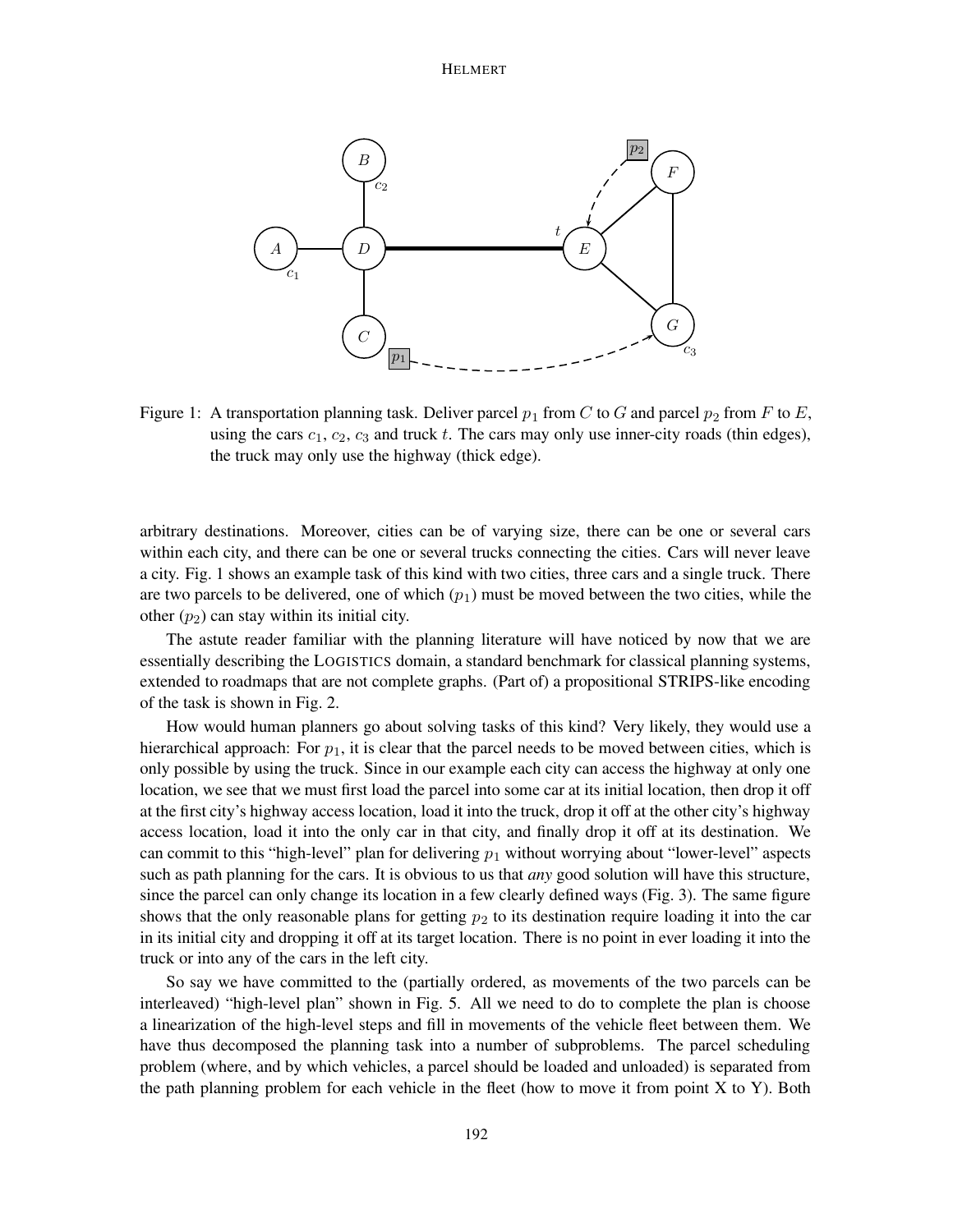```
Variables:
  at-p1-a, at-p1-b, at-p1-c, at-p1-d, at-p1-e, at-p1-f, at-p1-g,
  at-p2-a, at-p2-b, at-p2-c, at-p2-d, at-p2-e, at-p2-f, at-p2-g,
  at-c1-a, at-c1-b, at-c1-c, at-c1-d,
  at-c2-a, at-c2-b, at-c2-c, at-c2-d,
  at-c3-e, at-c3-f, at-c3-g,
  at-t-d, at-t-e,
  in-p1-c1, in-p1-c2, in-p1-c3, in-p1-t,
  in-p2-c1, in-p2-c2, in-p2-c3, in-p2-t
Init:
  at-p1-c, at-p2-f, at-c1-a, at-c2-b, at-c3-g, at-t-e
Goal:
  at-p1-g, at-p2-e
Operator drive-c1-a-d:
  PRE: at-c1-a ADD: at-c1-d DEL: at-c1-a
Operator drive-c1-b-d:
  PRE: at-c1-b ADD: at-c1-d DEL: at-c1-b
Operator drive-c1-c-d:
  PRE: at-c1-c ADD: at-c1-d DEL: at-c1-c
...
Operator load-c1-p1-a:
  PRE: at-c1-a, at-p1-a ADD: in-p1-c1 DEL: at-p1-a
Operator load-c1-p1-b:
  PRE: at-c1-b, at-p1-b ADD: in-p1-c1 DEL: at-p1-b
Operator load-c1-p1-c:
  PRE: at-c1-c, at-p1-c ADD: in-p1-c1 DEL: at-p1-c
...
Operator unload-c1-p1-a:
  PRE: at-c1-a, in-p1-c1 ADD: at-p1-a DEL: in-p1-c1
Operator unload-c1-p1-b:
  PRE: at-c1-b, in-p1-c1 ADD: at-p1-b DEL: in-p1-c1
Operator unload-c1-p1-c:
  PRE: at-c1-c, in-p1-c1 ADD: at-p1-c DEL: in-p1-c1
...
```
Figure 2: Part of a typical propositional encoding of the transportation planning task (no actual PDDL syntax).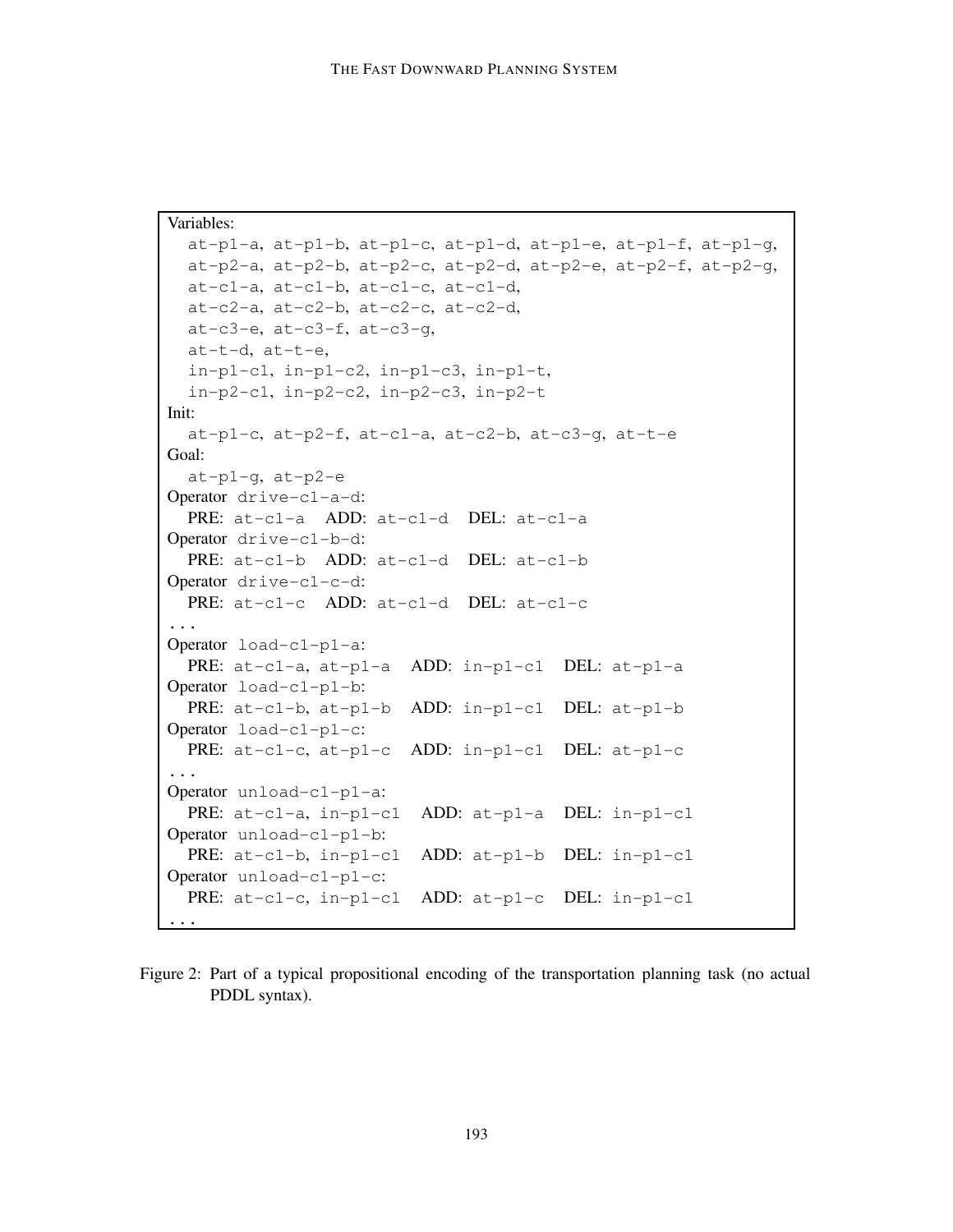

Figure 3: Domain transition graph for the parcels  $p_1$  and  $p_2$ . Indicates how a parcel can change its state. For example, the arcs between "at  $D$ " and "in  $t$ " correspond to the actions of loading/unloading the parcel at location  $D$  with the truck  $t$ .



Figure 4: Domain transition graphs for the cars  $c_1$  and  $c_2$  (left), truck t (centre), and car  $c_3$  (right). Note how each graph corresponds to the part of the roadmap that can be traversed by the respective vehicle.



Figure 5: High-level plan for the transportation planning task.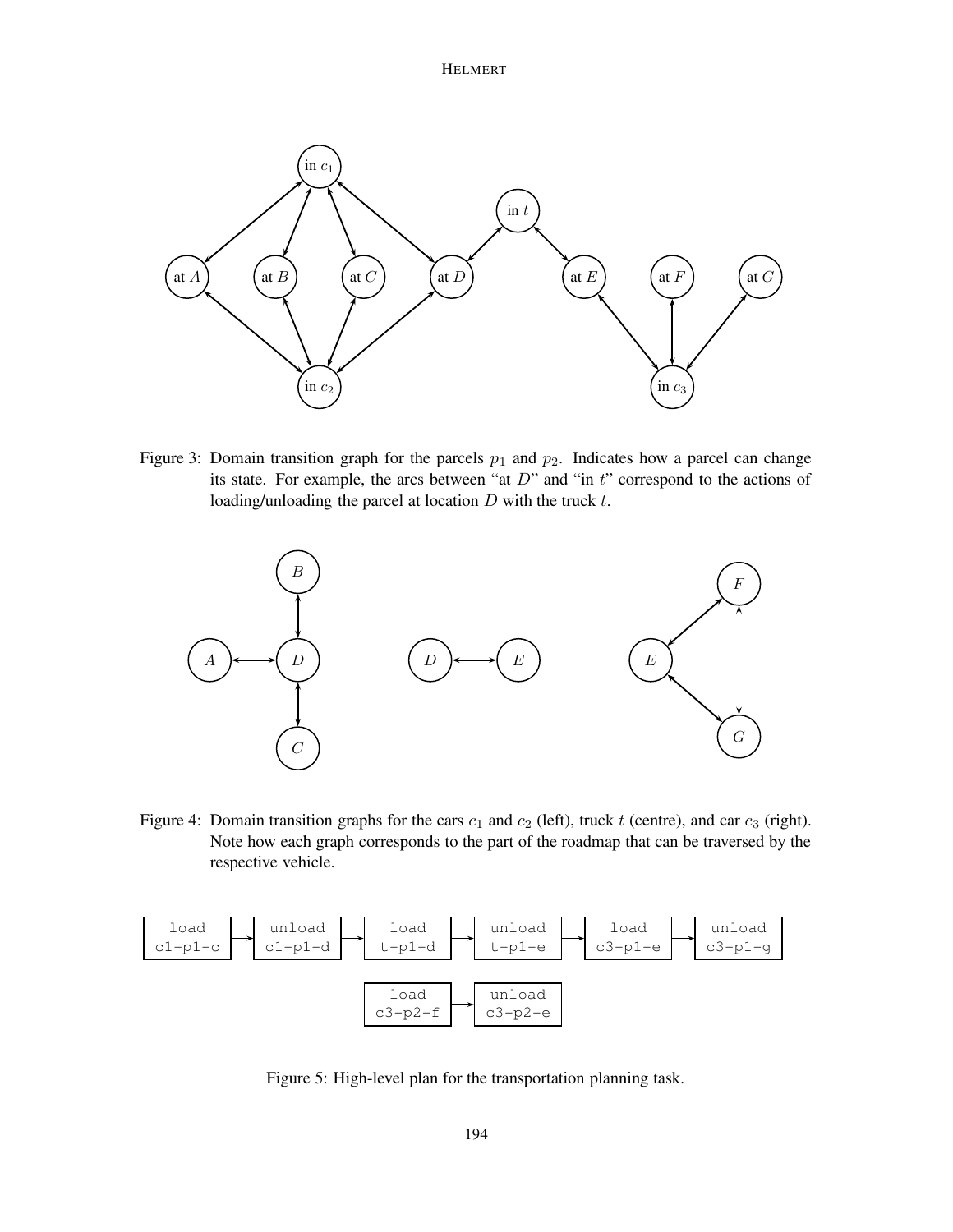

Figure 6: Causal dependencies in the transportation planning task.

of these are graph search problems, and the corresponding graphs are shown in Fig. 3 and Fig. 4. Graphs of this kind will be formally introduced as *domain transition graphs* in Section 5.

Of course these graph search problems interact, but they only do so in limited ways: State transitions for the parcels have associated conditions regarding the vehicle fleet, which need to be considered in addition to the actual path planning in Fig. 3. For example, a parcel can only change state from "at location A" to "inside car  $c_1$ " if the car  $c_1$  is at location A. However, state transitions for the vehicles have no associated conditions from other parts of the planning task, and hence moving a vehicle from one location to another is indeed as easy as finding a path in the associated domain transition graph. We say that the parcels have *causal dependencies* on the vehicles because there are operators that change the state of the parcels and have preconditions on the state of the vehicles. Indeed, these are the only causal dependencies in this task, since parcels do not depend on other parcels and vehicles do not depend on anything except themselves (Fig. 6). The set of causal dependencies of a planning task is visualized in its *causal graph*.

We argue that humans often solve planning tasks in the hierarchical fashion outlined in the preceding paragraphs, and that algorithmic approaches to action planning can usefully apply similar ideas. Indeed, as we will show in the following section, we are not the first to introduce domain transition graphs and causal graphs. However, earlier work has almost exclusively focused on *acyclic* causal graphs, and for a good reason: If the causal graph of a planning task exhibits a cycle, hierarchical decomposition is not possible, because the subproblems that must be solved to achieve an operator precondition are not necessarily smaller than the original task. As far as we are aware, we were the first (Helmert, 2004) to present a *general* planning algorithm that focuses on exploiting hierarchical information from causal graphs. However, our *causal graph heuristic* also requires acyclicity; in the general case, it considers a relaxed planning problem in which some operator preconditions are ignored to break causal cycles.

Knowing that cycles in causal graphs are undesirable, we take a closer look at the transportation planning task. Let us recall our informal definition of causal graphs: The causal graph of a planning task contains a vertex for each state variable and arcs from variables that occur in preconditions to variables that occur in effects of the same operator. So far, we may have given the impression that the causal graph of the example task has the well-behaved shape shown in Fig. 6. Unfortunately, having a closer look at the STRIPS encoding in Fig. 2, we see that this is not the case: The correct causal graph, shown in Fig. 7, looks very messy. This discrepancy between the intuitive and actual graph is due to the fact that in our informal account of "human-style" problem solving, we made use of (non-binary) state variables like "the location of car  $c_1$ " or "the state of parcel  $p_1$ ", while STRIPS-level state variables correspond to (binary) object-location propositions like "parcel  $p_1$  is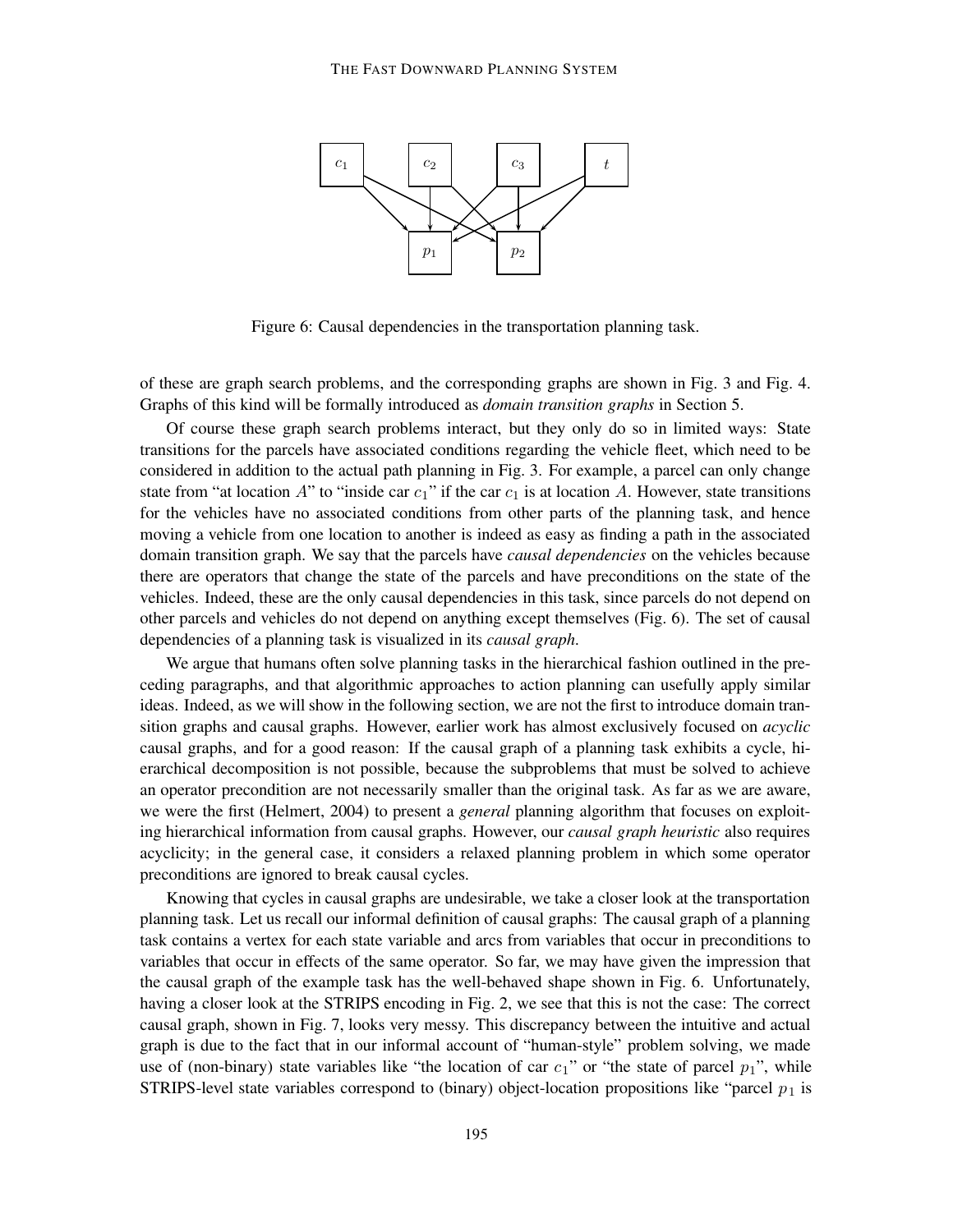

Figure 7: Causal graph for the STRIPS encoding of the transportation planning task.

at location  $A$ ". It would be much nicer if we were given a multi-valued encoding of the planning task that explicitly contains a variable for "the location of car  $c_1$ " and similar properties. Indeed, the nice looking acyclic graph in Fig. 6 is the causal graph of the multi-valued encoding shown in Fig. 8.

Having provided some intuition for its underlying concepts, let us now state our design goal for the Fast Downward planning system: *To develop an algorithm that efficiently solves general propositional planning tasks by exploiting the hierarchical structure inherent in causal graphs.* We need to overcome three major obstacles in this undertaking:

- First, propositionally encoded planning tasks usually have very unstructured causal graphs. However, the intuitive dependencies often become visible in encodings with multi-valued state variables. To exploit this fact in an automated PDDL planning system, we have devised an automatic algorithm for "translating" (or reformulating) propositional tasks to multi-valued ones. The translation algorithm can be considered independently from the rest of the planner; in fact, it is now also used as part of other planning systems (van den Briel, Vossen, & Kambhampati, 2005). To keep the article focused, we do *not* discuss the translation algorithm here, referring to our earlier work for some of its central ideas (Edelkamp & Helmert, 1999). Instead, we consider its output, a *multi-valued planning task*, as a base formalism.
- Second, no matter how clever the encoding is, most planning tasks are not completely hierarchical in nature. To deal with causal cycles, we consider relaxations where some causal dependencies are ignored and use solutions to the relaxed problem within a heuristic search algorithm.
- Third, even for planning tasks that can be solved hierarchically, finding such a solution is difficult (indeed, still **PSPACE**-complete). For this reason, our heuristic function only considers a fragment of a task at a time, namely subproblems induced by a single state variable and its predecessors in the causal graph. Even *this* planning problem is still NP-complete, so that we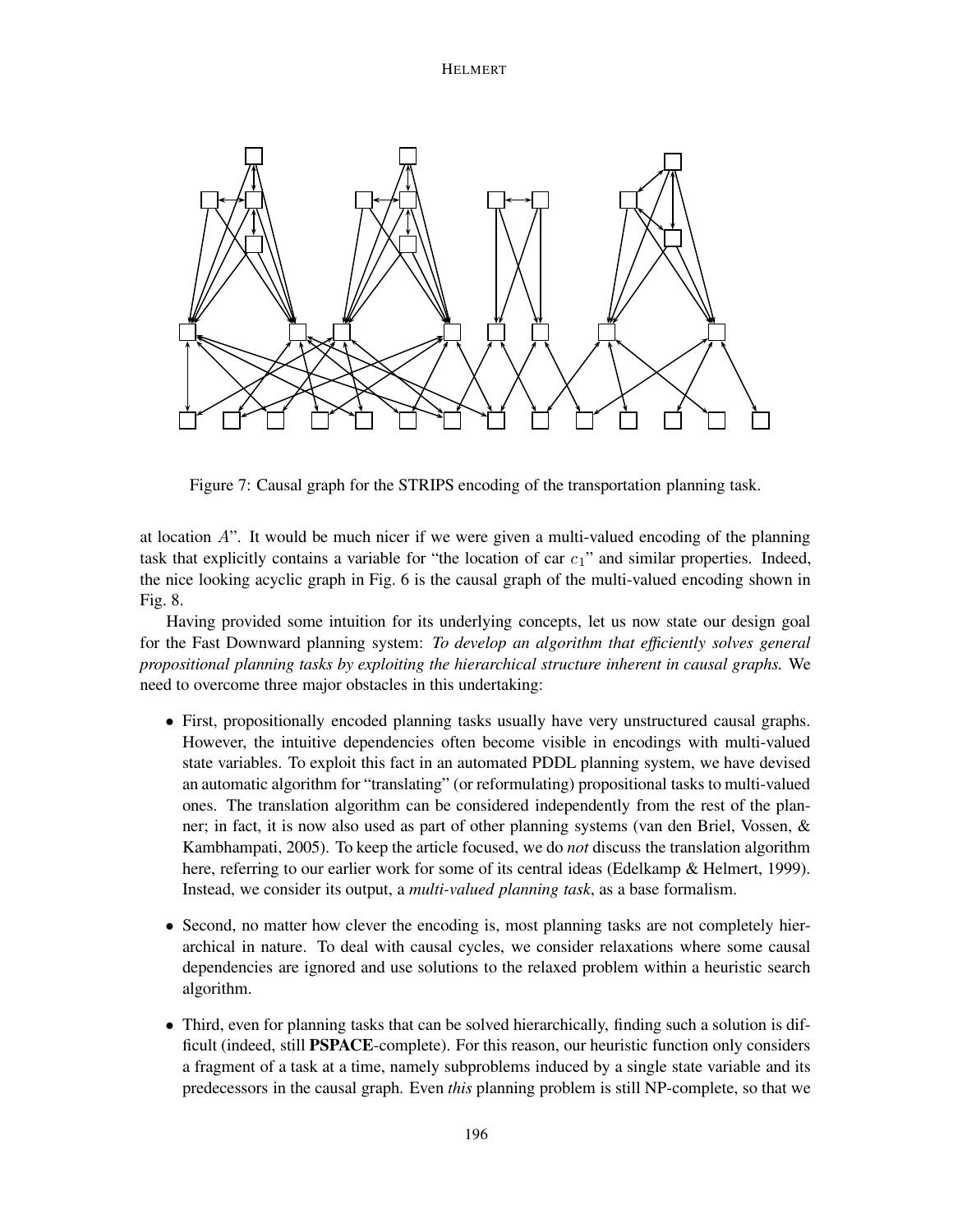```
Variables:
  p1, p2 \in {at-a, at-b, at-c, at-d, at-e, at-f, at-q,
           in-c1, in-c2, in-c3, in-t}
  c1, c2 \in {at-a, at-b, at-c, at-d}
  c3 \in {at-e, at-f, at-g}
  t \in {at-d, at-e}
Init:
  p1 = at-c, p2 = at-fc1 = at-a, c2 = at-b, c3 = at-g, t = at-eGoal:
  p1 = at-g, p2 = at-eOperator drive-c1-a-d:
  PRE: c1 = at-a EFF: c1 = at-dOperator drive-c1-b-d:
  PRE: c1 = at-b EFF: c1 = at-dOperator drive-c1-c-d:
  PRE: c1 = at-c EFF: c1 = at-d...
Operator load-c1-p1-a:
  PRE: c1 = at-a, p1 = at-a EFF: p1 = in-c1Operator load-c1-p1-b:
  PRE: c1 = at-b, p1 = at-b EFF: p1 = in-c1Operator load-c1-p1-c:
  PRE: c1 = at-c, p1 = at-c EFF: p1 = in-c1...
Operator unload-c1-p1-a:
  PRE: c1 = at-a, p1 = in-c1 EFF: p1 = at-aOperator unload-c1-p1-b:
  PRE: c1 = at-b, p1 = in-c1 EFF: p1 = at-bOperator unload-c1-p1-c:
  PRE: c1 = at-c, p1 = in-c1 EFF: p1 = at-c
```
Figure 8: Part of an encoding of the transportation planning task with multi-valued state variables.

...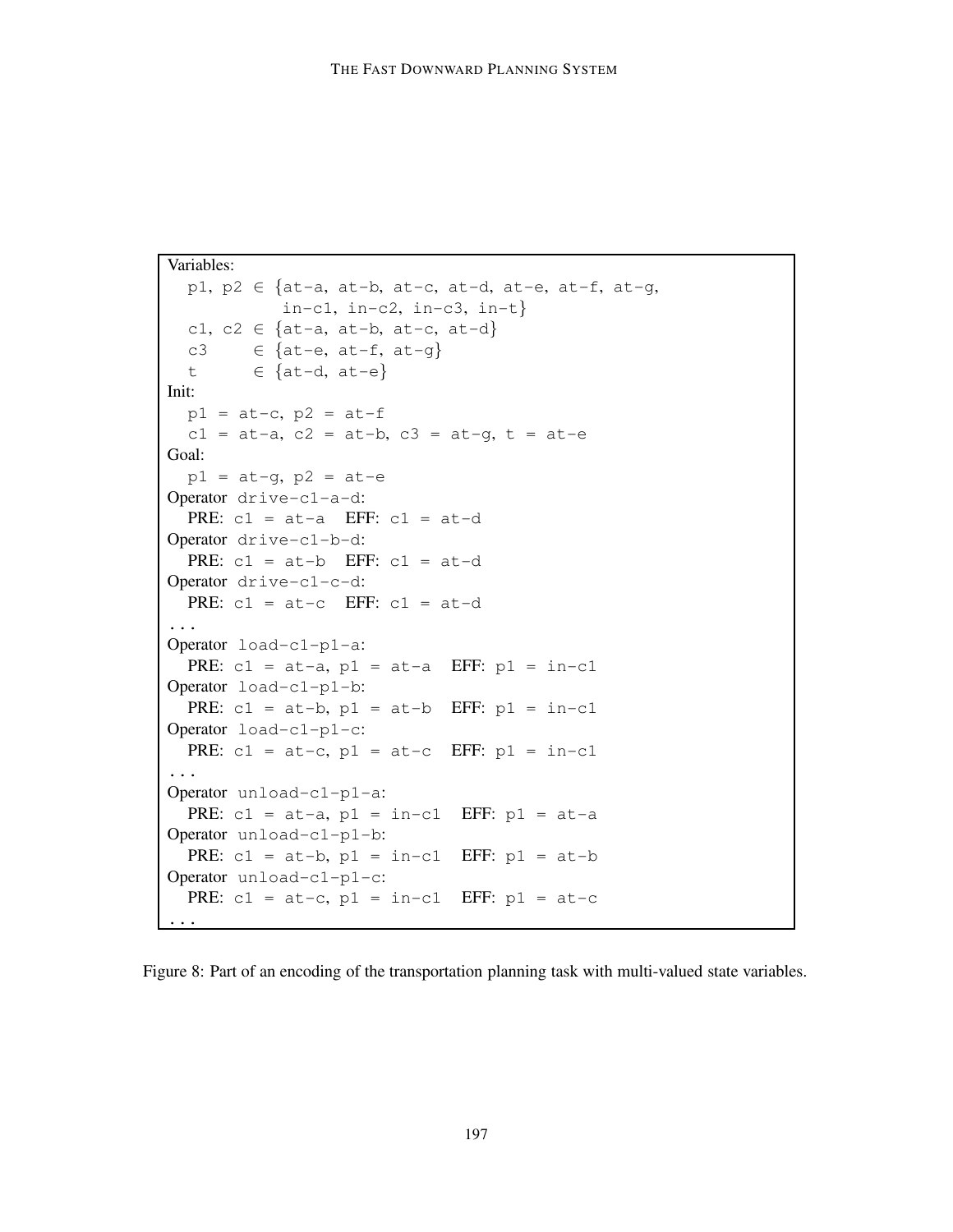are content with an incomplete solution algorithm within the heuristic solver. This solution algorithm has theoretical shortcomings but never failed us in practice.

Having introduced the rationale of our approach, we discuss related work in the next section. This is followed by an overview of the general architecture of the Fast Downward planning system in Section 3. The planning system consists of three components: *translation*, *knowledge compilation*, and *search*. The translation component converts PDDL2.2 tasks to multi-valued planning tasks, which we formally introduce in Section 4. The knowledge compilation component is discussed in Section 5, the search component in Section 6. We conclude with a presentation of experimental results in Section 7 and some discussion in Section 8.

# **2. Related Work**

As a planning system based on heuristic forward search, Fast Downward is clearly related to other heuristic planners such as HSP (Bonet & Geffner, 2001) or FF (Hoffmann & Nebel, 2001) on the architectural level. However, in this section we focus on work that is related on the *conceptual* level, i. e., work that uses similar forms of hierarchical decomposition of causal graphs and work that uses similar forms of search in domain transition graphs.

#### **2.1 Causal Graphs and Abstraction**

The term *causal graph* first appears in the literature in the work by Williams and Nayak (1997), but the general idea is considerably older. The approach of hierarchically decomposing planning tasks is arguably as old as the field of AI Planning itself, having first surfaced in Newell and Simon's (1963) work on the General Problem Solver.

Still, it took a long time for these notions to evolve to their modern form. Sacerdoti's (1974) ABSTRIPS algorithm introduced the concept of *abstraction spaces* for STRIPS-like planning tasks. An abstraction space of a STRIPS task is the state space of an *abstracted task*, which is obtained by removing all preconditions from the operators of the original task that belong to a given set of propositions (which are *abstracted away*).<sup>1</sup> To solve a planning task, ABSTRIPS first generates a plan for an abstracted task, then refines this plan by inserting concrete plans between the abstract plan steps that "bridge the gap" between abstract states by satisfying the operator preconditions which were ignored at the abstract level. The idea is easily generalized to several levels of abstraction forming an *abstraction hierarchy*, with a very abstract level at the top where almost all preconditions are ignored, successively introducing more preconditions at every layer until the final layer of the hierarchy equals the original planning task.

One problem with this approach to planning is that in general there is no guarantee that the abstract plans bear any resemblance to reasonable concrete plans. For example, if abstraction spaces are chosen badly, it is quite possible that finding a concrete plan that satisfies the precondition of the first operator in the abstract plan is more difficult than solving the original goal at the concrete level. Such shortcomings spawned a large amount of research on the properties of abstraction hierarchies and how they can be generated automatically.

<sup>1.</sup> In later work by other authors, propositions which are abstracted away are also removed from the operator effects. This only makes a difference in subtle cases that require the presence of axioms; we do not distinguish between these two kinds of abstraction here.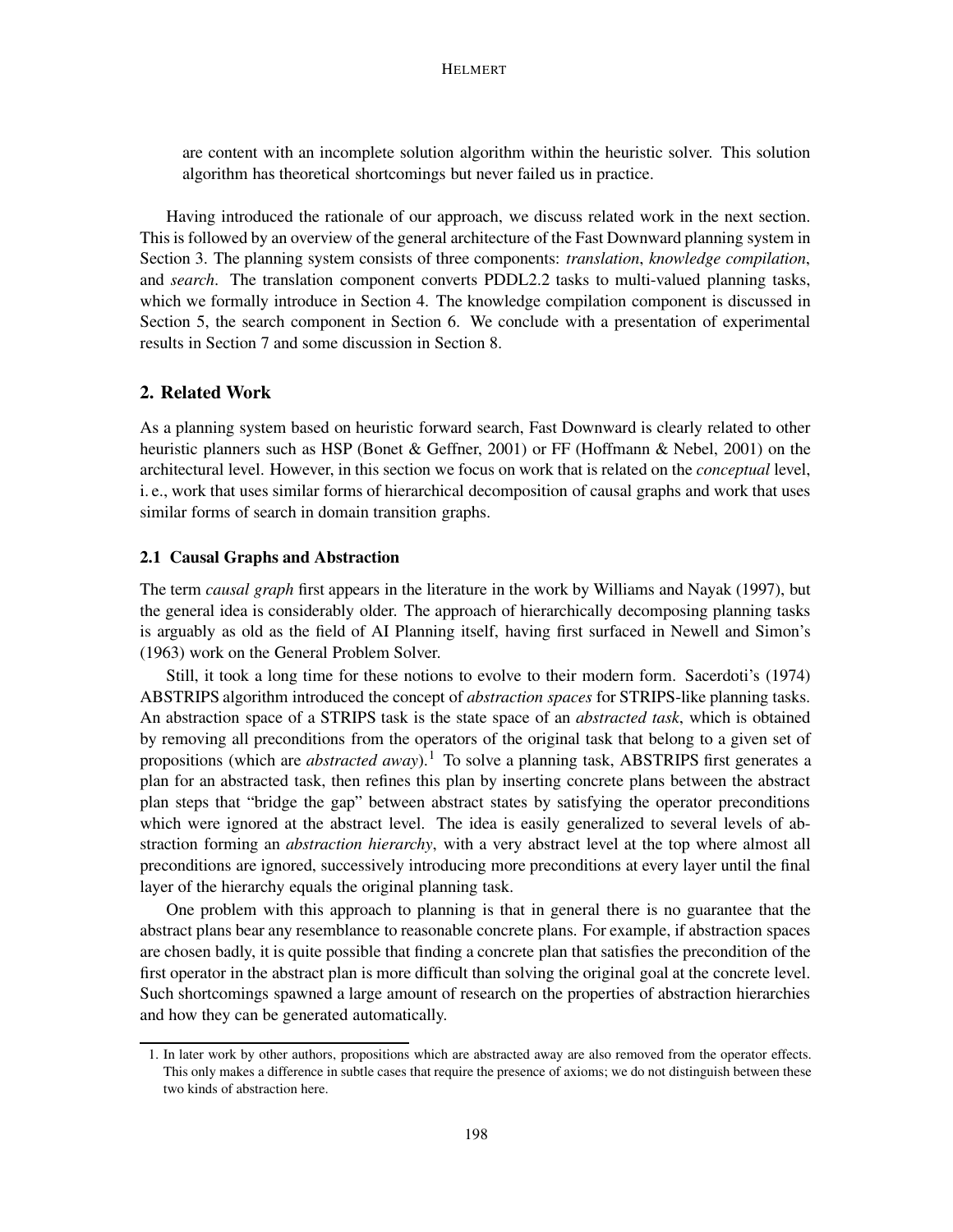Tenenberg (1991) gives one of the first formal accounts of the properties of different kinds of abstraction. Among other contributions, he defines the so-called *upward solution property*, which can be informally stated as: "If there exists a concrete solution, then there also exists an abstract solution". Rather surprisingly, not all abstractions considered at the time satisfied this very basic property, without which one would be loathe to call a given state space an "abstraction" of another state space.

A limitation of the upward solution property is that it states no relationship between the concrete and abstract plan at all. For ABSTRIPS-style hierarchical planning to be successful, the abstract plan must bear some resemblance to a concrete one; otherwise there is little point in trying to refine it. Indeed, Tenenberg introduces stronger versions of the upward solution property, but more relevant to Fast Downward is Knoblock's (1994) work on the *ordered monotonicity property*. An abstraction space satisfies the ordered monotonicity property if, roughly speaking, any concrete solution can be derived from some abstract solution while leaving the actions in the abstract plan intact and relevant to the concrete plan. Clearly, this is a very important property for ABSTRIPSlike hierarchical planning.

It is in Knoblock's article that causal graphs first surface (although he does not introduce a name for them). Translated to our terminology, Knoblock proves the following relationship between useful abstractions and causal graphs: *If the causal graph contains no path from a variable that is not abstracted away to a variable that is abstracted away, then the abstraction has the ordered monotonicity property.* In particular, this means that for acyclic causal graphs, it is possible to devise an abstraction hierarchy where only one new variable is introduced at each level.

Besides these theoretical contributions, Knoblock presents a planning system called ALPINE which computes an abstraction hierarchy for a planning task from its causal graph and exploits this within a hierarchical refinement planner. Although the planning method is very different, the derivation of the abstraction hierarchy is very similar to Fast Downward's method for generating hierarchical decompositions of planning tasks (Section 5.2).

By itself, the ordered monotonicity property is not sufficient to guarantee good performance of a hierarchical planning approach. It guarantees that every concrete solution can be obtained in a natural way from an abstract solution, but it does not guarantee that all abstract solutions can be refined to concrete ones. Such a guarantee is provided by the *downward refinement property*, introduced by Bacchus and Yang (1994).

The downward refinement property can rarely be guaranteed in actual planning domains, so Bacchus and Yang develop an analytical model for the performance of hierarchical planning in situations where a given abstract plan can only be refined with a certain probability  $p < 1$ . Based on this analysis, they present an extension to ALPINE called HIGHPOINT, which selects an abstraction hierarchy with high refinement probability among those that satisfy the ordered monotonicity property. In practice, it is not feasible to compute the refinement probability, so HIGHPOINT approximates this value based on the notion of k*-ary necessary connectivity*.

## **2.2 Causal Graphs and Unary STRIPS Operators**

Causal graphs are first given a name by Jonsson and Bäckström (1995, 1998b), who call them *dependency graphs*. They study a fragment of propositional STRIPS with negative conditions which has the interesting property that plan existence can be decided in polynomial time, but minimal solutions to a task can be exponentially long, so that no polynomial planning algorithm exists. They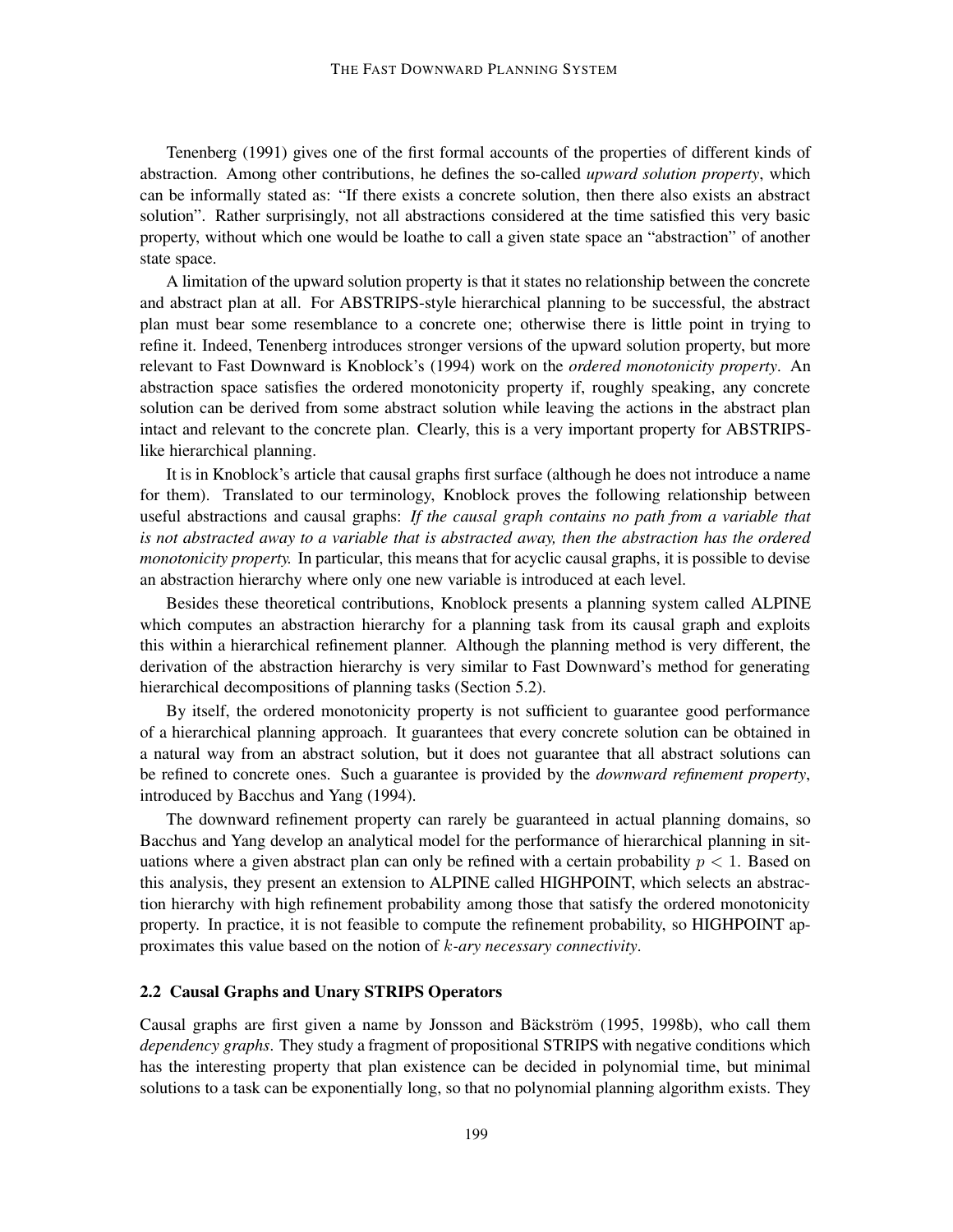present an *incremental* planning algorithm with polynomial delay, i. e., a planning algorithm that decides within polynomial time whether or not a given task has a solution, and, if so, generates such a solution step by step, requiring only polynomial time between any two subsequent steps.<sup>2</sup>

The fragment of STRIPS covered by Jonsson and Bäckström's algorithm is called 3S and is defined by the requirement that the causal graph of the task is acyclic and each state variables is *static*, *symmetrically reversible*, or *splitting*. *Static* variables are those for which it is easy to guarantee that they never change their value in any solution plan. These variables can be detected and compiled away easily. *Symmetrically reversible* variables are those where for each operator which makes them true there is a corresponding operator with identical preconditions which makes them false, and vice versa. In other words, a variable is symmetrically reversible iff its domain transition graph is undirected. Finally, a variable  $v$  is *splitting* iff its removal from the causal graph weakly disconnects its positive successors (those variables which appear in effects of operators of which  $v$  is a precondition) from its negative successors (those variables which appear in effects of operators of which  $\neg v$  is a precondition).

Williams and Nayak (1997) independently prove that incremental (or, in their setting, *reactive*) planning is a polynomial problem in a STRIPS-like setting where causal graphs are acyclic and all operators are reversible. If all operators are reversible (according to the definition by Williams and Nayak), all variables are symmetrically reversible (according to the definition by Jonsson and Bäckström), so this is actually a special case of the previous result. However, Williams and Nayak's work applies to a more general formalism than propositional STRIPS, so that the approaches are not directly comparable.

More recently, Domshlak and Brafman provide a detailed account of the complexity of finding plans in the propositional STRIPS (with negation) formalism with unary operators and acyclic graphs (Domshlak & Brafman, 2002; Brafman & Domshlak, 2003).<sup>3</sup> Among other results, they prove that the restriction to unary operators and acyclic graphs does not reduce the complexity of plan existence: the problem is **PSPACE**-complete, just like unrestricted propositional STRIPS planning (Bylander, 1994). They also show that for singly connected causal graphs, shortest plans cannot be exponentially long, but the problem is still **NP**-complete. For an even more restricted class of causal graphs, namely polytrees of bounded indegree, they present a polynomial planning algorithm. More generally, their analysis relates the complexity of STRIPS planning in unary domains to the *number of paths* in their causal graph.

### **2.3 Multi-Valued Planning Tasks**

With the exception of Williams and Nayak's paper, all the work discussed so far exclusively deals with *propositional* planning problems, where all state variables assume values from a binary domain. As we observed in the introduction, the question of propositional vs. multi-valued encodings usually has a strong impact on the connectivity of the causal graph of a task. In fact, apart from the trivial MOVIE domain, none of the common planning benchmarks exhibits an acyclic causal graph

<sup>2.</sup> However, there is no guarantee that the length of the generated solution is polynomially related to the length of an optimal solution; it might be exponentially longer. Therefore, the algorithm might spend exponential time on tasks that can be solved in polynomial time.

<sup>3.</sup> According to our formal definition of causal graphs in Section 5.2, operators with several effects always induce cycles in the causal graph, so *acyclic causal graph* implies *unary operators*. Some researchers define causal graphs differently, so we name both properties explicitly here.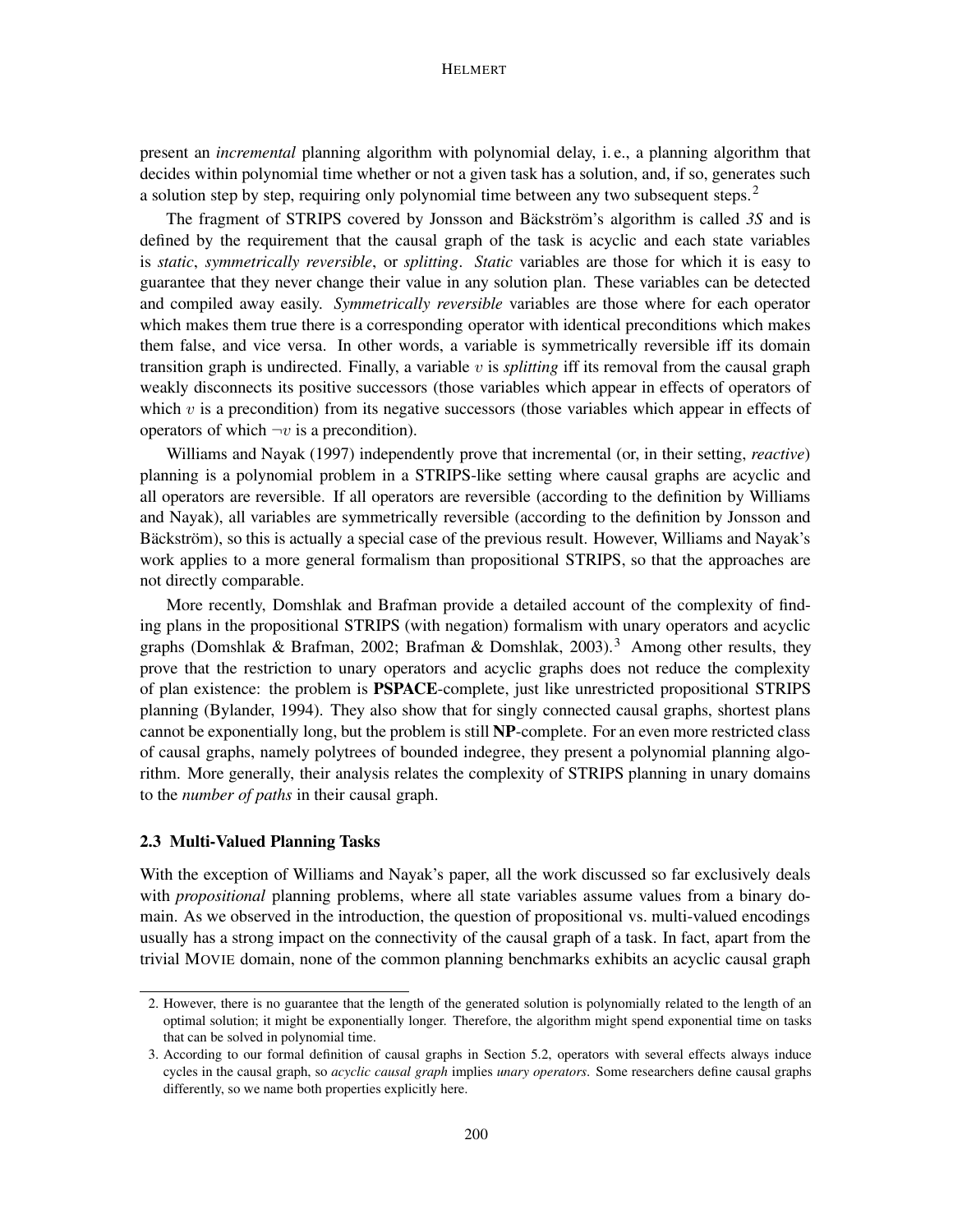when considering its propositional representation. By contrast, the multi-valued encoding of our introductory example does have an acyclic causal graph.

Due to the dominance of the PDDL (and previously, STRIPS) formalism, non-binary state variables are not studied very often in the classical planning literature. One of the most important exceptions to this rule is the work on the  $SAS^+$  planning formalism, of which the papers by Bäckström and Nebel (1995) and Jonsson and Bäckström (1998a) are most relevant to Fast Downward. The SAS<sup>+</sup> planning formalism is basically equivalent to the *multi-valued planning tasks* we introduce in Section 4 apart from the fact that it does not include derived variables (axioms) or conditional effects. Backström and Nebel analyse the complexity of various subclasses of the  $SAS<sup>+</sup>$  formalism and discover three properties (*unariness*, *post-uniqueness* and *single-valuedness*) that together allow optimal planning in polynomial time. One of these three properties (unariness) is related to acyclicity of causal graphs, and one (post-uniqueness) implies a particularly simple shape of domain transition graphs (namely, in post-unique tasks, all domain transition graphs must be simple cycles or trees).

Backström and Nebel do not analyse domain transition graphs formally. Indeed, the term is only introduced in the later article by Jonsson and Bäckström (1998a), which refines the earlier results by introducing five additional restrictions for SAS<sup>+</sup> tasks, all of which are related to properties of domain transition graphs.

Neither of these two articles discusses the notion of causal graphs. Indeed, the only earlier work we are aware of which includes *both* causal graphs and domain transition graphs as central concepts is the article by Domshlak and Dinitz (2001) on the *state-transition support* (STS) problem, which is essentially equivalent to SAS<sup>+</sup> planning with unary operators. In the context of STS, domain transition graphs are called *strategy graphs* and causal graphs are called *dependence graphs*, but apart from minor details, the semantics of the two formalisms are identical. Domshlak and Dinitz provide a map of the complexity of the STS problem in terms of the shape of its causal graph, showing that the problem is **NP**-complete or worse for almost all non-trivial cases. One interesting result is that if the causal graph is a simple chain of  $n$  nodes and all variables are three-valued, the length of minimal plans can already grow as  $\Omega(2^n)$ . By contrast, *propositional* tasks with the same causal graph shape admit polynomial planning algorithms according to the result by Brafman and Domshlak (2003), because such causal graphs are polytrees with a constant indegree bound (namely, a bound of 1).

To summarize and conclude our discussion of related work, we observe that the central concepts of Fast Downward and the causal graph heuristic, such as causal graphs and domain transition graphs, are firmly rooted in previous work. However, Fast Downward is the first attempt to marry hierarchical problem decomposition to the use of multi-valued state variables within a general planning framework. It is also the first attempt to apply techniques similar to those of Knoblock (1994) and Bacchus and Yang (1994) within a heuristic search planner.

The significance of this latter point should not be underestimated: For classical approaches to hierarchical problem decomposition, it is imperative that an abstraction satisfies the ordered monotonicity property, and it is important that the probability of being able to refine an abstract plan to a concrete plan is high, as the analysis by Bacchus and Yang shows. Unfortunately, non-trivial abstraction hierarchies are rarely ordered monotonic, and even more rarely guarantee high refinement probabilities. Within a heuristic approach, these "must-haves" turn into "nice-to-haves": If an abstraction hierarchy is not ordered monotonic or if an abstract plan considered by the heuristic evaluator is not refinable, this merely reduces the quality of the heuristic estimate, rather than caus-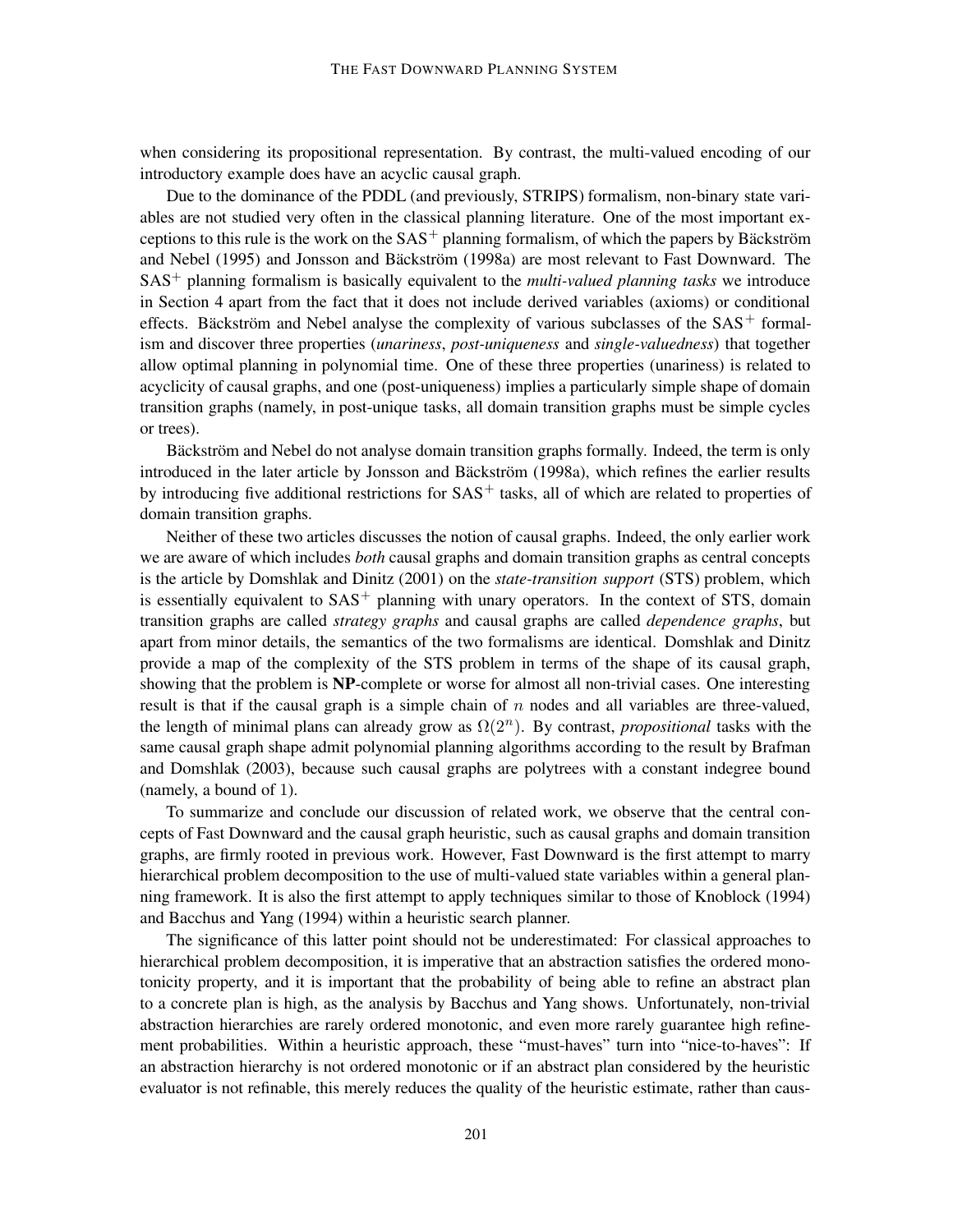

Figure 9: The three phases of Fast Downward's execution.

ing the search to fail (in the worst case) or spend a long time trying to salvage non-refinable abstract plans (in the not much better case).

# **3. Fast Downward**

We will now describe the overall architecture of the planner. Fast Downward is a classical planning system based on the ideas of heuristic forward search and hierarchical problem decomposition. It can deal with the full range of propositional PDDL2.2 (Fox & Long, 2003; Edelkamp & Hoffmann, 2004), i. e., in addition to STRIPS planning, it supports arbitrary formulae in operator preconditions and goal conditions, and it can deal with conditional and universally quantified effects and derived predicates (axioms).

The name of the planner derives from two sources: Of course, one of these sources is Hoffmann's very successful FF ("Fast Forward") planner (Hoffmann & Nebel, 2001). Like FF, Fast Downward is a heuristic progression planner, i. e., it computes plans by heuristic search in the space of world states reachable from the initial situation. However, compared to FF, Fast Downward uses a very different heuristic evaluation function called the *causal graph heuristic*. The heuristic evaluator proceeds "downward" in so far as it tries to solve planning tasks in the hierarchical fashion outlined in the introduction. Starting from top-level goals, the algorithm recurses further and further down the causal graph until all remaining subproblems are basic graph search tasks.

Similar to FF, the planner has shown excellent performance: The original implementation of the causal graph heuristic, plugged into a standard best-first search algorithm, outperformed the previous champions in that area, FF and LPG (Gerevini, Saetti, & Serina, 2003), on the set of STRIPS benchmarks from the first three international planning competitions (Helmert, 2004). Fast Downward itself followed in the footsteps of FF and LPG by winning the propositional, non-optimizing track of the 4th International Planning Competition at ICAPS 2004 (referred to as IPC4 from now on).

As mentioned in the introduction, Fast Downward solves a planning task in three phases (Fig. 9):

• The *translation* component is responsible for transforming the PDDL2.2 input into a nonbinary form which is more amenable to hierarchical planning approaches. It applies a number of normalizations to compile away syntactic constructs like disjunctions which are not directly supported by the causal graph heuristic and performs grounding of axioms and operators. Most importantly, it uses invariant synthesis methods to find groups of related propo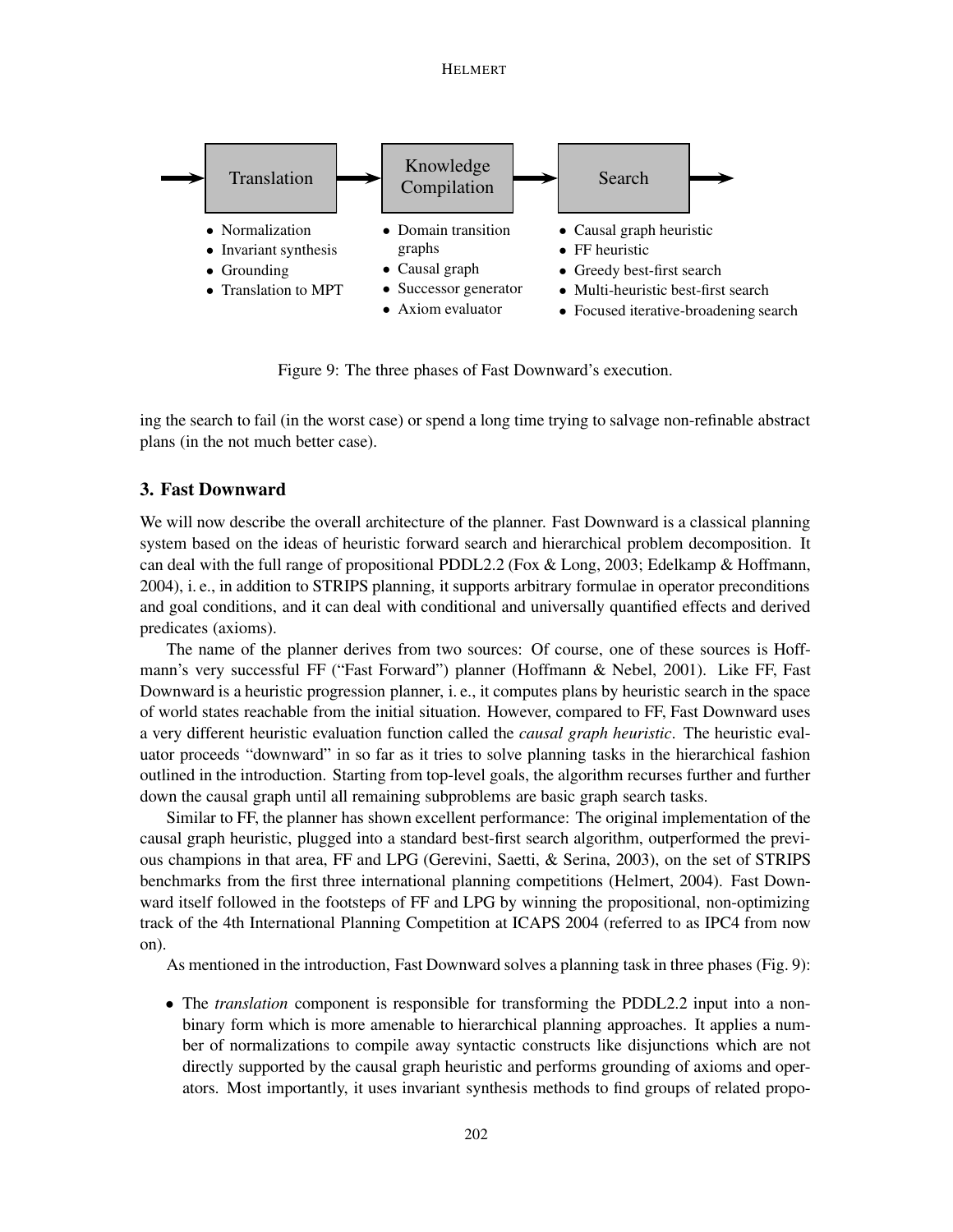sitions which can be encoded as a single multi-valued variable. The output of the translation component is a *multi-valued planning task*, defined in the following section.

- The *knowledge compilation* component generates four kinds of data structures that play a central role during search: *Domain transition graphs* encode how, and under what conditions, state variables can change their values. The *causal graph* represents the hierarchical dependencies between the different state variables. The *successor generator* is an efficient data structure for determining the set of applicable operators in a given state. Finally, the *axiom evaluator* is an efficient data structure for computing the values of derived variables. The knowledge compilation component is described in Section 5.
- The *search* component implements three different search algorithms to do the actual planning. Two of these algorithms make use of heuristic evaluation functions: One is the well-known greedy best-first search algorithm, using the causal graph heuristic. The other is called *multiheuristic best-first search*, a variant of greedy best-first search that tries to combine several heuristic evaluators in an orthogonal way; in the case of Fast Downward, it uses the causal graph and FF heuristics. The third search algorithm is called *focused iterative-broadening search*; it is closely related to Ginsberg and Harvey's (1992) iterative broadening. It is not a heuristic search algorithm in the sense that it does not use an explicit heuristic evaluation function. Instead, it uses the information encoded in the causal graph to estimate the "usefulness" of operators towards satisfying the goals of the task. The search component is described in Section 6.

# **4. Multi-Valued Planning Tasks**

Let us now formally introduce the problem of planning with multi-valued state variables. Our formalism is based on the  $SAS^+$  planning model (Bäckström & Nebel, 1995; Jonsson & Bäckström, 1998a), but extends it with axioms and conditional effects.

# **Definition 1** *Multi-valued planning tasks (MPTs)*

*A multi-valued planning task (MPT) is given by a 5-tuple*  $\Pi = \langle V, s_0, s_*, A, O \rangle$  *with the following components:*

•  $V$  *is a finite set of state variables, each with an associated finite domain*  $\mathcal{D}_v$ . *State variables are partitioned into fluents (affected by operators) and derived variables (computed by evaluating axioms). The domains of derived variables must contain the undefined value* ⊥*.*

*A partial variable assignment or partial state over* V *is a function* s *on some subset of* V *such that*  $s(v) \in \mathcal{D}_v$  *wherever*  $s(v)$  *is defined. A partial state is called an extended state if it is* defined for all variables in  $V$  and a **reduced state** or **state** if it is defined for all fluents in  $V$ . *In the context of partial variable assignments, we write*  $v = d$  *for the variable-value pairing*  $(v, d)$  *or*  $v \mapsto d$ .

- $s_0$  *is a state over*  $V$  *called the initial state.*
- $s_{\star}$  *is a partial variable assignment over V called the goal.*
- A is a finite set of (MPT) **axioms** over V. Axioms are triples of the form  $\langle$ cond, v, d $\rangle$ , where *cond is a partial variable assignment called the condition or body of the axiom,* v *is a derived*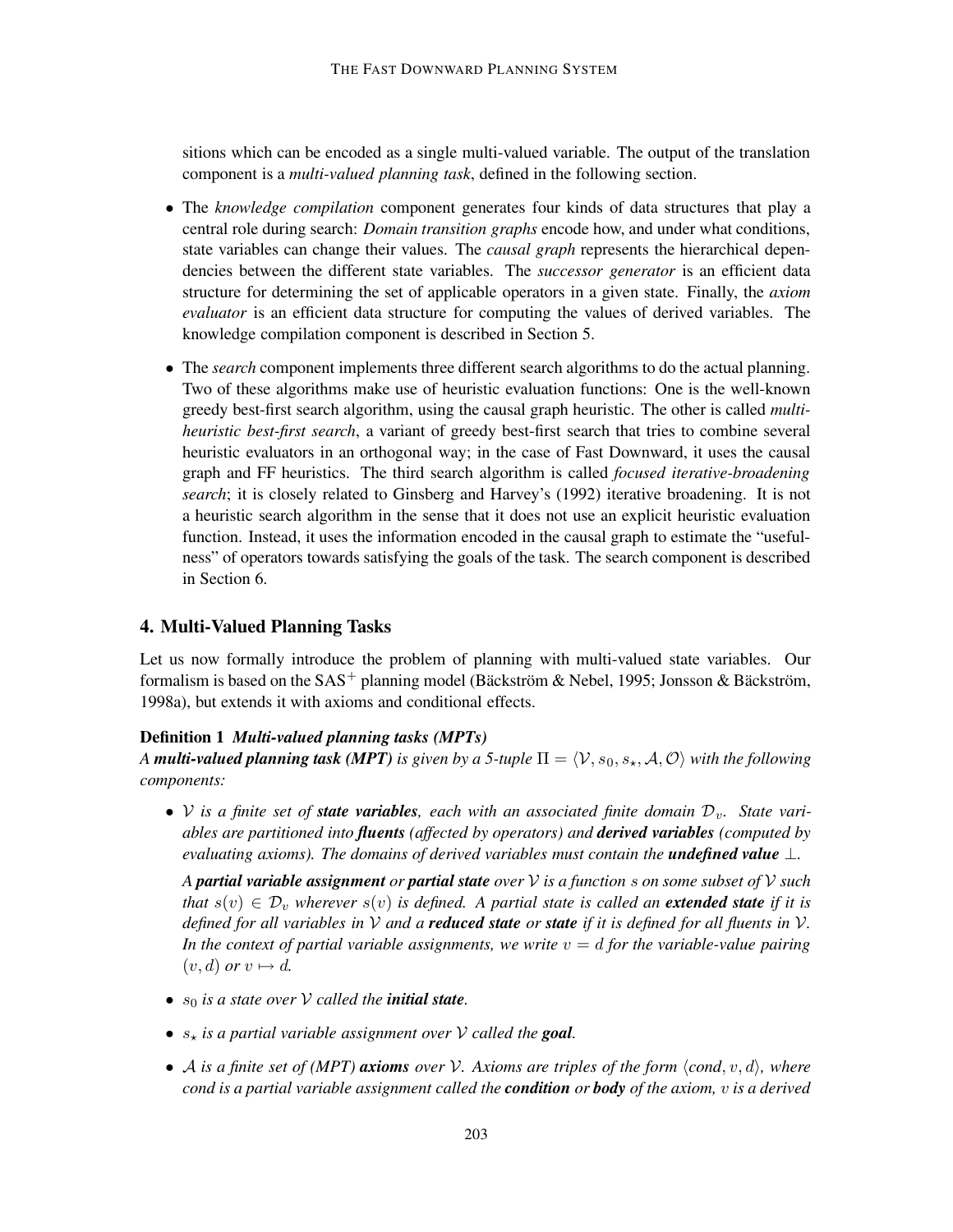*variable called the affected variable, and*  $d \in \mathcal{D}_v$  *is called the derived value for v. The pair*  $(v, d)$  *is called the head of the axiom and can be written as*  $v := d$ *.* 

*The axiom set* A *is partitioned into a totally ordered set of axiom layers*  $A_1 \prec \cdots \prec A_k$ *such that within the same layer, each affected variable may only be associated with a single value in axiom heads and bodies. In other words, within the same layer, axioms with the same affected variable but different derived values are forbidden, and if a variable appears* in an axiom head, then it may not appear with a different value in a body. This is called the *layering property.*

•  $\circ$  *is a finite set of (MPT) operators over V. An operator*  $\langle pre, eff \rangle$  *consists of a partial variable assignment pre over* V *called its precondition, and a finite set of effects eff. Effects are triples*  $\langle cond, v, d \rangle$ *, where cond is a (possibly empty) partial variable assignment called the effect condition*, *v is a fluent called the affected* variable, and  $d \in \mathcal{D}_v$  *is called the new value for* v*.*

*For* axioms and effects, we also use the notation cond  $\rightarrow v := d$  in place of  $\langle cond, v, d \rangle$ .

To provide a formal semantics for MPT planning, we first need to formalize axioms:

### **Definition 2** *Extended states defined by a state*

*Let s be a state of an MPT*  $\Pi$  *with axioms* A, *layered as*  $A_1 \prec \cdots \prec A_k$ . *The extended state defined by* s, written as  $A(s)$ , is the result s' of the following algorithm:

**algorithm** evaluate-axioms  $(A_1, \ldots, A_k, s)$ :

**for each** variable v:

 $s'(v) := \begin{cases} s(v) & \text{if } v \text{ is a fluent variable} \\ \end{cases}$  $\perp$  if v is a derived variable **for**  $i \in \{1, ..., k\}$ : **while** there exists an axiom  $(cond \rightarrow v := d) \in \mathcal{A}_i$  with  $cond \subseteq s'$  and  $s'(v) \neq d$ : Choose such an axiom *cond*  $\rightarrow v := d$ .  $s'(v) := d$ 

In other words, axioms are evaluated in a layer-by-layer fashion using fixed point computations, which is very similar to the semantics of stratified logic programs. It is easy to see that the layering property from Definition 1 guarantees that the algorithm terminates and produces a deterministic result. Having defined the semantics of axioms, we can now define the state space of an MPT:

#### **Definition 3** *MPT state spaces*

*The state space* of an MPT  $\Pi = \langle V, s_0, s_{\star}, A, O \rangle$ , *denoted* as  $S(\Pi)$ *, is a directed graph. Its vertex* set is the set of states of V, and it contains an arc  $(s,s')$  iff there exists some operator  $\langle pre, eff\rangle \in \mathcal{O}$ *such that:*

- *pre*  $\subseteq$   $\mathcal{A}(s)$ ,
- $s'(v) = d$  *for all effects cond*  $\rightarrow v := d \in$  *eff such that cond*  $\subseteq A(s)$ *, and*
- $s'(v) = s(v)$  *for all other fluents.*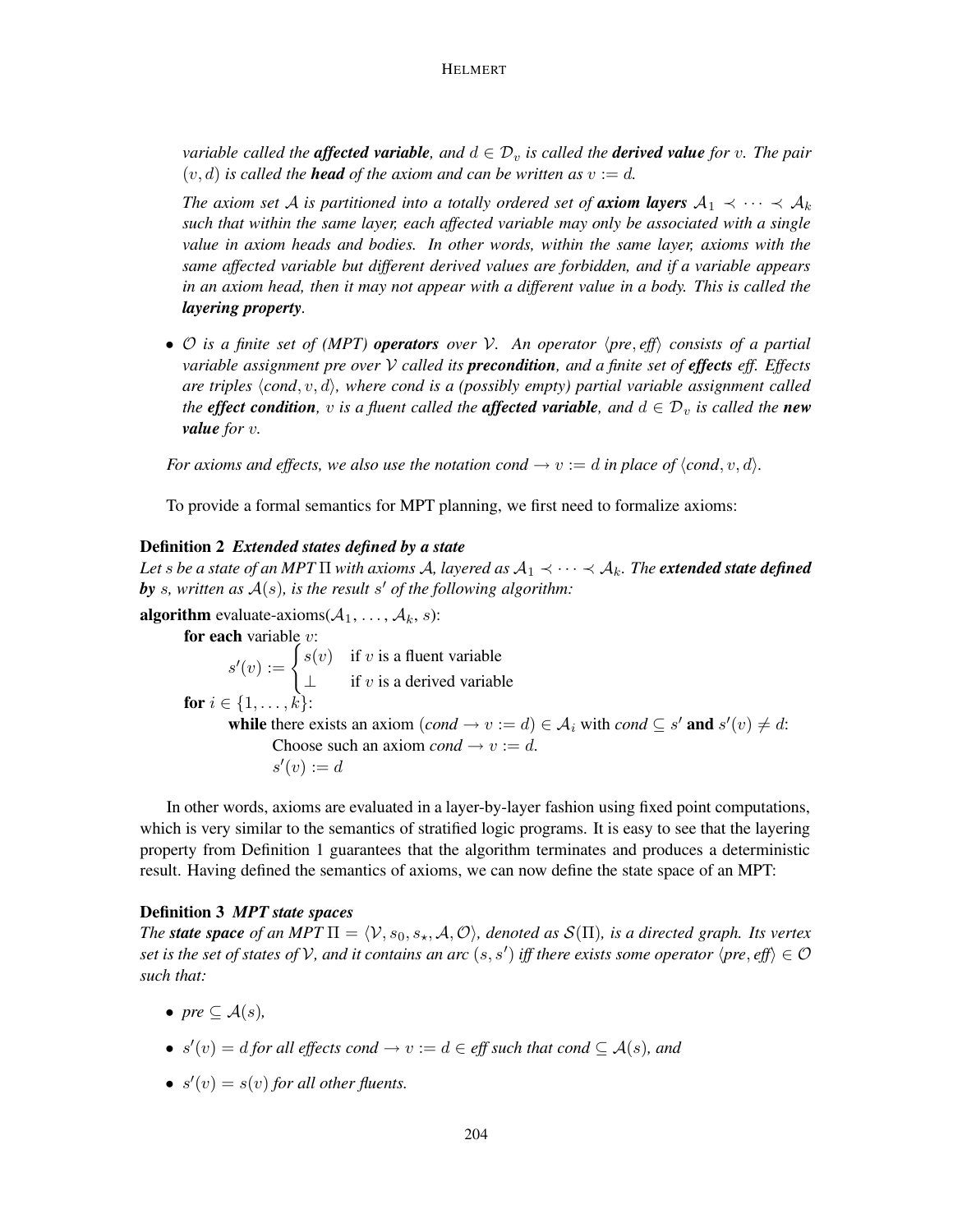Finally, we can define the MPT planning problem:

# **Definition 4** *MPT planning*

MPT-PLANEX *is the following decision problem: Given an MPT*  $\Pi$  *with <i>initial state*  $s_0$  *and goal*  $s_{\star}$ , does  $\mathcal{S}(\Pi)$  contain a path from  $s_0$  to some state s' with  $s_{\star} \subseteq \mathcal{A}(s')$ ?

MPT-PLANNING *is the following search problem: Given an MPT* Π *with initial state* s0 *and goal*  $s_{\star}$ , compute a path in  $\mathcal{S}(\Pi)$  from  $s_0$  to some state s' with  $s_{\star} \subseteq \mathcal{A}(s')$ , or prove that none exists.

The MPT-PLANEX problem is easily shown to be **PSPACE**-hard because it generalizes the plan existence problem for propositional STRIPS, which is known to be **PSPACE**-complete (Bylander, 1994). It is also easy to see that the addition of multi-valued domains, axioms and conditional effects does not increase the theoretical complexity of MPT planning beyond propositional STRIPS. Thus, we conclude our formal introduction of MPT planning by stating that MPT-PLANEX is **PSPACE**complete, and turn to the practical side of things in the following section.

# **5. Knowledge Compilation**

The purpose of the knowledge compilation component is to set the stage for the search algorithms by compiling the critical information about the planning task into a number of data structures for efficient access. In other contexts, computations of this kind are often called *preprocessing*. However, "preprocessing" is such a nondescript word that it can mean basically anything. For this reason, we prefer a term that puts a stronger emphasis on the role of this module: To rephrase the critical information about the planning task in such a way that it is directly useful to the search algorithms. Of the three building blocks of Fast Downward (translation, knowledge compilation, search), it is the least time-critical part, always requiring less time than translation and being dominated by search for all but the most trivial tasks.

Knowledge compilation comprises three items. First and foremost, we compute the *domain transition graph* of each state variable. The domain transition graph for a state variable encodes under what circumstances that variable can change its value, i. e., from which values in the domain there are transitions to which other values, which operators or axioms are responsible for the transition, and which conditions on other state variables are associated with the transition. Domain transition graphs are described in Section 5.1. They are a central concept for the computation of the causal graph heuristic, described in Section 6.1.

Second, we compute the *causal graph* of the planning task. Where domain transition graphs encode dependencies between values for a given state variable, the causal graph encodes dependencies between different state variables. For example, if a given location in a planning task can be unlocked by means of a key that can be carried by the agent, then the variable representing the lock state of the location is dependent on the variable that represents whether or not the key is being carried. This dependency is encoded as an arc in the causal graph. Like domain transition graphs, causal graphs are a central concept for the computation of the causal graph heuristic, giving it its name. The causal graph heuristic requires causal graphs to be acyclic. For this reason, the knowledge compilation component also generates an acyclic subgraph of the real causal graph when cycles occur. This amounts to a relaxation of the planning task where some operator preconditions are ignored. In addition to their usefulness for the causal graph heuristic, causal graphs are also a key concept of the *focused iterative-broadening search* algorithm introduced in Section 6.5. We discuss causal graphs in Section 5.2.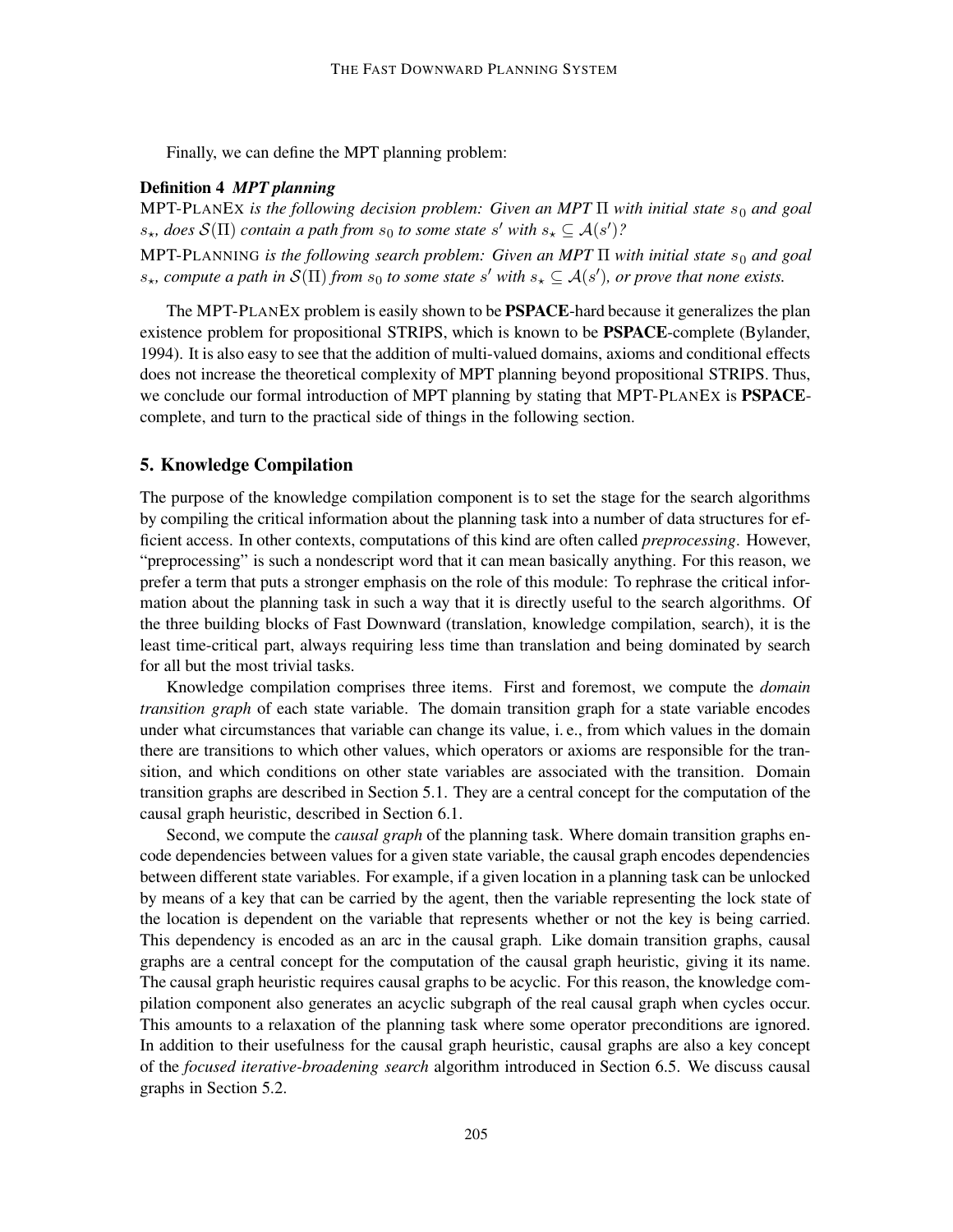Third, we compute two data structures that are useful for any forward-searching algorithm for MPTs, called *successor generators* and *axiom evaluators*. Successor generators compute the set of applicable operators in a given world state, and axiom evaluators compute the values of derived variables for a given reduced state. Both are designed to do their job as quickly as possible, which is especially important for the focused iterative-broadening search algorithm, which does not compute heuristic estimates and thus requires the basic operations for expanding a search node to be implemented efficiently. These data structures are discussed in Section 5.3.

### **5.1 Domain Transition Graphs**

The domain transition graph of a state variable is a representation of the ways in which the variable can change its value, and of the conditions that must be satisfied for such value changes to be allowed. Domain transition graphs were introduced by Jonsson and Bäckström (1998a) in the context of  $SAS<sup>+</sup>$  planning. Our formalization of domain transition graphs generalizes the original definition to planning tasks involving axioms and conditional effects.

### **Definition 5** *Domain transition graphs*

*Let*  $\Pi = \langle V, s_0, s_{\star}, \mathcal{A}, \mathcal{O} \rangle$  *be a multi-valued planning task, and let*  $v \in V$  *be a state variable of*  $\Pi$ *. The* **domain transition graph** of v, in symbols  $DTG(v)$ , is a labelled directed graph with vertex *set*  $\mathcal{D}_v$ *. If v is a fluent,*  $DTG(v)$  *contains the following arcs:* 

- *For each effect cond* → v := d <sup>0</sup> *of an operator* o *with precondition pre such that pre* ∪ *cond contains some condition*  $v = d$ *, an arc from* d to d' labelled with pre  $\cup$  *cond*  $\setminus$  { $v = d$ }*.*
- For each effect cond  $\rightarrow v := d'$  of an operator o with precondition pre such that pre  $\cup$  cond *does not contain the condition*  $v = d$  *for any*  $d \in \mathcal{D}_v$ *, an arc from each*  $d \in \mathcal{D}_v \setminus \{d'\}$  *to*  $d'$ *labelled with pre* ∪ *cond.*

*If* v *is a derived variable, DTG*(v) *contains the following arcs:*

- For each axiom cond  $\rightarrow v := d' \in A$  such that cond contains some condition  $v = d$ , an arc *from d to d' labelled with cond*  $\setminus$  {*v* = *d*}.
- For each axiom cond  $\rightarrow v := d' \in A$  such that cond does not contain the condition  $v = d$ *for any*  $d \in \mathcal{D}_v$ , *an arc from each*  $d \in \mathcal{D}_v \setminus \{d'\}$  *to*  $d'$  *labelled with cond.*

*Arcs of domain transition graphs are called transitions. Their labels are referred to as the conditions of the transition.*

*Domain transition graphs can be weighted, in which case each transition has an associated non-negative integer weight. Unless stated otherwise, we assume that all transitions derived from operators have weight 1 and all transitions derived from axioms have weight 0.*

The definition is somewhat lengthy, but its informal content is easy to grasp: The domain transition graph for  $v$  contains a transition from  $d$  to  $d'$  if there exists some operator or axiom that can change the value of  $v$  from  $d$  to  $d'$ . Such a transition is labelled with the conditions on *other* state variables that must be true if the transition shall be applied. Multiple transitions between the same values using different conditions are allowed and occur frequently.

We have already seen domain transition graphs in the introductory section (Figs. 3 and 4), although they were only introduced informally and did not show the arc labels usually associated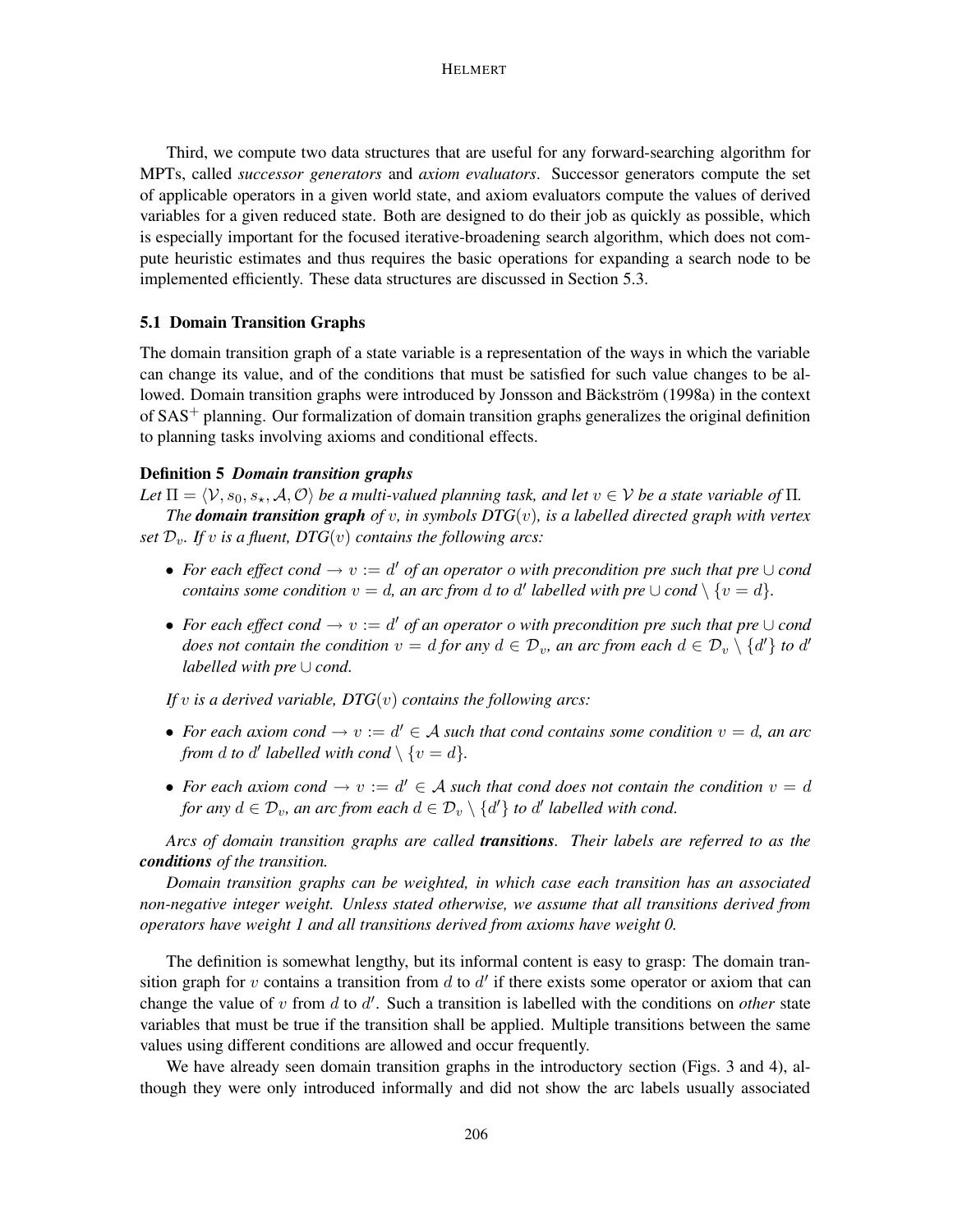

Figure 10: Domain transition graphs of a GRID task. Top left:  $DTG(r)$  (robot); right:  $DTG(k)$ (key); bottom left: *DTG*(d) (door).

with transitions. Fig. 10 shows some examples from a simple task in the GRID domain, featuring a  $3 \times 2$  grid with a single initially locked location in the centre of the upper row, unlockable by a single key. In the MPT encoding of the task, there are three state variables: variable  $r$  with  $\mathcal{D}_r = \{ (x, y) \mid x \in \{1, 2, 3\}, y \in \{1, 2\} \}$  encodes the location of the robot, variable k with  $\mathcal{D}_k = \mathcal{D}_r \cup \{carried\}$  encodes the state of the key, and variable d with  $\mathcal{D}_d = \{closed, open\}$ encodes the state of the initially locked grid location.

If all operators of an MPT are unary (i. e., only have a single effect) and we leave aside axioms for a moment, then there is a strong correspondence between the state space of an MPT and its domain transition graphs. Since vertices in domain transition graphs correspond to values of state variables, a given state is represented by selecting one vertex in each domain transition graph, called the *active vertex* of this state variable. Applying an operator means changing the active vertex of some state variable by performing a transition in the corresponding domain transition graph. Whether or not such a transition is allowed depends on its condition, which is checked against the active vertices of the other domain transition graphs.

Let us use the GRID example to illustrate this correspondence. Consider an initial state where the robot is at location  $(1, 1)$ , the key is at location  $(3, 2)$ , and the door is locked. We represent this by placing pebbles on the appropriate vertices of the three domain transition graphs. We want to move the pebble in the domain transition graph of the key to location  $(2, 1)$ . This can be done by moving the robot pebble to vertex  $(1, 2)$ , then  $(2, 2)$ , then  $(3, 2)$ , moving the key pebble to the vertex *carried*, moving the robot pebble back to vertex (2, 2), moving the door pebble to *open*, moving the robot pebble to vertex  $(2, 1)$  and finally moving the key pebble to vertex  $(2, 1)$ .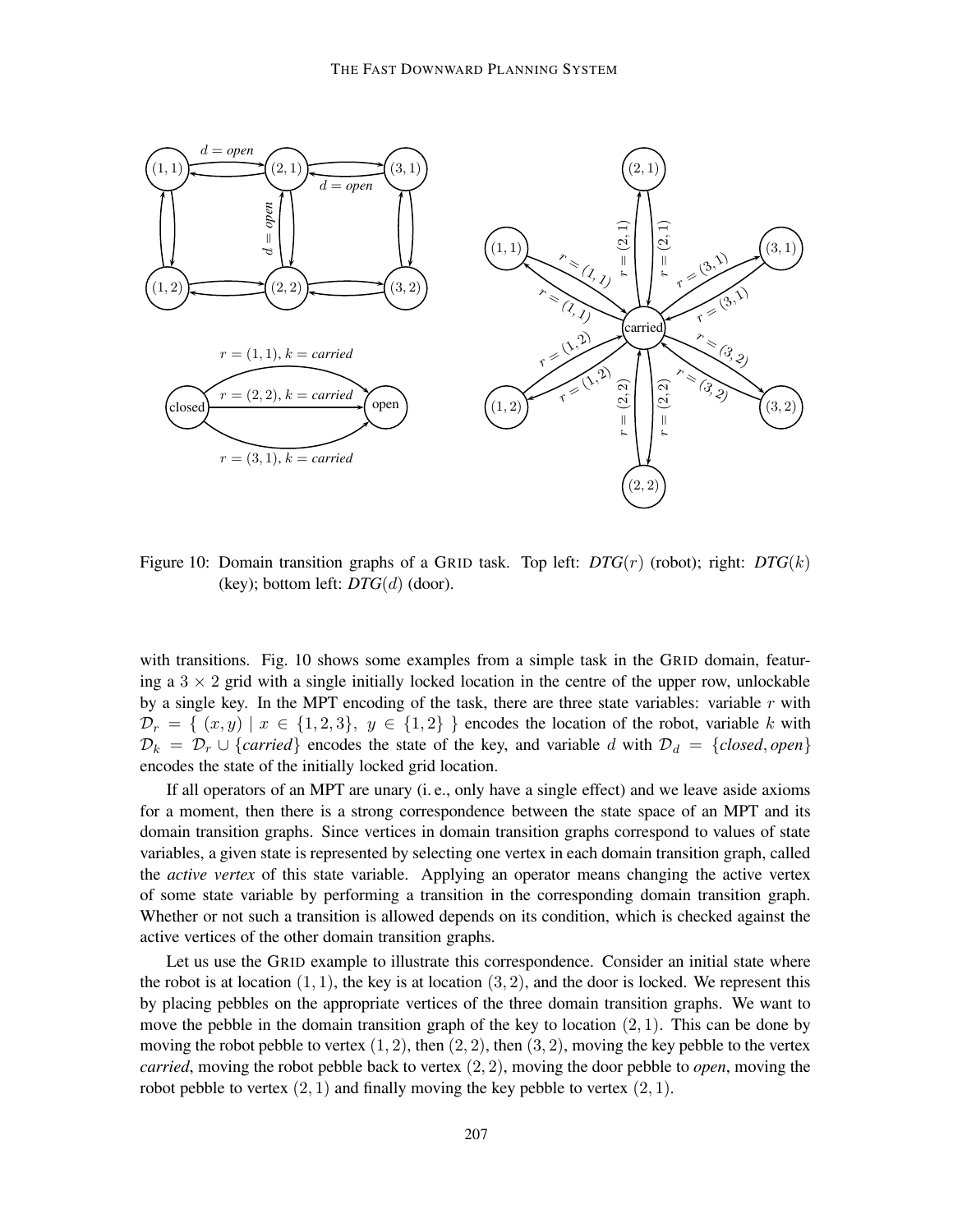

Figure 11: Domain transition graphs for the *freezing* variable in the GRID task, normal (left) and extended (right). Note that only the extended graph shows how to change state from "freezing"  $(T)$  to "not freezing"  $(\perp)$ .

The example shows how plan execution can be viewed as simultaneous traversal of domain transition graphs (cf. Domshlak & Dinitz, 2001). This is an important notion for Fast Downward because the causal graph heuristic computes its heuristic estimates by solving subproblems of the planning task by looking for paths in domain transition graphs in basically the way we have described.

As mentioned before, this view of MPT planning is only completely accurate for unary tasks without axioms, for which the domain transition graphs are indeed a complete representation of the state space. For non-unary operators, we would need to "link" certain transitions in different domain transition graphs which belong to the same operator. These could then only be executed together. For axioms, we would need to mark certain transitions as "mandatory", requiring that they be taken whenever possible. (This is only intended as a rough analogy and leaves out details like layered axioms.)

In our previous work (Helmert, 2004), we have successfully applied this view of planning to STRIPS tasks. Extending the notion to plans with conditional effects provides no challenges because domain transition graphs always consider planning operators one effect at a time, in which case effect condition can simply be seen as part of the operator precondition. However, axioms provide a challenge that is easily overlooked. If we want to change the value of a fluent from  $d$  to  $d'$ , the domain transition graph contains all the important information; just find a path from  $d$  to  $d'$ and try to find out how the associated conditions can be achieved. Consider the same problem for a derived state variable. Let us assume that unlocking the location in the GRID example leads to a drought, causing the robot to freeze if it enters a horizontally adjacent location. We could encode this with a new derived variable f (for *freezing*) with domain  $\mathcal{D}_f = \{\top, \bot\}$ , defined by the axioms  $d = open, r = (1, 1) \rightarrow f := \top$  and  $d = open, r = (3, 1) \rightarrow f := \top$ . The domain transition graph  $DTG(f)$  is depicted in Fig. 11 (left).

The problem with that domain transition graph is that it does not tell us how we can change the state of variable f from  $\top$  to  $\bot$ . In general, in MPTs derived from STRIPS tasks where derived predicates occur negatively in any condition, the domain transition graph does not contain sufficient information for changing the value of a derived variable from "true" to "false". Derived variables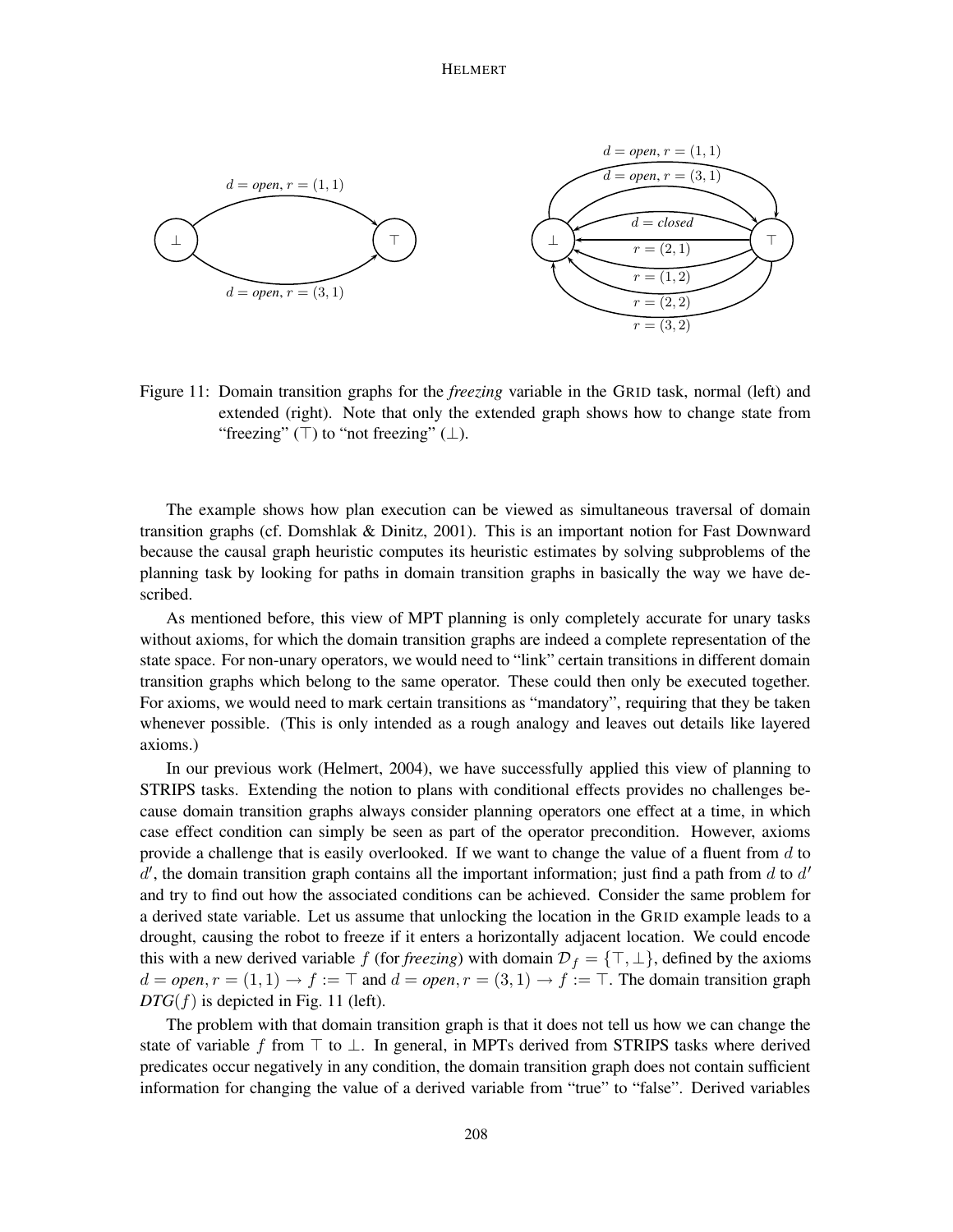never assume the value ⊥ due to a *derivation* of this value; because of negation as failure semantics, they only assume the value *by default* if *no other value* can be derived. If we want to reason about ways of setting the value of a derived variable to  $\perp$ , we will need to make this information explicit.

In logical notation, whether or not a derived variable assumes a given value by triggering an axiom at a given layer is determined by a formula in disjunctive normal form, with one disjunct for each axiom setting the value. For example, our axioms  $d = open, r = (1, 1) \rightarrow f := \top$  and  $d = open, r = (3, 1) \rightarrow f := \top$  correspond to the DNF formula  $(d = open \land r = (1, 1)) \lor (d =$ *open*  $\wedge r = (3, 1)$ . If we want to know when these rules do *not* trigger, we must negate this formula, leading to the CNF formula  $(d \neq open \lor r \neq (1, 1)) \land (d \neq open \lor r \neq (3, 1)).$  To be able to encode this information in the domain transition graph, we need to replace the inequalities with equalities and translate the formula back to DNF. Since such transformations can increase the formula size dramatically, we apply simplifications along the way, removing duplicated and dominated disjuncts. The result in this case is the DNF formula  $d = closed \vee r = (2, 1) \vee r = (1, 2) \vee r = (2, 2) \vee r =$  $(3, 2).$ 

A domain transition graph for a derived variable which has been enriched to contain the possible ways of causing the variable to assume the value ⊥ is called an *extended domain transition graph*, as shown for the GRID example in Fig. 11 (right). Since computing the extended domain transition graph can be costly and is not always necessary, the knowledge compilation component scans the conditions of the planning task (axioms, operator preconditions and effect conditions, goal) for occurrences of pairings of the type  $v = \perp$  for derived variables v. Extended domain transition graphs are only computed for those derived variables for which they are required.

Note that negative occurrences of derived variables can cascade: If  $u$ ,  $v$  and  $w$  are derived variables with domain  $\{\top, \bot\}$  and the condition  $v = \bot$  is present in some operator precondition, and moreover v is defined by the axiom  $u = \top, w = \top \rightarrow v := \top$ , then v assumes the value  $\bot$ whenever u or w do, so we would require extended domain transition graphs for u and w as well.

On the other hand, multiple layers of negation as failure can cancel each other out: If derived variable v only occurs in conditions of the form  $v = \perp$  but never in positive form and is defined by the axiom  $u = \perp, w = \perp \rightarrow v := \top$ , then we do not necessarily require extended domain transition graphs for  $u$  and  $w$ .

In general, whether or not we need extended domain transition graphs for a derived variable is determined by the following rules:

- If v is a derived variable for which the condition  $v = d$  for  $d \neq \perp$  appears in an operator precondition, effect condition or in the goal, then v *is used positively*.
- If v is a derived variable for which the condition  $v = \perp$  appears in an operator precondition, effect condition or in the goal, then v *is used negatively*.
- If v is a derived variable for which the condition  $v = d$  for  $d \neq \perp$  appears in the body of an axiom whose head is used positively (negatively), then  $v$  is used positively (negatively).
- If v is a derived variable for which the condition  $v = \perp$  appears in the body of an axiom whose head is used positively (negatively), then  $v$  is used negatively (positively).

The knowledge compilation component computes extended domain transition graphs for all derived variables which are used negatively and (standard) domain transition graphs for all other state variables. Normal domain transition graphs are computed by going through the set of axioms and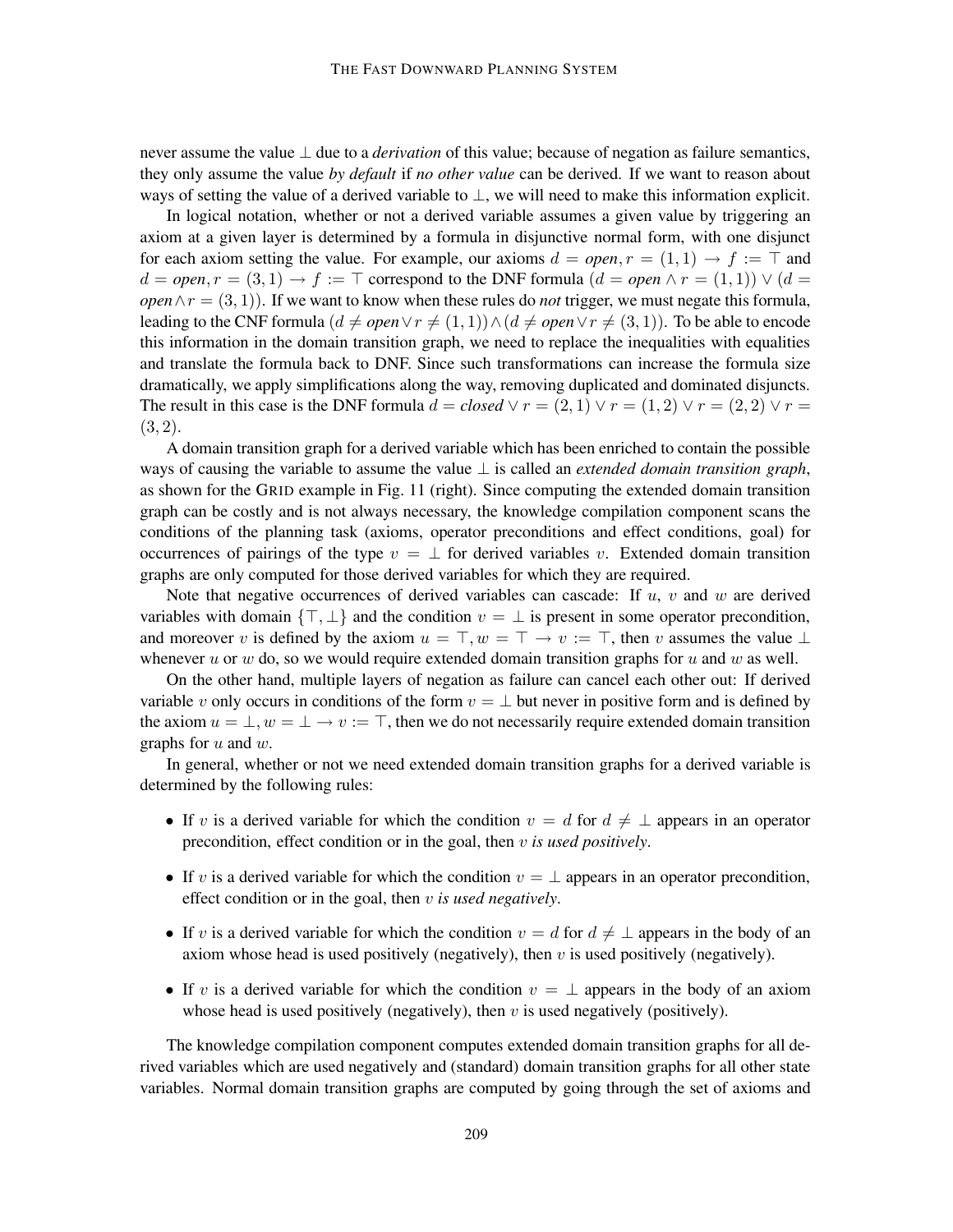the set of operator effects following Definition 5, which is reasonably straight-forward; the computation of extended domain transition graphs has been outlined above. Therefore, the algorithmic aspects of this topic should not require further discussion.

# **5.2 Causal Graphs**

Causal graphs have been introduced informally in the introduction. Here is a formal definition.

## **Definition 6** *Causal graphs*

*Let* Π *be a multi-valued planning task with variable set* V*. The causal graph of* Π*, in symbols*  $CG(\Pi)$ , is the directed graph with vertex set V containing an arc  $(v, v')$  iff  $v \neq v'$  and one of the *following conditions is true:*

- *The domain transition graph of* v <sup>0</sup> *has a transition with some condition on* v*.*
- *The set of affected variables in the effect list of some operator includes both* v *and* v 0 *.*

In the first case, we say that an arc is induced by a **transition condition**. In the second case we say *that it is induced by co-occurring effects.*

Of course, arcs induced by transition conditions and arcs induced by co-occurring effects are not mutually exclusive. The same causal graph arc can be generated for both reasons.

Informally, the causal graph contains an arc from a source variable to a target variable if changes in the value of the target variable can depend on the value of the source variable. Such arcs are included also if this dependency is of the form of an *effect* on the source variable. This agrees with the definition of *dependency graphs* by Jonsson and Bäckström (1998b), although these authors distinguish between the two different ways in which an arc in the graph can be introduced by using labelled arcs.

Whether or not co-occurring effects should induce arcs in the causal graph depends on the intended semantics: If such arcs are not included, the set of causal graph ancestors  $anc(v)$  of a variable  $v$  are precisely those variables which are relevant if our goal is to change the value of  $v$ . Plans for this goal can be computed without considering any variables outside *anc*(v), by eliminating all variables outside *anc*(v) from the planning task and simplifying axioms and operators accordingly. We call this the *achievability definition* of causal graphs, because causal graphs encode what variables are important for achieving a given assignment to a state variable.

However, with the achievability definition, a planner that only considers  $anc(v)$  while generating an action sequence that achieves a given valuation for v may modify variables outside of  $anc(v)$ , i. e., the generated plans have side effects which could destroy previously achieved goals or otherwise have a negative impact on overall planning. Therefore, we prefer our definition, which we call the *separability definition* of causal graphs.

### 5.2.1 ACYCLIC CAUSAL GRAPHS

Following the separability definition of causal graphs, solving a subproblem over variables *anc*(v) is always possible without changing any values outside of *anc*(v). This leads us to the following observation.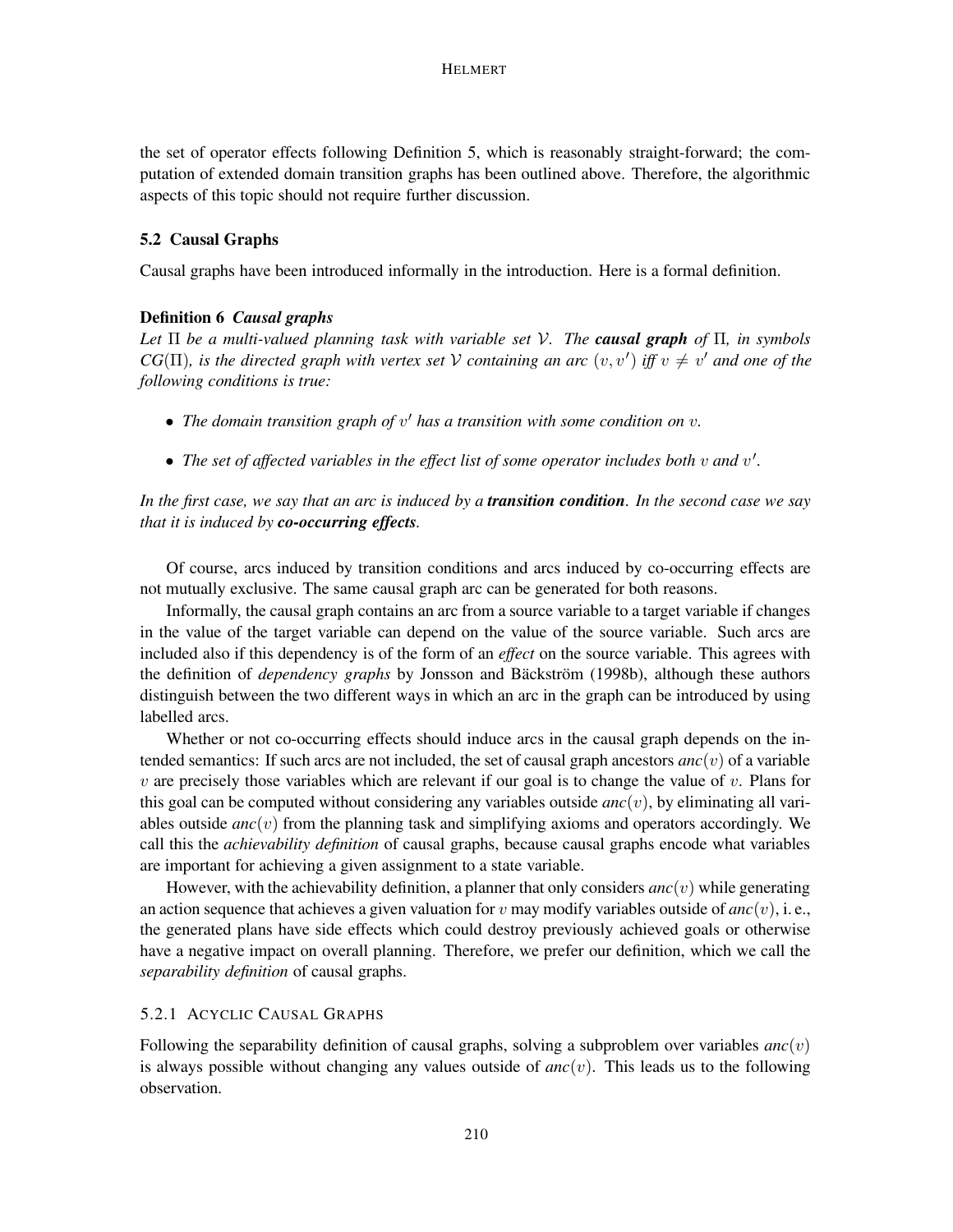### **Observation 7** *Acyclic causal graphs and strongly connected domain transition graphs*

*Let* Π *be an MPT such that CG*(Π) *is acyclic, all domain transition graphs are strongly connected, there are no derived variables, and no trivially false conditions occur in operators or goals. Then* Π *has a solution.*

By *trivially false* conditions, we mean conditions of the kind  $\{v = d, v = d'\}$  for  $d \neq d'$ . Note the similarity of Observation 7 to the results of Williams and Nayak (1997) on planning in domains with unary operators, acyclic causal graphs and reversible transitions. Under the separability definition of causal graphs, acyclic causal graphs imply unariness of operators because operators with several effects introduce causal cycles. Moreover, strong connectedness of domain transition graphs is closely related to Williams' and Nayak's reversibility property, although it is a weaker requirement.

The truth of the observation can easily be seen inductively: If the planning task has only one state variable and the domain transition graph is strongly connected, then any state (of the one variable) can be transformed into any other state by applying graph search techniques. If the planning task has several state variables and the causal graph is acyclic, we pick a sink of the causal graph, i. e., a variable  $v$  without outgoing arcs, and check if a goal is defined for this variable. If not, we remove the variable from the task, thus reducing the problem to one with fewer state variables, solved recursively. If yes, we search for a path from  $s_0(v)$  to  $s_{\star}(v)$  in the domain transition graph of  $v$ , which is guaranteed to exist because the graph is strongly connected. This yields a "high-level" plan" for setting v to  $s_{\star}(v)$  which can be fleshed out by recursively inserting the plans for setting the variables of the predecessors of  $v$  in the causal graph to the values required for the transitions that form the high-level plan. Once the desired value of  $v$  has been set,  $v$  can be eliminated from the planning task and the remaining problem can be solved recursively.

The algorithm is shown in Fig. 12. Although it is backtrack-free, it can require exponential time to execute because the generated plans can be exponentially long. This is unavoidable; even for MPTs that satisfy the conditions of Observation 7, shortest plans can be exponentially long. A family of planning tasks with this property is given in the proof of Theorem 4.4 in the article by Bäckström and Nebel (1995).

This method for solving multi-valued planning tasks is essentially *planning by refinement*: We begin by constructing a very abstract skeleton plan, which is merely a path in some domain transition graph, then lower the level of abstraction by adding operators to satisfy the preconditions required for the transitions taken by the path. Strong connectedness of domain transition graphs guarantees that every abstract plan can actually be refined to a concrete plan. This is precisely Bacchus and Yang's (1994) *downward refinement property* (cf. Section 2.1).

### 5.2.2 GENERATING AND PRUNING CAUSAL GRAPHS

The usefulness of causal graphs for planning by refinement is not limited to the acyclic case. Consider a subset  $V'$  of the task variables which contains all its causal graph descendants. In general, if we restrict the task to  $V'$  by removing all occurrences of other variables from the initial state, goal, operators and axioms, we obtain an abstraction of the original problem which satisfies Knoblock's (1994) ordered monotonicity property (Section 2.1).

Unfortunately, one major problem with this approach is that the requirement to include all causal graph descendants is quite limiting. It is not uncommon for the causal graph of a planning task to be strongly connected, in which case this technique will not allow us to abstract away any variables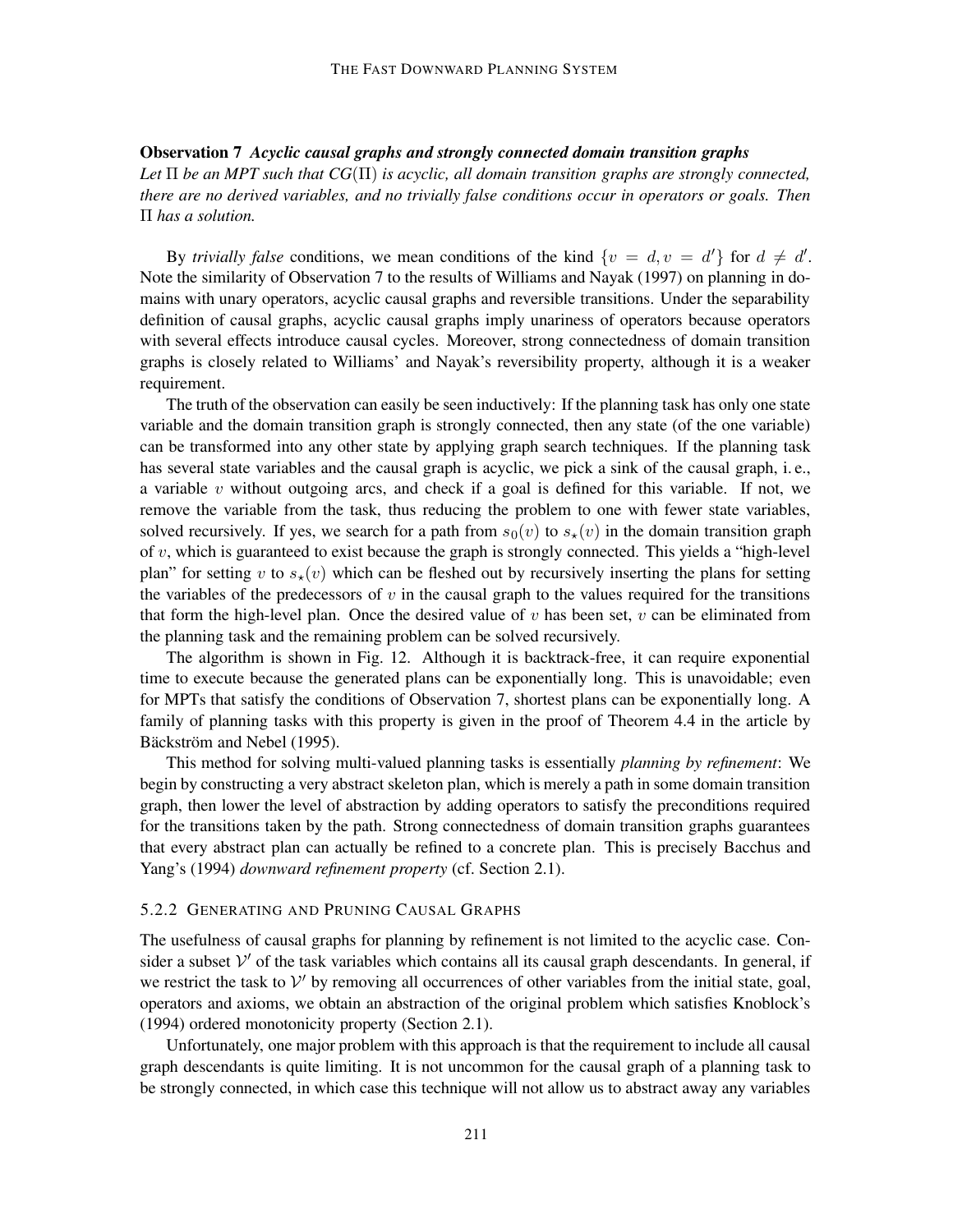**algorithm** solve-easy-MPT( $V$ ,  $s_0$ ,  $s_{\star}$ ,  $\mathcal{O}$ ): **if**  $s_{\star} = \emptyset$ : { The goal is empty: the empty plan is a solution. } **return**  $\langle \rangle$ . **else**: Let  $v \in V$  be a variable not occurring in preconditions or effect conditions in  $\mathcal{O}$ . { Such a variable always exists if the causal graph of the task is acyclic. }  $\mathcal{V}' := \mathcal{V} \setminus \{v\}.$  $\mathcal{O}' := \{ o \in \mathcal{O} \mid o \text{ does not affect } v \}.$ *plan* :=  $\langle \rangle$ **if**  $s_*(v)$  is defined: Let  $t_1, \ldots, t_k$  be a path of transitions in  $DTG(v)$  from  $s_0(v)$  to  $s_*(v)$ .  $\{t_1, \ldots, t_k$  is a "high-level plan" that reaches the goal for v, but ignores preconditions on other variables. } **for each**  $t \in \{t_1, ..., t_k\}$ :  $\{$  Recursively find a plan that achieves the conditions of  $t.$   $\}$ Let *cond* and *o* be the condition and operator associated with t. Let  $s'_0$  be the state reached after executing *plan*, restricted to  $V'$ . Extend *plan* by solve-easy-MPT $(V', s'_0, cond, O').$ Extend *plan* by o.  $\{$  After dealing with v, recursively plan for goals on the remaining variables.  $\}$ Let  $s'_0$  be the state reached after executing *plan*, restricted to  $V'$ .  $s'_{\star} := s_{\star}$  restricted to  $\mathcal{V}'$ . Extend *plan* by solve-easy-MPT( $V', s'_0, s'_\star, O'$ ). **return** *plan*

Figure 12: Planning algorithm for MPTs with acyclic causal graph and strongly connected domain transition graphs.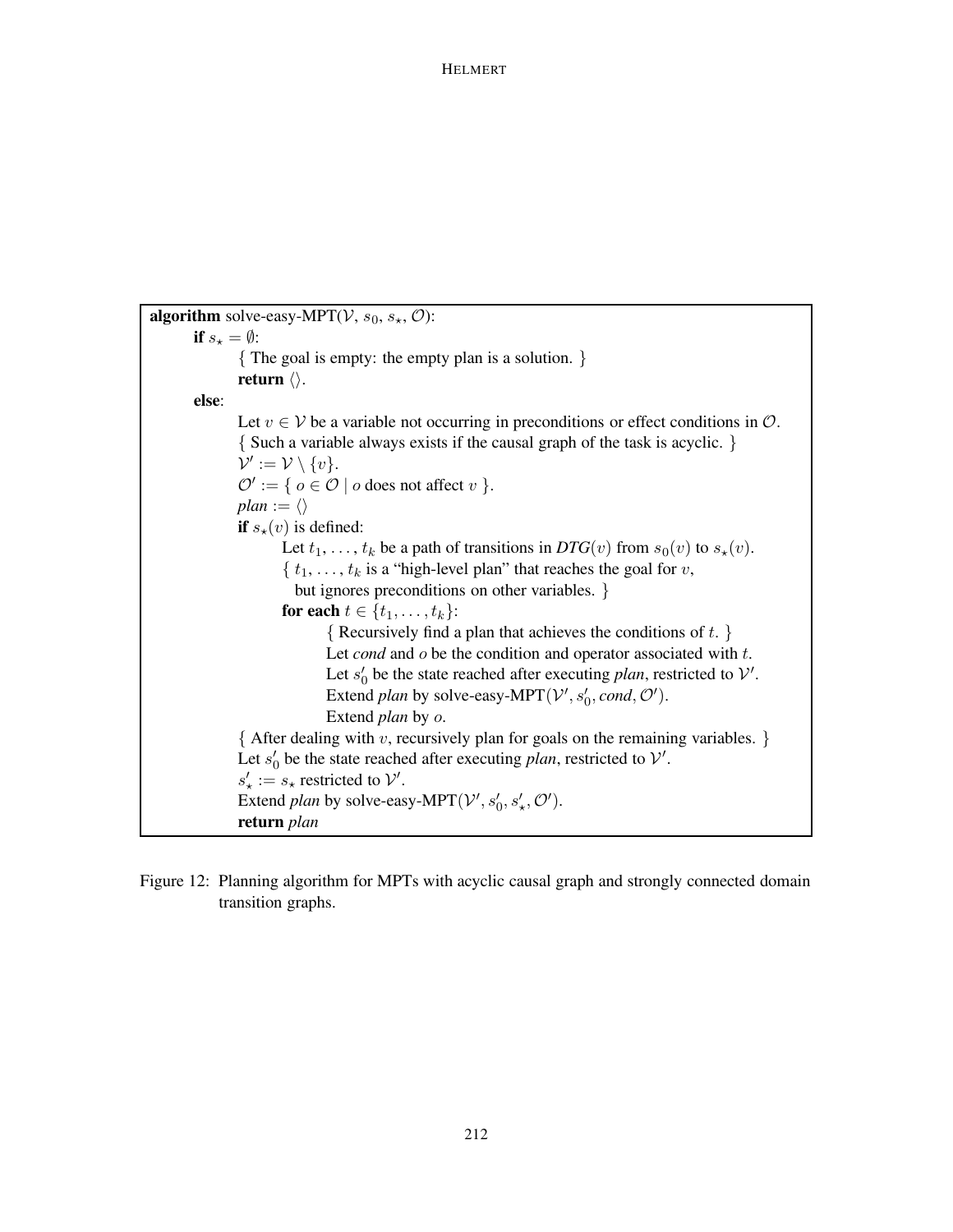at all. However, in a heuristic approach, we are free to simplify the planning task. In particular, by ignoring some operator preconditions for the purposes of heuristic evaluation, we can make an arbitrary causal graph acyclic. Clearly, the more aspects of the real task we ignore, the worse we can expect our heuristic to approximate the actual goal distance. Considering this, our aim is to ignore as little information as possible. We will now explain how this is done.

The knowledge compilation component begins its causal graph processing by generating the "full" causal graph (Definition 6). One consequence of the separability definition of causal graphs is that all state variables which are not ancestors of variables mentioned in the goal are completely irrelevant. Therefore, having computed the graph, we then compute the causal graph ancestors of all variables in the goal. Any state variables which are not found to be goal ancestors are eliminated from the planning task and causal graph, and associated operators and axioms are removed.<sup>4</sup> Afterwards, we compute a *pruned causal graph*, an acyclic subgraph of the causal graph with the same vertex set. We try do this in such a fashion that "important" causal dependencies are retained whenever possible. More specifically, we apply the following algorithm.

First, we compute the strongly connected components of the causal graph. Cycles only occur within strongly connected components, so each component can be dealt with separately. Second, for each connected component, we compute a total order  $\prec$  on the vertices, retaining only those arcs  $(v, v')$  for which  $v \prec v'$ . If  $v \prec v'$ , we say that v' has a *higher level* than v. The total order is computed in the following way:

- 1. We assign a weight to each arc in the causal graph. The weight of an arc is  $n$  if it is induced by  $n$  axioms or operators. The lower the cumulated weight of the incoming arcs of a vertex, the fewer conditions are ignored by assigning a low level to this vertex.
- 2. We then pick a vertex v with minimal cumulated weight of incoming arcs and select it for the lowest level, i. e., we set  $v \prec v'$  for all other vertices  $v'$  in the strongly connected component.
- 3. Since  $v$  has been dealt with, we remove the vertex and its incident arcs from consideration for the rest of the ordering algorithm.
- 4. The remaining problem is solved by iteratively applying the same technique to order the other vertices until only a single vertex remains.

The reader will notice that the pruning choices within a strongly connected component are performed by a greedy algorithm. We could also try to find sets of arcs of minimal total weight such that eliminating these arcs results in an acyclic graph. However, this is an **NP**-equivalent problem, even in the case of unweighted graphs (Garey & Johnson, 1979, problem GT8).

After generating the pruned causal graph, we also prune the domain transition graphs by removing from the transition labels of  $DTG(v)$  all conditions on variables v' with  $v \prec v'$ . These are the conditions that are ignored by the heuristic computation. Finally, we simplify the domain transition graphs by removing *dominated transitions*: If  $t$  and  $t'$  are transitions between the same two values of a variable, and the condition of t is a proper subset of the condition of  $t'$ , then transition t is easier to apply than  $t'$ , so that we remove  $t'$ . Similarly, if there are several transitions with identical conditions, we only keep one of them.

<sup>4.</sup> This simplification is closely related to Knoblock's criterion for the *problem-specific* ordered monotonicity property (Knoblock, 1994).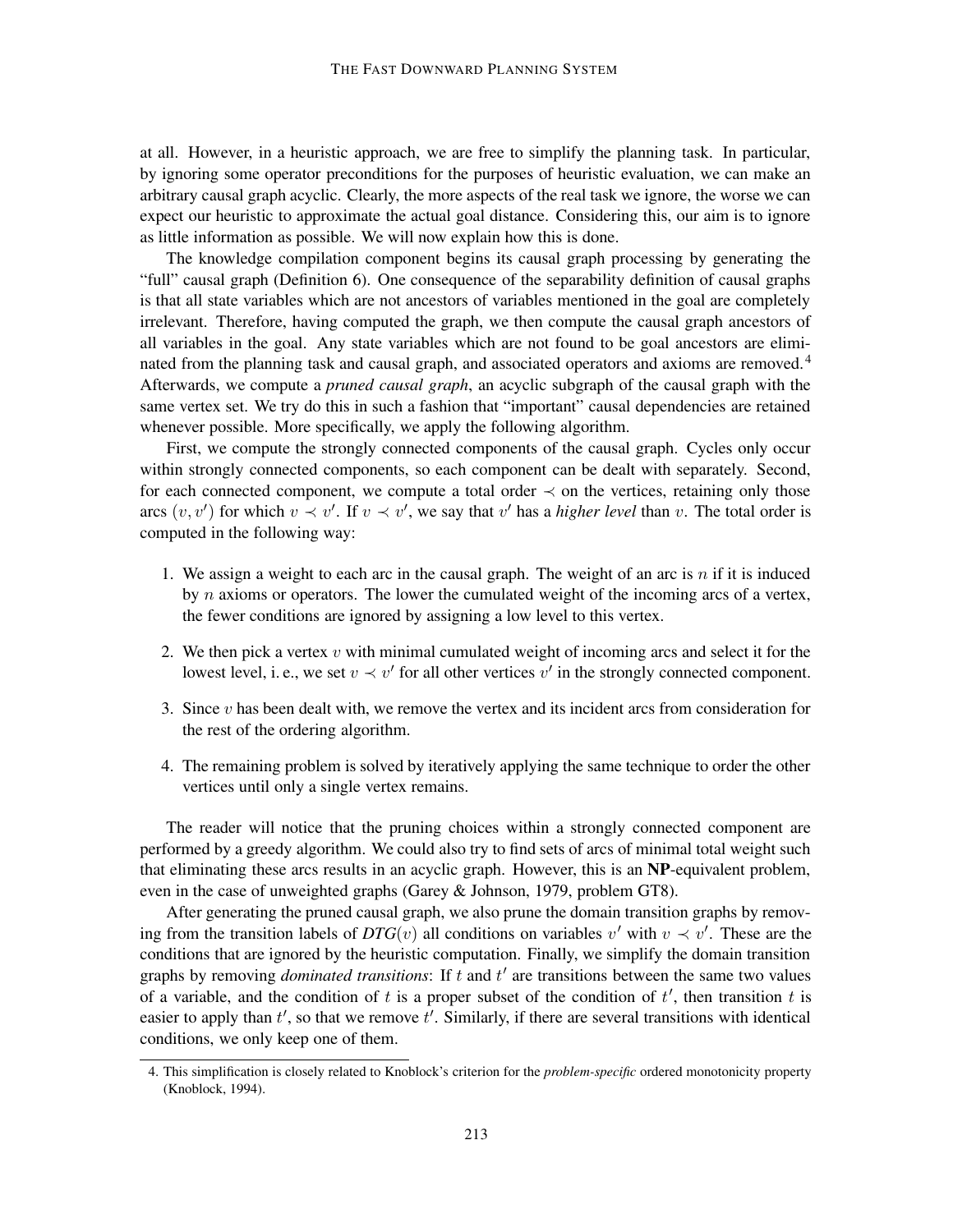

Figure 13: Causal graph of a LOGISTICS task. State variables  $t_i$  and  $a_i$  encode the locations of trucks and airplanes, state variables  $p_i$  the locations of packages.



Figure 14: Causal graph of a MYSTERY task (left) and of a relaxed version of the task (right). State variables  $f_i$  encode the fuel at a location, state variables  $l_i$  and  $c_i$  encode the locations and remaining capacities of trucks, and state variables  $p_i$  encode the locations of packages.

# 5.2.3 CAUSAL GRAPH EXAMPLES

To give some impression of the types of causal graphs typically found in the standard benchmarks and the effects of pruning, we show some examples of increasing graph complexity.

As our first and simplest example, Fig. 13 shows the causal graph of a task from the LOGISTICS domain, featuring two trucks, two airplanes and two packages. As can be seen, the graph is acyclic, so it requires no pruning for the causal graph heuristic. Since LOGISTICS tasks also feature strongly connected domain transition graphs, they can even be solved by the polynomial *solve-easy-MPT* algorithm.

As a slightly more complicated example, the next figure, Fig. 14, shows a task from the MYS-TERY domain with three locations, two trucks and two packages. The causal graph contains a number of cycles, but these are mostly local. By pruning arcs from vertices  $l_i$  to  $f_j$ , we ignore the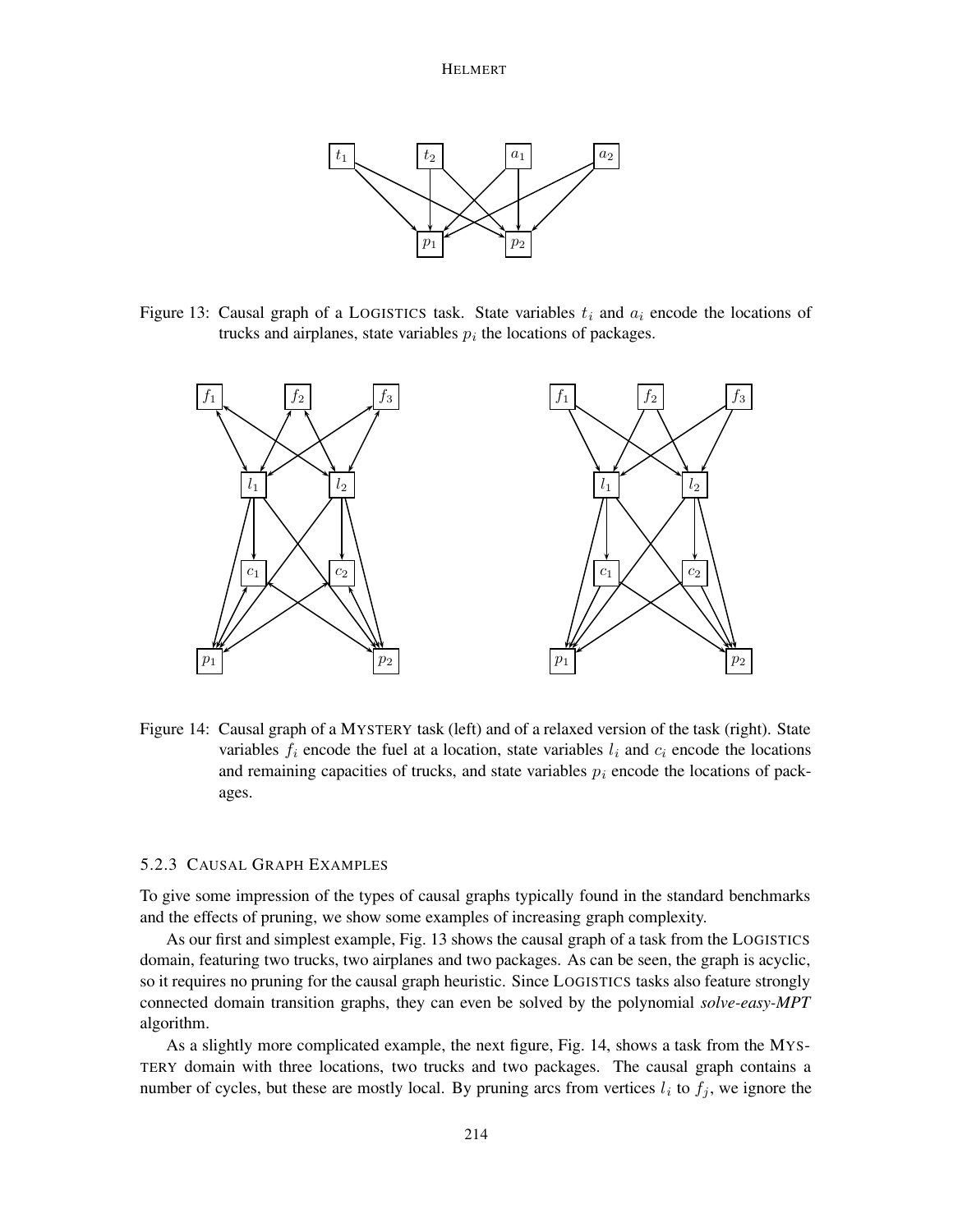

Figure 15: Causal graph of a GRID task (left) and of a relaxed version of the task (right). State variable  $r$  encodes the location of the robot,  $a$  encodes the status of the robot arm (empty or carrying a key), l encodes the status of the locked location (locked or open), and  $k_1$ and  $k_2$  encode the locations of the two keys.

fact that we must move trucks to certain locations if we want to use up fuel at that location. As using up fuel is not a very useful thing to do, this is not a big loss in information. By pruning arcs from vertices  $p_i$  to  $c_j$ , we ignore the fact that vehicles can only increase or decrease their current capacity by unloading or loading packages. Compared to heuristics based on ignoring delete effects, this is not a great loss in information, since ignoring delete effects in the MYSTERY domain almost amounts to ignoring capacity and fuel constraints altogether. By pruning just these arcs, we can eliminate all cycles in the causal graph, so the MYSTERY domain can be considered fairly well-behaved.

A worse case is shown in Fig. 15, which shows an example from the GRID domain with an arbitrary number of locations, of which a single one is locked. There are two keys, one of which can unlock the locked location. Eliminating cycles here requires a few minor relaxations regarding the status of the robot arm (empty or non-empty), but also one major simplification, namely the elimination of the arc from  $l$  to  $r$  representing the fact that the robot can only enter the locked location if it has been unlocked.

As a (nearly) worst-case example, consider a task in the BLOCKSWORLD domain (no figure). A typical MPT encoding uses one state variable  $h$  for encoding whether or not the hand is empty and two state variables per block in the task: For the  $i$ -th block,  $t_i$  encodes whether or not the block is lying on the table, and  $b_i$  encodes which block is lying on top of it, or if it is clear or being held by the arm. In the causal graph of such a task, variable  $h$  has ingoing arcs from and outgoing arcs to all other state variables, and all state variables  $b_i$  are connected to each other in both directions. Only the state variables  $t_i$  have a slightly simpler connection structure, being only connected to h and to  $b_i$  for the same value of i. Any relaxation of the problem that eliminates cycles from the causal graph loses a large amount of information, and it is not surprising that the DEPOT domain, which includes a BLOCKSWORLD subproblem, is the one for which the precursor of Fast Downward fared worst (Helmert, 2004). Still, it should be pointed out that planners that ignore delete effects have similar problems with BLOCKSWORLD-like domains, as the comparison between the FF and causal graph heuristics in the same article shows.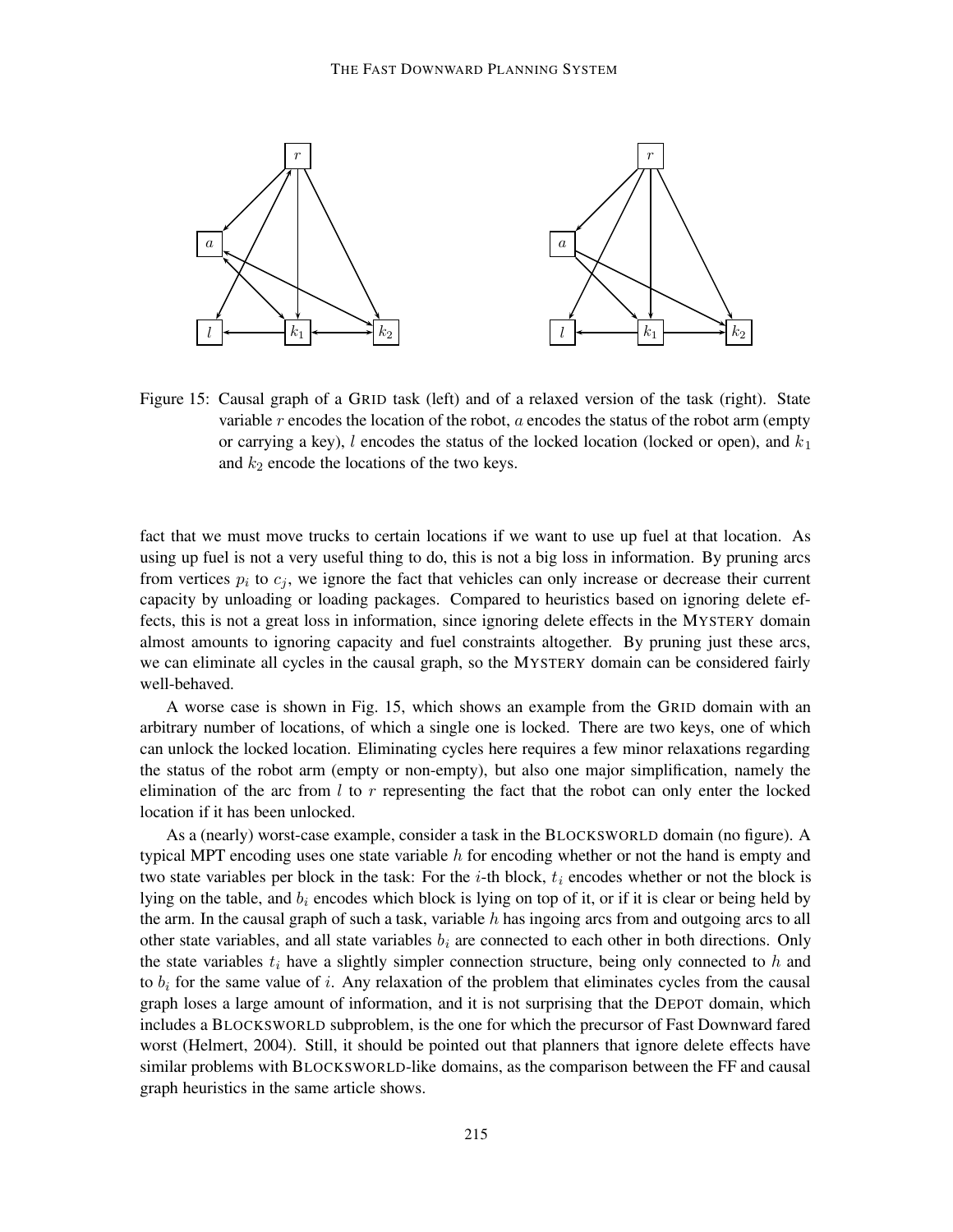### **5.3 Successor Generators and Axiom Evaluators**

In addition to good heuristic guidance, a forward searching planning system needs efficient methods for generating successor states if it is to be applied to the benchmark suite from the international planning competitions. For some domains, our causal graph heuristic or other popular methods like the FF heuristic provide excellent goal estimates, yet still planning can be too time-consuming because of very long plans and vast branching factors.

The variant of best-first search implemented in Fast Downward does not compute the heuristic estimate for each state that is generated. Essentially, heuristic evaluations are only computed for closed nodes, while computation is deferred for nodes on the search frontier. For domains with strong heuristic guidance and large branching factors, the number of nodes on the frontier can by far dominate the number of nodes in the closed set. As a case in point, consider the problem instance SATELLITE #29. For solving this task, the default configuration of Fast Downward only computes heuristic estimates for 67 597 world states while adding 107 233 381 states to the frontier. Clearly, determining the set of applicable operators quickly is of critical importance in such a scenario.

In some SATELLITE tasks, there are almost 1 000 000 ground operators, so we should try to avoid individually checking each operator for applicability. Similarly, in the biggest PSR tasks, more than 100 000 axioms must be evaluated in each state to compute the values of the derived variables, so this computation must be made efficient. For these purposes, Fast Downward uses two data structures called *successor generators* and *axiom evaluators*.

#### 5.3.1 SUCCESSOR GENERATORS

Successor generators are recursive data structures very similar to decision trees. The internal nodes have associated conditions, which can be likened to the decisions in a decision tree, and the leaves have associated operator lists which can be likened to a set of classified samples in a decision tree leaf. They are formally defined as follows.

#### **Definition 8** *Successor generators*

*A* **successor generator** for an MPT  $\Pi = \langle V, s_0, s_{\star}, A, C \rangle$  is a tree consisting of **selector nodes** and *generator nodes.*

*A* selector node is an internal node of the tree. It has an associated variable  $v \in V$  called the *selection variable.* Moreover, it has  $|\mathcal{D}_v|+1$  *children* accessed via *labelled edges,* one *edge labelled*  $v = d$  *for* each value  $d \in \mathcal{D}_v$ , and one edge labelled  $\top$ . The latter edge is called the **don't care** *edge of the selector.*

A generator node is a leaf node of the tree. It has an associated set of operators from  $\mathcal O$  called *the set of generated operators.*

*Each operator*  $o \in \mathcal{O}$  *must occur in exactly one generator node*, *and the set of edge labels leading from the root to this node (excluding don't care edges) must equal the precondition of* o*.*

Given a successor generator for an MPT  $\Pi$  and a state s of  $\Pi$ , we can compute the set of applicable operators in  $s$  by traversing the successor generator as follows, starting from the root:

- At a selector node with selection variable v, follow the edge  $v = s(v)$  and the don't care edge.
- At a generator node, report the generated operators as applicable.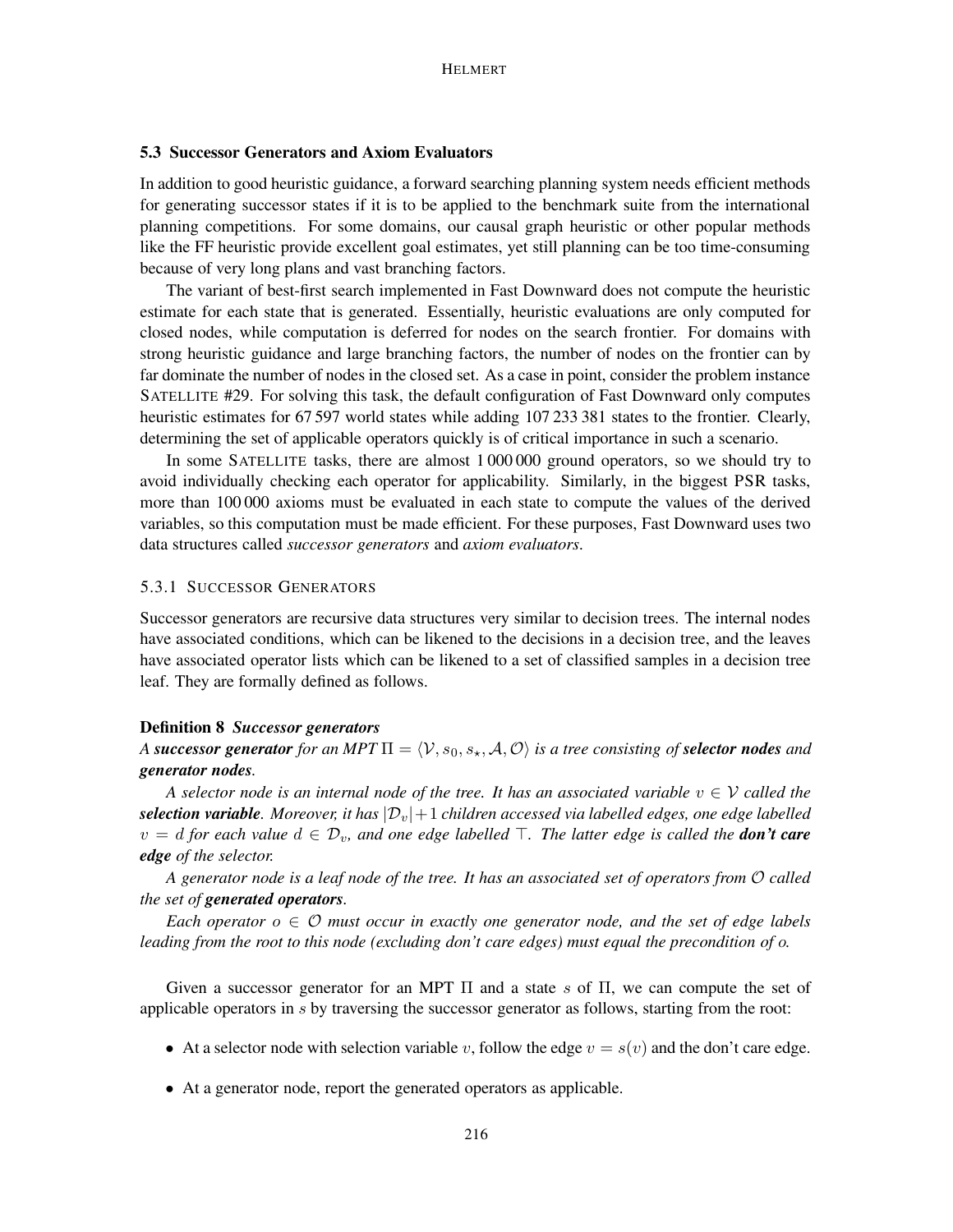```
algorithm evaluate-axiom-layer(s, A_i):
       for each axiom a \in \mathcal{A}_i:
             a.counter := |a.cond
       for each variable v:
             for each axiom a \in A_i with a condition v = s(v) in the body:
                    a.counter := a.counter - 1
       while there exists an axiom a \in A_i with a.counter = 0 that was not yet considered:
             Let \langle v, d \rangle be the head of such an axiom.
             if s(v) \neq d:
                    s(v) := dfor each axiom a \in A_i with a condition v = d in the body:
                           a.counter := a.counter - 1
```
Figure 16: Computing the values of the derived variables in a given planning state.

To build a successor generator for Π, we apply a top-down algorithm which considers the task variables in an arbitrary order  $v_1 \prec v_2 \prec \cdots \prec v_n$ . At the root node, we choose  $v_1$  as selection variable and classify the set of operators according to their preconditions with respect to  $v_1$ . Operators with a precondition  $v_1 = d$  will be represented in the child of the root accessed by the edge with the corresponding label, while operators without preconditions on  $v_1$  will be represented in the child of the root accessed by the don't care edge. In the children of the root, we choose  $v_2$  as selection variable, in the grandchildren  $v_3$ , and so on.

There is one exception to this rule to avoid creating unnecessary selection nodes: If no operator in a certain branch of the tree has a condition on  $v_i$ , then  $v_i$  is not considered as a selection variable in this branch. The construction of a branch ends when all variables have been considered, at which stage a generator node is created for the operators associated with that branch.

#### 5.3.2 AXIOM EVALUATORS

Axiom evaluators are a simple data structure used for efficiently implementing the well-known *marking algorithm* for propositional Horn logic (Dowling & Gallier, 1984), extended and modified for the layered logic programs that correspond to the axioms of an MPT. They consist of two parts. Firstly, an indexing data structure maps a given variable/value pairing and a given axiom layer to the set of axioms in the given layer in whose body the pairing appears. Secondly, a set of counters, one for each axiom, counts the number of conditions of the axiom that have not yet been derived.

Within Fast Downward, axioms are evaluated in two steps. First, all derived variables are set to their default value ⊥. Second, algorithm *evaluate-axiom-layer* (Fig. 16) is executed for each axiom layer in sequence to determine the final values of the derived variables.

We assume that the reader is familiar enough with the marking algorithm not to require much explanation, so we only point out that the test whether or not an axiom is ready to trigger is implemented by means of a queue in which axioms are put as soon as their counter reaches 0. The actual implementation of *evaluate-axiom-layer* within Fast Downward initializes axiom counters slightly more efficiently than indicated by the pseudo-code. However, this is a minor technical detail, so we turn to the remaining piece of Fast Downward's architecture, the search component.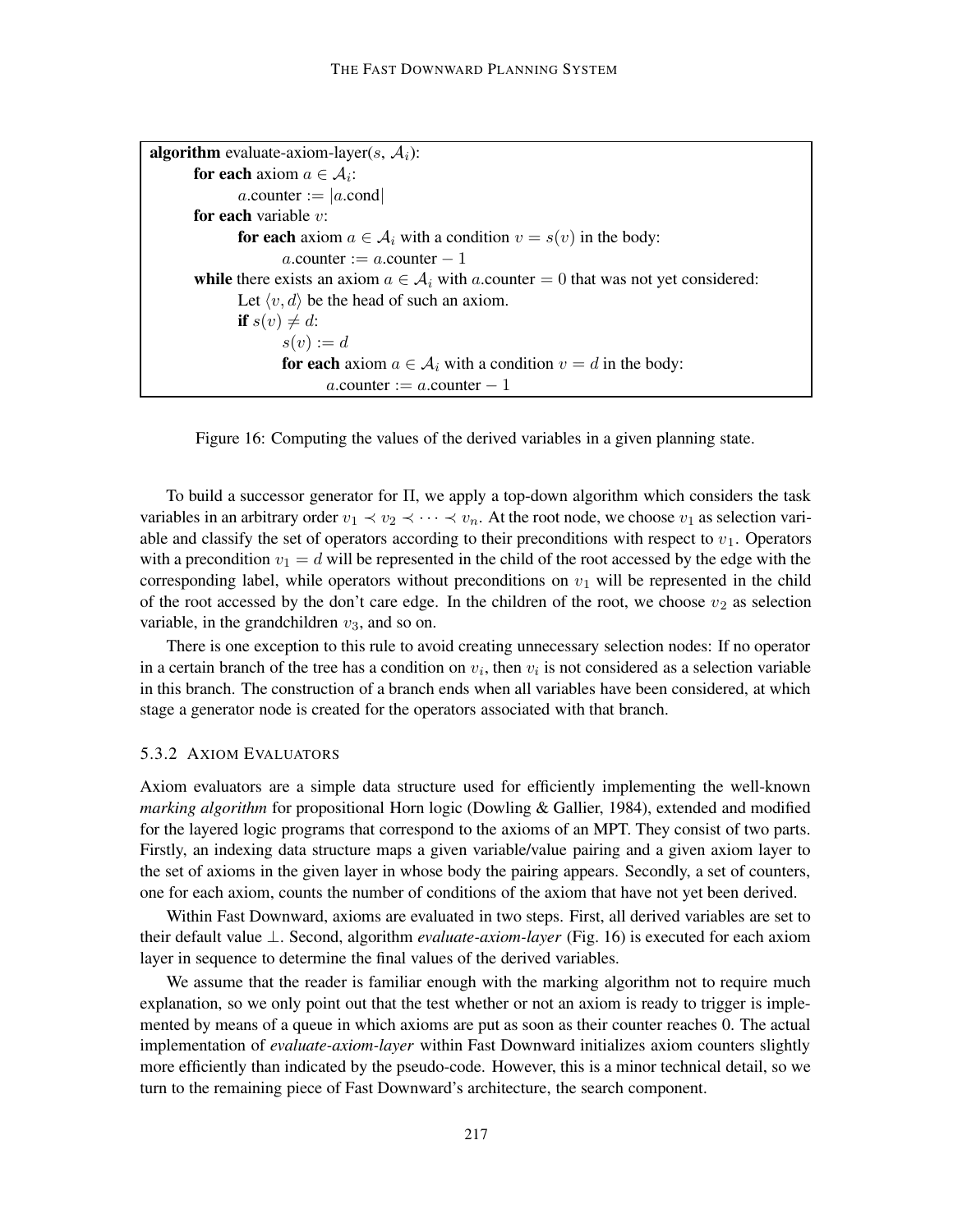# **6. Search**

Unlike the translation and knowledge compilation components, for which there is only a single mode of execution, the search component of Fast Downward can perform its work in various alternative ways. There are three basic search algorithms to choose from:

- 1. *Greedy best-first search:* This is the standard textbook algorithm (Russell & Norvig, 2003), modified with a technique called *deferred heuristic evaluation* to mitigate the negative influence of wide branching. We have also extended the algorithm to deal with *preferred operators*, similar to FF's helpful actions (Hoffmann & Nebel, 2001). We discuss greedy best-first search in Section 6.3. Fast Downward uses this algorithm together with the causal graph heuristic, discussed in Section 6.1.
- 2. *Multi-heuristic best-first search:* This is a variation of greedy best-first search which evaluates search states using multiple heuristic estimators, maintaining separate open lists for each. Like our variant of greedy best-first search, it supports the use of *preferred operators*. Multiheuristic best-first search is discussed in Section 6.4. Fast Downward uses this algorithm together with the causal graph and FF heuristics, discussed in Sections 6.1 and 6.2.
- 3. *Focused iterative-broadening search:* This is a simple search algorithm that does not use heuristic estimators, and instead reduces the vast set of search possibilities by focusing on a limited operator set derived from the causal graph. It is an experimental algorithm; in the future, we hope to further develop the basic idea of this algorithm into a more robust method. Focused iterative-broadening search is discussed in Section 6.5.

For the two heuristic search algorithms, a second choice must be made regarding the use of *preferred operators*. There are five options supported by the planner:

- 1. Do not use preferred operators.
- 2. Use the *helpful transitions* of the causal graph heuristic as preferred operators.
- 3. Use the *helpful actions* of the FF heuristic as preferred operators.
- 4. Use helpful transitions as preferred operators, falling back to helpful actions if there are no helpful transitions in the current search state.
- 5. Use both helpful transitions and helpful actions as preferred operators.

Each of these five options can be combined with any of the two heuristic search algorithms, so that there is a total of eleven possible settings for the search component, ten using one of the heuristic algorithms and one using focused iterative-broadening search.

In addition to these basic settings, the search component can be configured to execute several alternative configurations in parallel by making use of an internal scheduler. Both configurations of Fast Downward that participated in IPC4 made use of this feature by running one configuration of the heuristic search algorithms in parallel with focused iterative-broadening search. As its heuristic search algorithm, the configuration *Fast Downward* employed greedy best-first search with helpful transitions, falling back to helpful actions when necessary (option 4.). The configuration *Fast Diagonally Downward* employed multi-heuristic best-first search using helpful transitions and helpful actions as preferred operators (option 5.).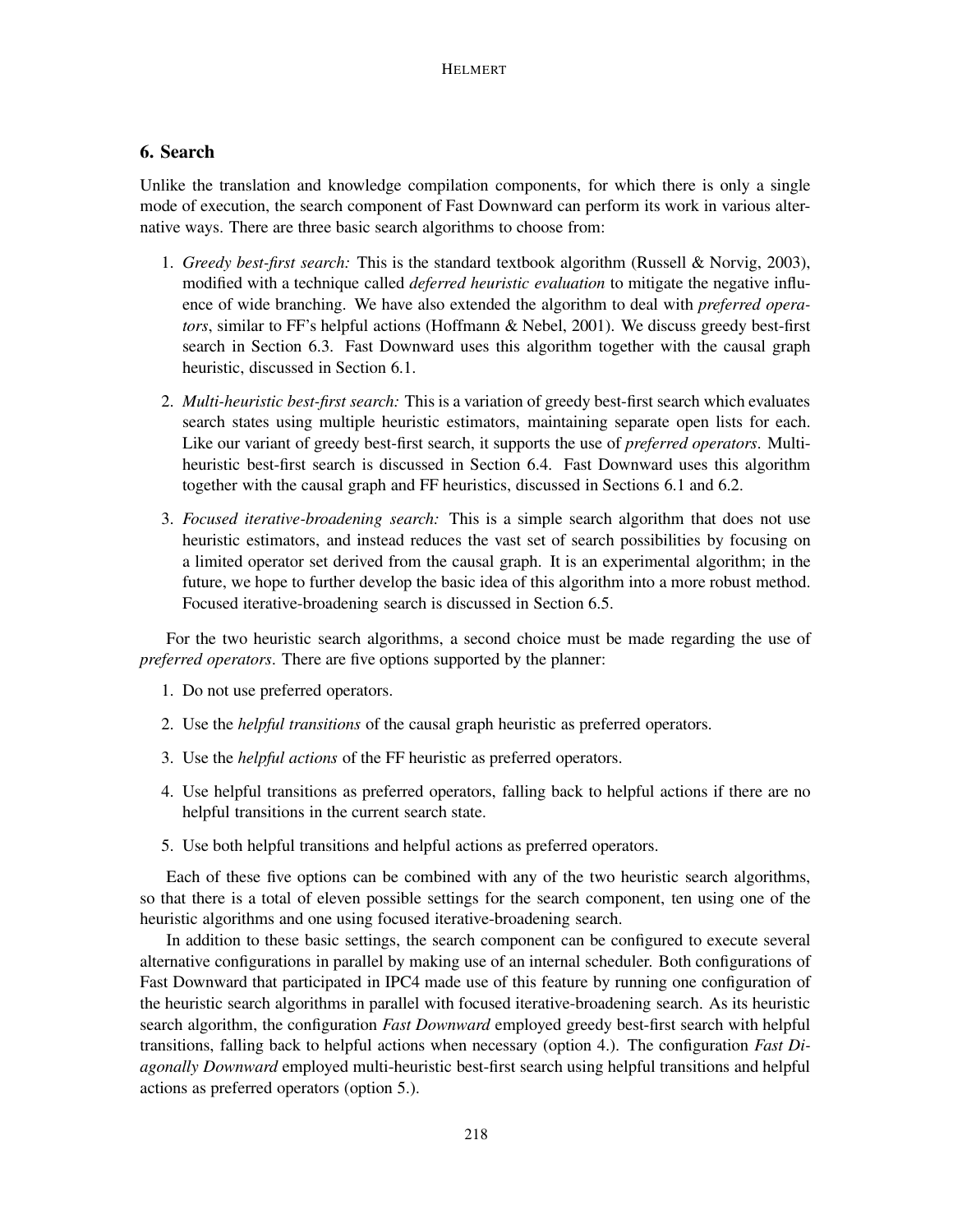To avoid confusion between the complete Fast Downward planning system and the particular configuration called "Fast Downward", we will refer to the IPC4 planner configurations as *FD* and *FDD* for the rest of this paper. The name of the planning system as a whole is never abbreviated.

# **6.1 The Causal Graph Heuristic**

The *causal graph heuristic* is the centrepiece of Fast Downward's heuristic search engine. It estimates the cost of reaching the goal from a given search state by solving a number of subproblems of the planning task which are derived by looking at small "windows" of the (pruned) causal graph. For some additional intuitions about the design of the heuristic and a discussion of theoretical aspects, we refer to the article in which the heuristic was first introduced (Helmert, 2004).

#### 6.1.1 CONCEPTUAL VIEW OF THE CAUSAL GRAPH HEURISTIC

For each state variable v and each pair of values  $d, d' \in \mathcal{D}_v$ , the causal graph heuristic computes a heuristic estimate  $cost_v(d, d')$  for the cost of changing the value of v from d to d', assuming that all other state variables carry the same values as in the current state. (This is a simplification. Cost estimates are not computed for state variables  $v$  or values  $d$  for which they are never required. We ignore this fact when discussing the heuristic on the conceptual level.) The heuristic estimate of a given state s is the sum over the costs  $cost_v(s(v), s_*(v))$  for all variables v for which a goal condition  $s_{\star}(v)$  is defined.

Conceptually, cost estimates are computed one variable after the other, traversing the (pruned) causal graph in a bottom-up fashion. By bottom-up, we mean that we start with the variables that have no predecessors in the causal graphs; we call this order of computation "bottom-up" because we consider variables that can change their state of their own accord *low-level*, while variables whose state transitions require the help of other variables have more complex transition semantics and are thus considered *high-level*. Note that in our figures depicting causal graphs, *high-level* variables are typically displayed near the *bottom*.

For variables without predecessors in the causal graph,  $cost_v(d, d')$  simply equals the cost of a shortest path from  $d$  to  $d'$  in the (pruned) domain transition graph  $DTG(v)$ . For other variables, cost estimates are also computed by graph search in the domain transition graph. However, the conditions of transitions must be taken into account during path planning, so that in addition to counting the number of transitions required to reach the destination value, we also consider the costs for achieving the value changes of the other variables necessary to set up the transition conditions.

The important point here is that in computing the values  $cost_v(d, d')$ , we completely consider all interactions of the state variable  $v$  with its predecessors in the causal graph. If changing the value from  $d$  to  $d'$  requires several steps and each of these steps has an associated condition on a variable  $v'$ , then we realize that  $v'$  must assume the values required by those conditions *in sequence*. For example, if v represents a package in a transportation task that must be moved from  $\ddot{A}$  to  $\ddot{B}$  by means of a vehicle located at  $C$ , then we recognize that the vehicle must first move from  $C$  to  $A$ and then from  $A$  to  $B$  in order to drop the package at  $B$ . This is very different to the way HSPor FF-based heuristics work on such examples. However, we only consider interactions with the *immediate* predecessors of v in the causal graph. Interactions that occur via several graph layers are not captured by the heuristic estimator.

In essence, we compute  $cost_v(d, d')$  by solving a particular subproblem of the MPT, induced by the variable  $v$  and its predecessors in the pruned causal graph. For this subproblem, we assume that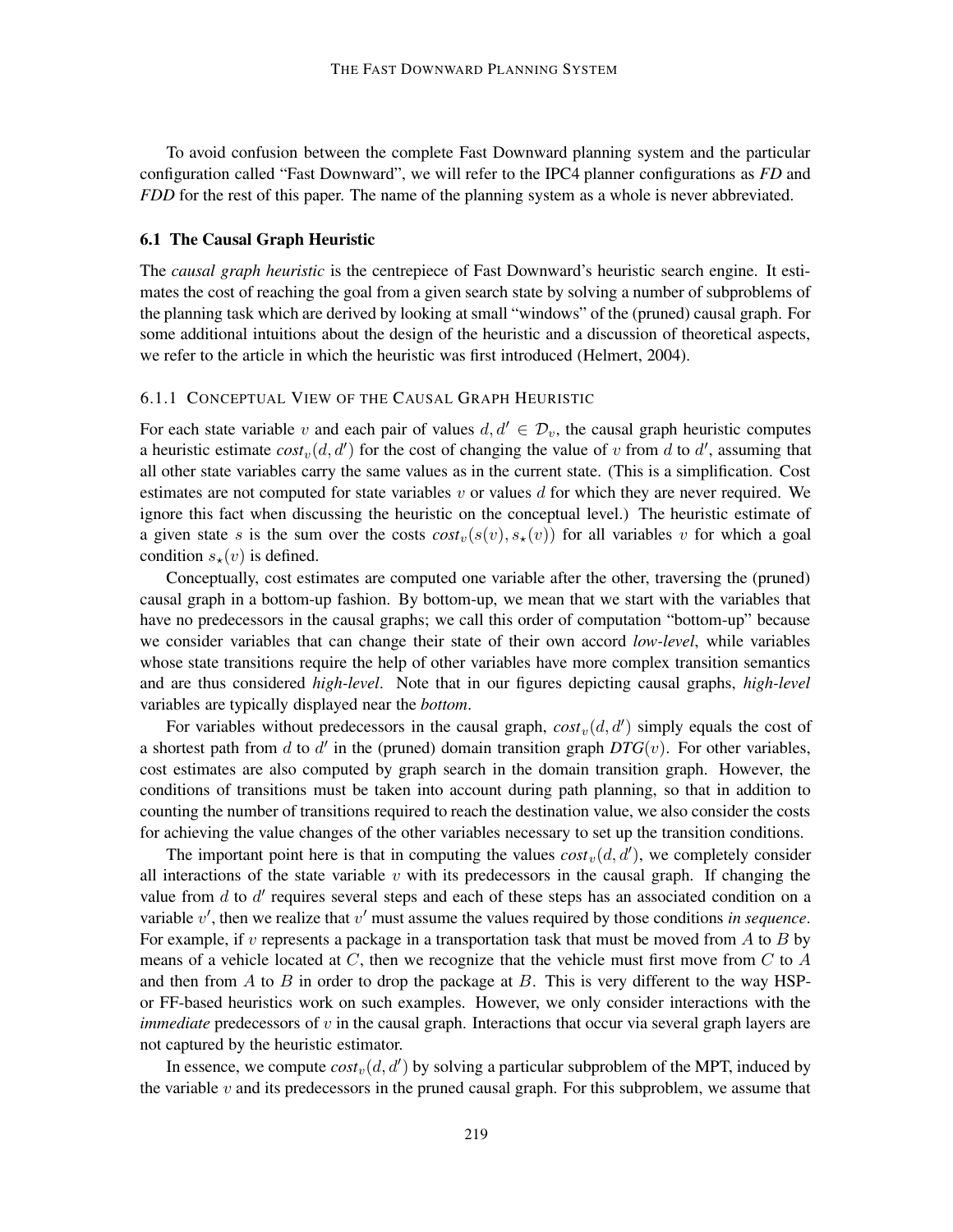| <b>algorithm</b> compute-costs-bottom-up( $\Pi$ , s):                                   |
|-----------------------------------------------------------------------------------------|
| for each variable $v$ of $\Pi$ , traversing the pruned causal graph in bottom-up order: |
| Let $V'$ be the set of immediate predecessors of v in the pruned causal graph.          |
| <b>for each</b> pair of values $(d, d') \in \mathcal{D}_v \times \mathcal{D}_v$ :       |
| Generate a planning task $\Pi_{v,d,d'}$ with the following components:                  |
| — Variables: $\mathcal{V}' \cup \{v\}$ .                                                |
| — Initial state: $v = d$ and $v' = s(v')$ for all $v' \in V'$ .                         |
| — Goal: $v = d'$ .                                                                      |
| - Axioms and operators:                                                                 |
| 1. Those corresponding to transitions in the pruned DTG of $v$ .                        |
| 2. For all variables $v' \in V'$ and values $e, e' \in \mathcal{D}_{v'}$ , an operator  |
| with precondition $v' = e$ , effect $v' = e'$ and cost $cost'_v(e, e')$ .               |
| { Note that all variables $v' \in V'$ have been considered previously,                  |
| so that their cost values are known. }                                                  |
| Set $cost_v(d, d')$ to the cost of a plan $\pi$ that solves $\Pi_{v,d,d'}$ .            |

Figure 17: The *compute-costs-bottom-up* algorithm, a high-level description of the causal graph heuristic.

v is initially set to d, we want v to assume the value  $d'$ , and all other state variables carry the same value as in the current state. We call this planning problem the *local subproblem for* v*,* d *and* d 0 , or the *local subproblem for*  $v$  *and*  $d$  if we leave the target value  $d'$  open.

For a formalization of these intuitive notions of how the *cost* estimates are generated, consider the pseudo-code in Fig. 17. It does not reflect the way the heuristic values are actually computed within Fast Downward; the algorithm in the figure would be far too expensive to evaluate for each search state. However, it computes the same cost values as Fast Downward does, provided that the algorithm generating the plans  $\pi$  in the last line of the algorithm is the same one as the one used for the "real" cost estimator.

# 6.1.2 COMPUTATION OF THE CAUSAL GRAPH HEURISTIC

The actual computation of the causal graph heuristic traverses the causal graph in a top-down direction starting from the goal variables, rather than bottom-up starting from variables without causal predecessors. In fact, this top-down traversal of the causal graph is the reason for Fast Downward's name.

Computing cost estimates in a top-down traversal implies that while the algorithm is computing plans for local subproblems of a given variable, it typically does not yet know the costs for changing the state of its causal predecessors. The algorithm *compute-costs* addresses this by evaluating the cost values of dependent variables through recursive invocations of itself.

For a given variable-value pairing  $v = d$ , we always compute the costs  $cost_v(d, d')$  for all values of  $d' \in \mathcal{D}_v$  at the same time, similar to the way Dijkstra's algorithm computes the shortest path not from a single source to a single destination vertex, but from a single source to all possible destination vertices. Computing the costs for all values of  $d'$  is not (much) more expensive than computing only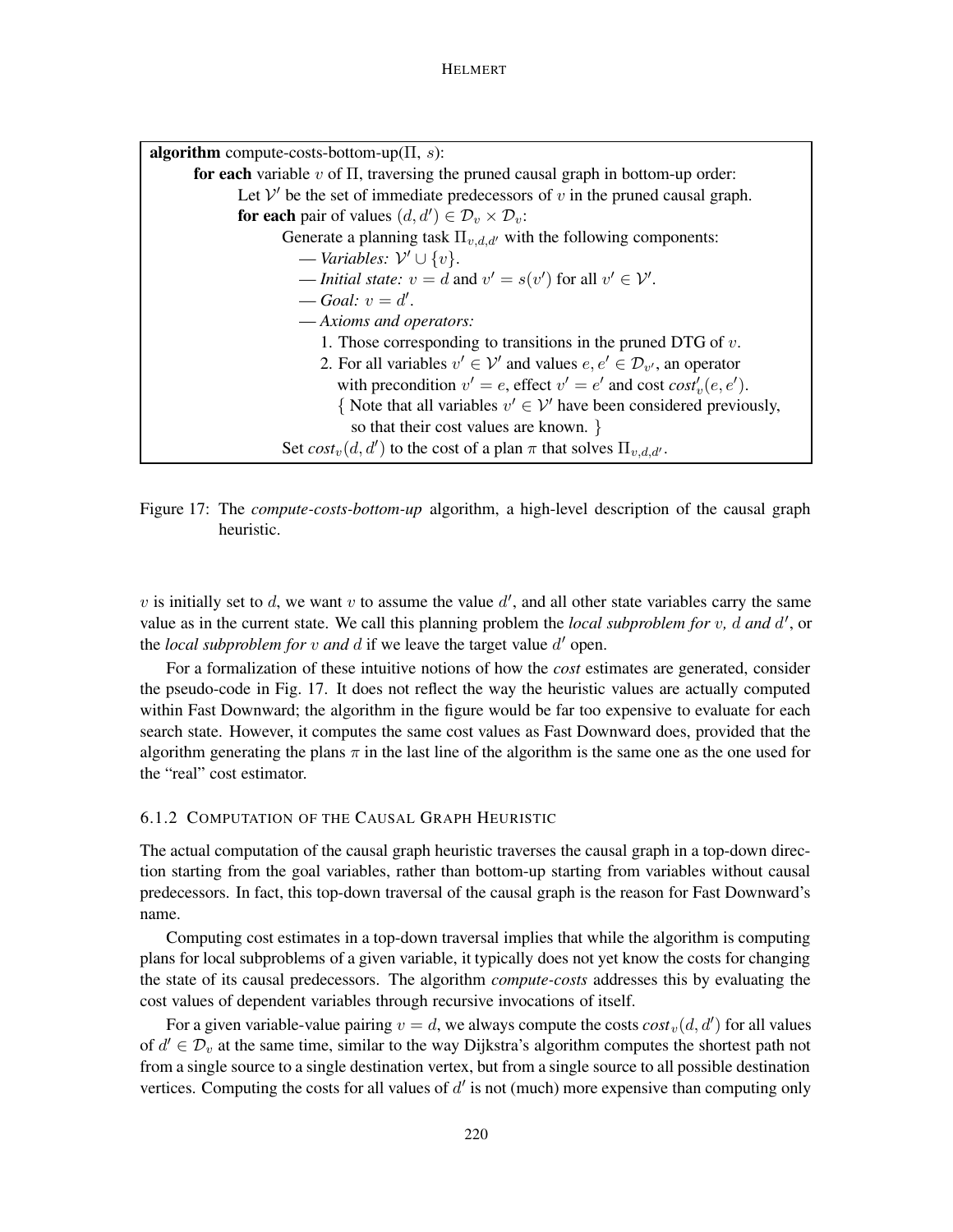one of these values, and once all cost values have been determined, we can cache them and re-use them if they are needed again later during other parts of the computation of the heuristic value for the current state.

In fact, the similarity to shortest path problems is not superficial but runs quite deeply. If we ignore the recursive calls for computing cost values of dependent variables, *compute-costs* is basically an implementation of Dijkstra's algorithm for the single-source shortest path problem on domain transition graphs. The only difference to the "regular" algorithm lies in the fact that we do not know the cost for using an arc in advance. Transitions of derived variables have a base cost of 0 and transitions of fluents have a base cost of 1, but in addition to the base cost, we must pay the cost for achieving the conditions associated with a transition. However, the cost for achieving a given condition  $v' = e'$  depends on the current value e of that state variable at the time the transition is taken. Thus, we can only compute the real cost for a transition once we know the values of the dependent state variables in the relevant situation.

Of course, there are many different ways of taking transitions through domain transition graphs, all potentially leading to different values for the dependent state variables. When we first introduced the causal graph heuristic, we showed that deciding plan existence for the local subproblems is **NP**complete (Helmert, 2004), so we are content with an approach that does not lead to a complete planning algorithm, as long as it works well for the subproblems we face in practice.

The approach we have chosen is to achieve each value of state variable  $v$  in the local subproblem for v and d as quickly as possible, following a greedy policy. In the context of the Dijkstra algorithm, this means that we start by finding the cheapest possible plan to make a transition from  $d$  to some other value d'. Once we have found the cheapest possible plan  $\pi_{d'}$ , we commit to it, annotating the vertex d' of the domain transition graph with the local state obtained by applying plan  $\pi_{d'}$  to the current state. In the next step, we look for the cheapest possible plan to achieve another value  $d''$ , by either considering transitions that start from the initial value  $d$ , or by considering transitions that continue the plan  $\pi_{d'}$  by moving to a neighbour of d'. This process is iterated until all vertices of the domain transition graph have been reached or no further progress is possible.

Our implementation follows Dijkstra's algorithm (Fig. 18). We have implemented the priority queue as a vector of buckets for maximal speed and use a cache to avoid generating the same  $cost_v(d, d')$  value twice for the same state. In addition to this, we use a global cache that is shared throughout the whole planning process so that we need to compute the values  $cost_v(d, d')$  for variables v with few ancestors in the pruned causal graph only once. (Note that  $cost_v(d, d')$  only depends on the current values of the ancestors of  $v$ .)

Apart from these and some other technical considerations, Fig. 18 gives an accurate account of Fast Downward's implementation of the causal graph heuristic. For more details, including complexity considerations and a worked-out example, we refer to the original description of the algorithm (Helmert, 2004).

## 6.1.3 STATES WITH INFINITE HEURISTIC VALUE

We noted that Fast Downward uses an incomplete planning algorithm for determining solutions to local planning problems. Therefore, there can be states s with  $cost_v(s(v), s_*(v)) = \infty$  even though the goal condition  $v = s<sub>*</sub>(v)$  can still be reached. This means that we cannot trust infinite values returned by the causal graph heuristic. In our experience, states with infinite heuristic evaluation from which it is still possible to reach the goal are rare, so we indeed treat such states as *dead ends*.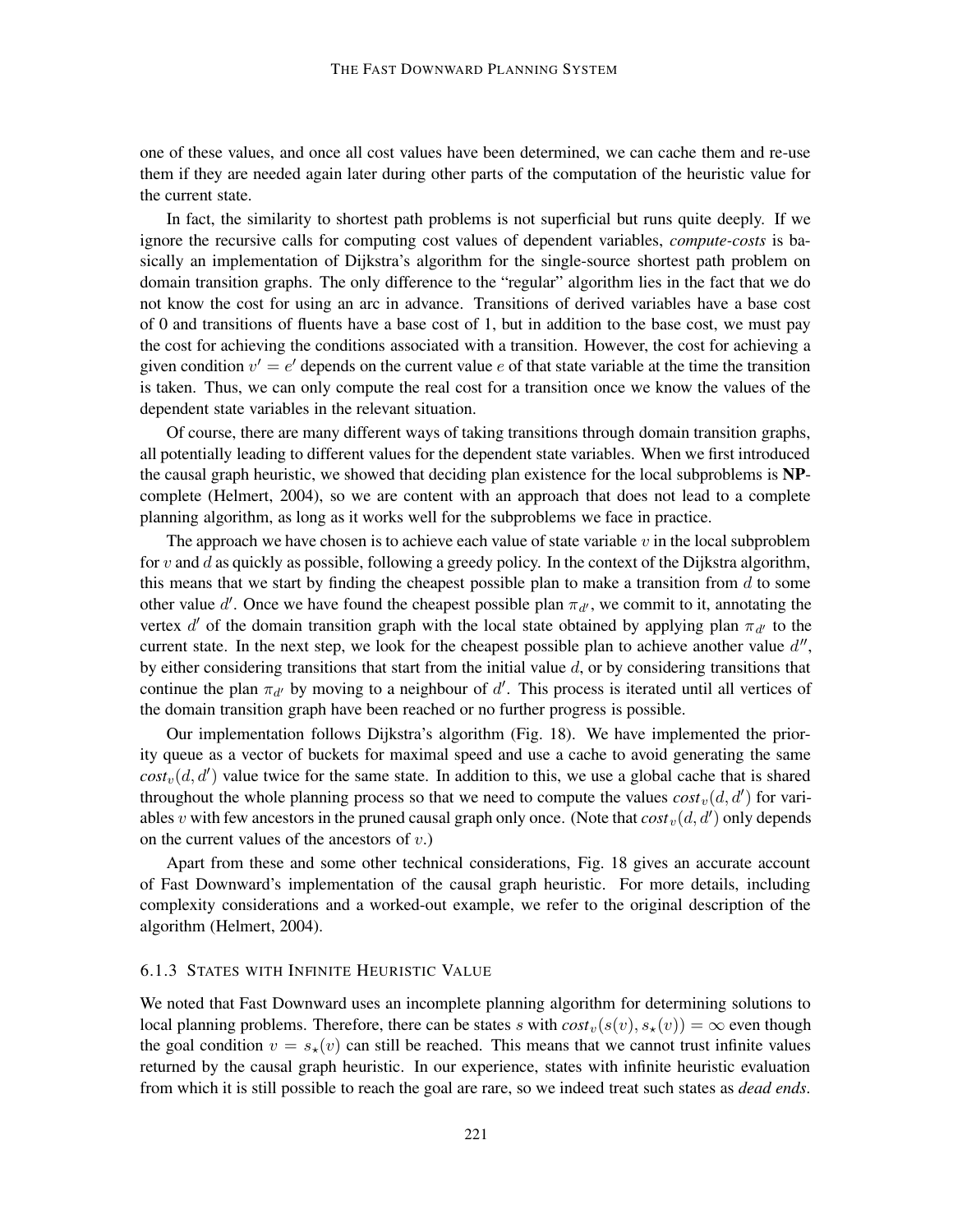**algorithm** compute-costs( $\Pi$ , s, v, d): Let  $V'$  be the set of immediate predecessors of v in the pruned causal graph of  $\Pi$ . Let  $DTG$  be the pruned domain transition graph of  $v$ .  $cost_v(d, d) := 0$  $cost_v(d, d') := \infty$  for all  $d' \in \mathcal{D}_v \setminus \{d\}$  $local-state_d := s$  restricted to  $V'$ *unreached* :=  $\mathcal{D}_v$ **while** *unreached* contains a value  $d' \in \mathcal{D}_v$  with  $cost_v(d, d') < \infty$ : Choose such a value  $d' \in$  *unreached* minimizing  $cost_v(d, d')$ .  $unreached := unreached \setminus \{d'\}$ **for each** transition t in DTG leading from  $d'$  to some  $d'' \in$  *unreached*: *transition-cost* := 0 if v is a derived variable; 1 if v is a fluent **for each** pair  $v' = e'$  in the condition of t:  $e := local-state_{d'}(v')$ **call** compute-costs  $(\Pi, s, v', e)$ .  $transition\text{-}cost := transition\text{-}cost + cost_{v'}(e, e')$ **if**  $cost_v(d, d')$  + *transition-cost* <  $cost_v(d, d'')$ :  $cost_v(d, d'') := cost_v(d, d') + transition-cost$  $local\text{-}state_{d^{\prime\prime}}:=local\text{-}state_{d^{\prime\prime}}$ **for each** pair  $v' = e'$  in the condition of t:  $local-state_{d''}(v') := e'$ 

Figure 18: Fast Downward's implementation of the causal graph heuristic: the *compute-costs* algorithm for computing the estimates  $cost_v(d, d')$  for all values  $d' \in \mathcal{D}_v$  in a state s of an MPT Π.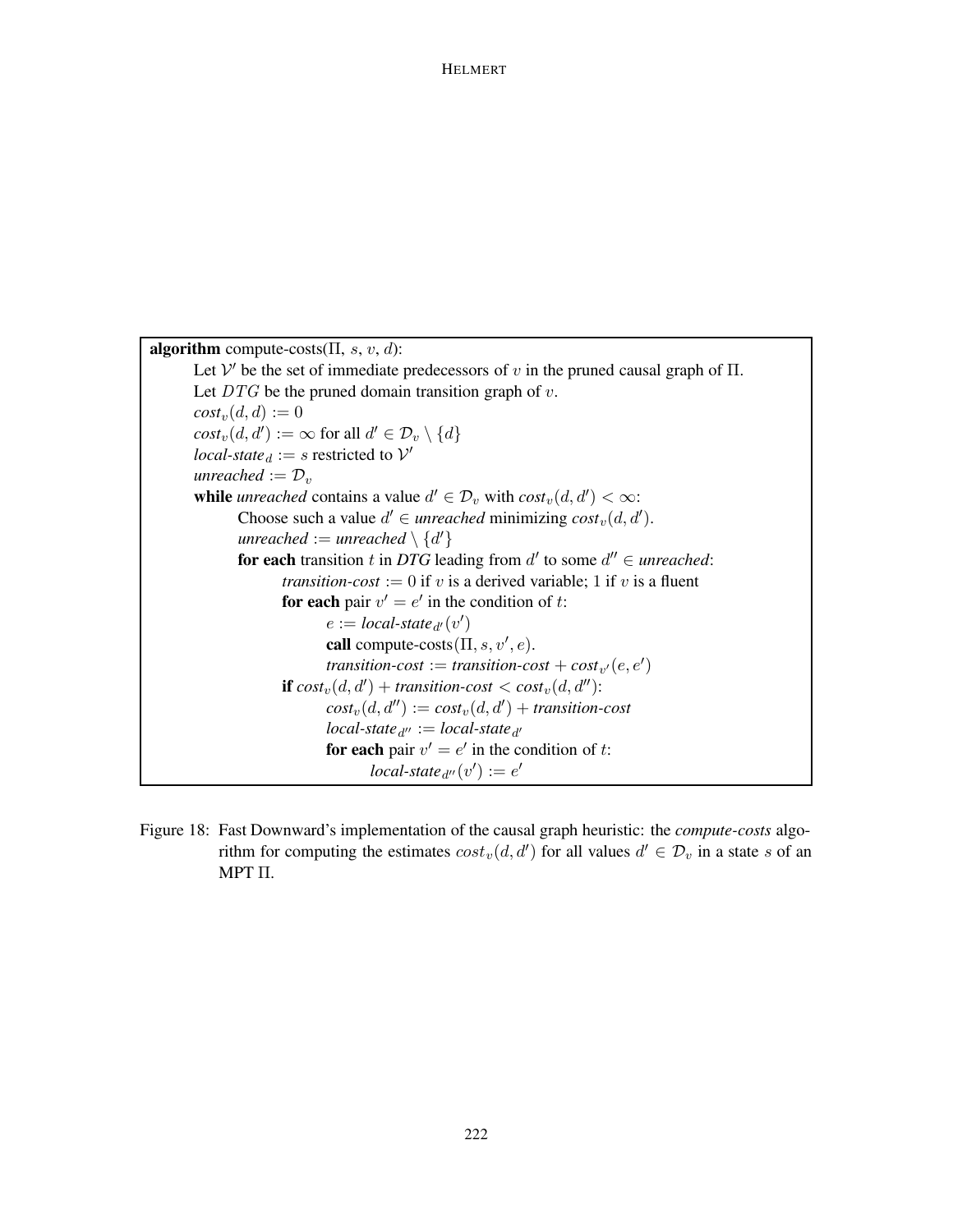If it turns out that *all* states at the search frontier are dead ends, we cannot make further progress with the causal graph heuristic. In this case, we use a sound dead-end detection routine to verify the heuristic assessment. If it turns out that all frontier states are indeed dead ends, then we report the problem as unsolvable. Otherwise, search is restarted with the FF heuristic (cf. Section 6.2), which is sound for purposes of dead-end detection.<sup>5</sup>

The dead-end detection routine has been originally developed for STRIPS-like tasks. However, extending it to full MPTs is easy; in fact, no changes to the core algorithm are required, as it works at the level of domain transition graphs and is still sound when applied to tasks with conditional effects and axioms. Since it is not a central aspect of Fast Downward, we do not discuss it here, referring to our earlier work instead (Helmert, 2004).

### 6.1.4 HELPFUL TRANSITIONS

Inspired by Hoffmann's very successful use of *helpful actions* within the FF planner (Hoffmann & Nebel, 2001), we have extended our algorithm for computing the causal graph heuristic so that in addition to the heuristic estimate, it also generates a set of applicable operators considered useful for steering search towards the goal.

To compute helpful actions in FF, Hoffmann's algorithm generates a plan for the relaxed planning task defined by the current search state and considers those operators *helpful* which belong to the relaxed plan and are applicable in the current state.

Our approach follows a similar idea. After computing the heuristic estimate  $cost_v(s(v), s_*(v))$ for a variable v for which a goal condition is defined, we look into the domain transition graph of v to trace the path of transitions leading from  $s(v)$  to  $s<sub>+</sub>(v)$  that gave rise to the cost estimate. In particular, we consider the first transition on this path, starting at  $s(v)$ . If this transition corresponds to an applicable operator, we consider that operator a *helpful transition* and continue to check the next goal. If the transition does not correspond to an applicable operator because it has associated conditions of the form  $v' = e'$  which are not currently satisfied, then we recursively look for helpful transitions in the domain transition graph of each such variable  $v'$ , checking the path that was generated during the computation of  $cost_{v'}(s(v'), e').$ 

The recursive process continues until we have found all helpful transitions. Unlike the case for FF, where helpful actions can be found for all non-goal states, we might not find any helpful transition at all. It may be the case that a transition does not correspond to an applicable operator even though it has no associated conditions; this can happen when some operator preconditions are not represented in the pruned domain transition graph due to cycles in the causal graph. Even so, we have found helpful transitions to be a useful tool in guiding our best-first search algorithms.

### **6.2 The FF Heuristic**

The *FF heuristic* is named after Hoffmann's planning algorithm of the same name, in the context of which it was originally introduced (Hoffmann & Nebel, 2001). It is based on the notion of *relaxed planning tasks* that ignore *negative interactions*. In the context of MPTs, ignoring negative interactions means that we assume that each state variable can hold several values simultaneously. An operator effect or axiom that sets a variable  $v$  to a value  $d$  in the original task corresponds to

<sup>5.</sup> In practice, we have never observed the causal graph heuristic to fail on a solvable task. Therefore, the fallback mechanism is only used for some unsolvable tasks in the MICONIC-FULLADL domain which are not recognized by our dead-end detection technique.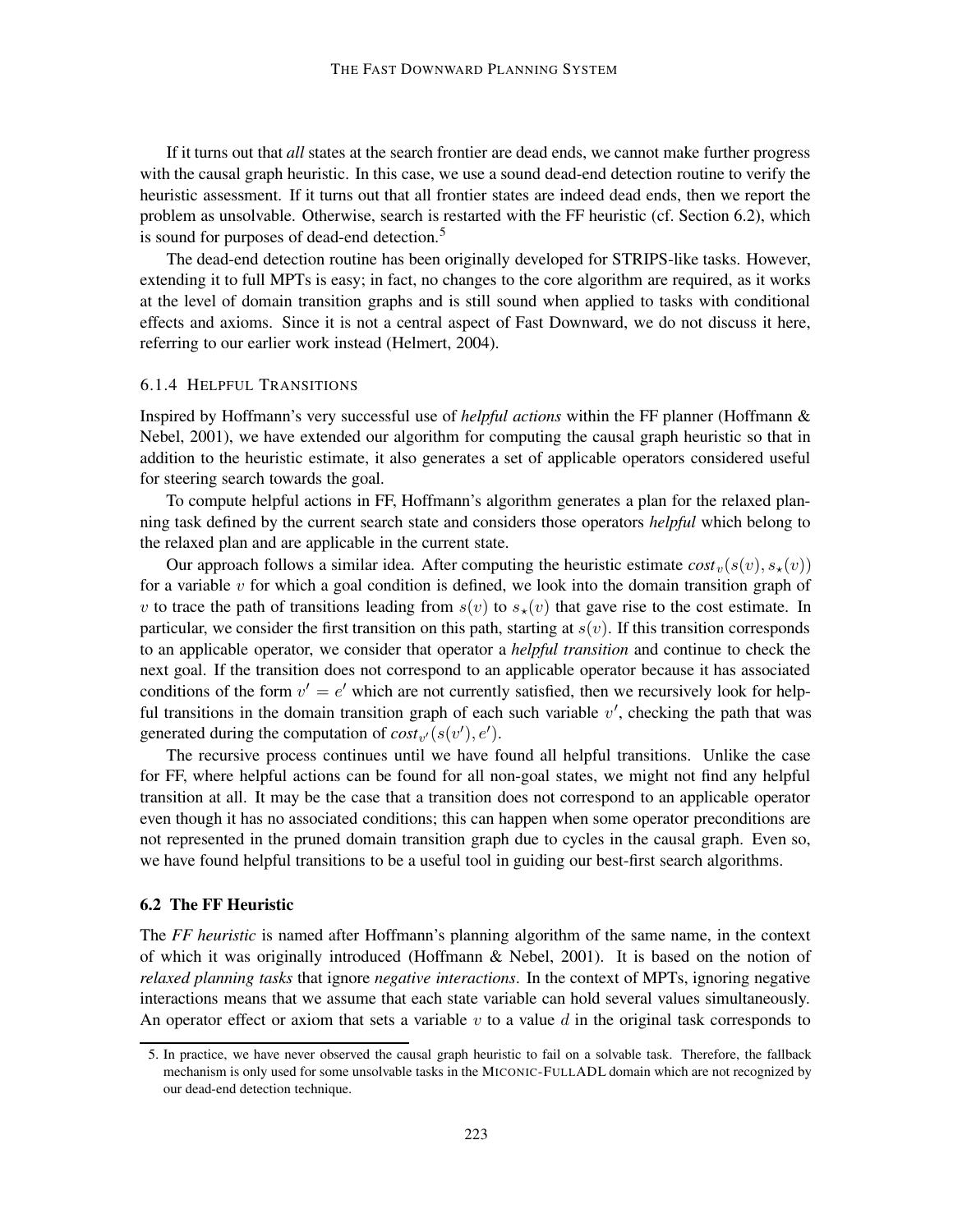an effect or axiom that *adds* the value d to the range of values assumed by  $v$  in the relaxed task. A condition  $v = d$  in the original task corresponds to a condition requiring d to be an element of the set of values currently assumed by  $v$  in the relaxed task.

It is easy to see that applying some operator in a solvable relaxed planning task can never render it unsolvable. It can only lead to more operators being applicable and more goals being true, if it has any significant effect at all. For this reason, relaxed planning tasks can be solved efficiently, even though optimal solutions are still **NP**-hard to compute (Bylander, 1994). A plan for the relaxation of a planning task is called a *relaxed plan* for that task.

The FF heuristic estimates the goal distance of a world state by generating a relaxed plan for the task of reaching the goal from this world state. The number of operators in the generated plan is then used as the heuristic estimate. Our implementation of the FF heuristic does not necessarily generate the same, or even an equally long, relaxed plan as FF. In our experiments, this did not turn out to be problematic, as both implementations appear to be equally informative.

While the FF heuristic was originally introduced for ADL domains, extending it to tasks involving derived predicates is straight-forward. One possible extension is to simply assume that each derived predicate is initially set to its default value ⊥ and treat axioms as relaxed operators of cost 0. In a slightly more complicated, but also more accurate approach, derived variables are initialized to their actual value in a given world state, allowing the relaxed planner to achieve the value  $\perp$ (or other values) by applying the transitions of the extended domain transition graph of the derived variable. We have followed the second approach.

In addition to heuristic estimates, the FF heuristic can also be exploited for restricting or biasing the choice of operators to apply in a given world state s. The set of *helpful actions* of s consists of all those operators of the relaxed plan computed for  $s$  that are applicable in that state. As mentioned in the introduction to this section, Fast Downward can be configured to treat helpful actions as preferred operators.

There is a wealth of work on the FF heuristic in the literature, so we do not discuss it further. For a more thorough treatment, we point to the references (Hoffmann & Nebel, 2001; Hoffmann, 2001, 2002, 2005).

#### **6.3 Greedy Best-First Search in Fast Downward**

Fast Downward uses *greedy best-first search with a closed list* as its default search algorithm. We assume that the reader is familiar with the algorithm and refer to the literature for details (Russell  $\&$ Norvig, 2003).

Our implementation of greedy best-first search differs from the textbook algorithm in two ways. First, it can treat helpful transitions computed by the causal graph heuristic or helpful actions computed by the FF heuristic as *preferred operators*. Second, it performs *deferred heuristic evaluation* to reduce the influence of large branching factors. We now turn to describing these two search enhancements.

#### 6.3.1 PREFERRED OPERATORS

To make use of helpful transitions computed by the causal graph heuristic or helpful actions computed by the FF heuristic, our variant of greedy best-first search supports the use of so-called *preferred operators*. The set of preferred operators of a given state is a subset of the set of applicable operators for this state. Which operators are considered preferred depends on the settings for the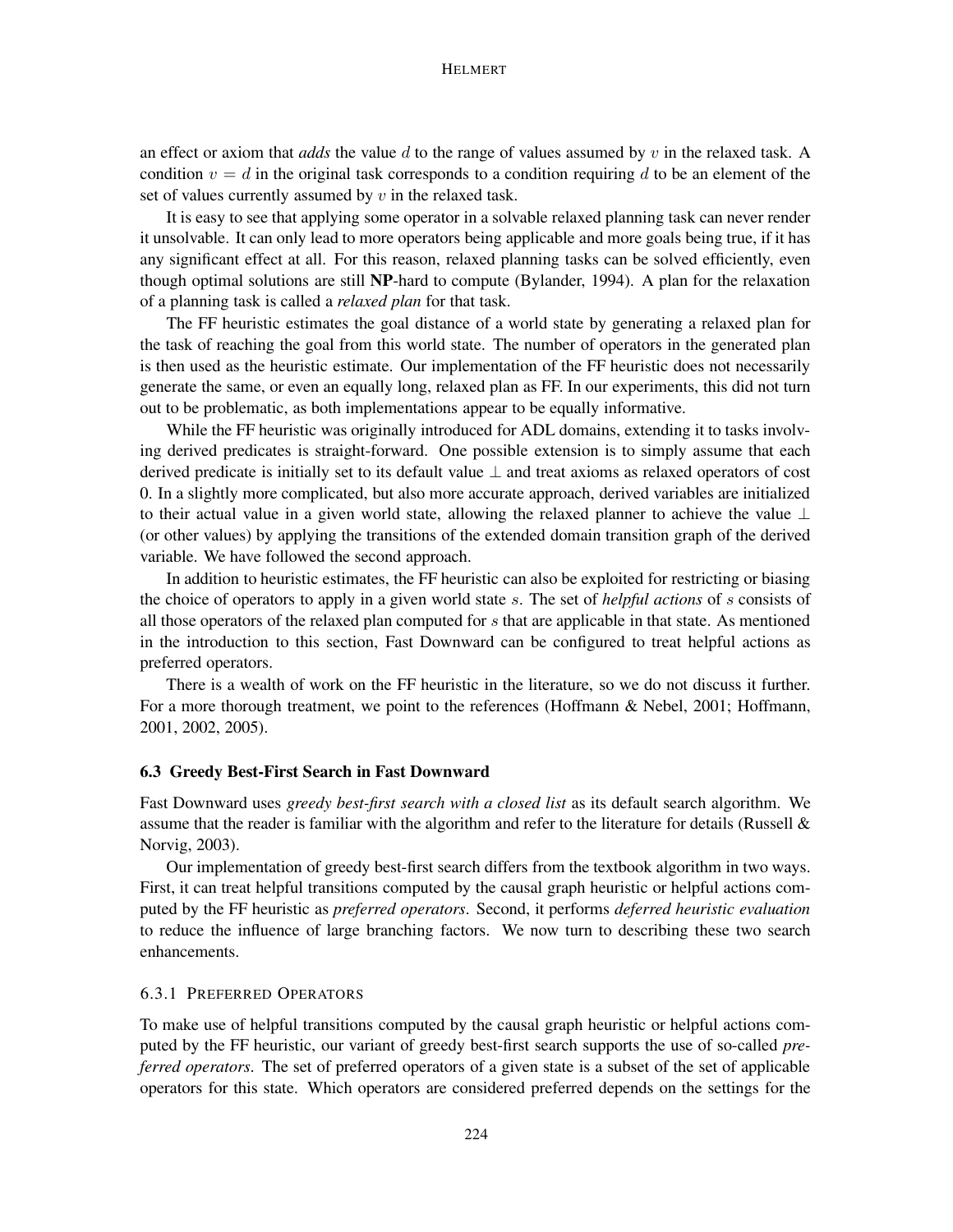search component, as discussed earlier. The intuition behind preferred operators is that a randomly picked successor state is more likely to be closer to the goal if it is generated by a preferred operator, in which case we call it a *preferred successor*. Preferred successors should be considered before non-preferred ones on average.

Our search algorithm implements this preference by maintaining two separate open lists, one containing *all* successors of expanded states and one containing *preferred* successors exclusively. The search algorithm alternates between expanding a regular successor and a preferred successor. On even iterations it will consider the one open list, on odd iterations the other. No matter which open list a state is taken from, all its successors are placed in the first open list, and the preferred successors are additionally placed in the second open list. (Of course we could limit the first open list to only contain non-preferred successors; however, typically the total number of successors is vast and the number of preferred successors is tiny. Therefore, it is cheaper to add all successors to the first open list and detect duplicates upon expansion than scan through the list of successors determining for each element whether or not it is preferred.)

Since the number of preferred successors is smaller than the total number of successors, this means that preferred successors are typically expanded much earlier than others. This is especially important in domains where heuristic guidance is weak and a lot of time is spent exploring plateaus. When faced with plateaus, Fast Downward's open lists operate in a first-in-first-out fashion. (In other words: For a constant heuristic function, our search algorithm behaves like breadth-first search.) Preferred operators typically offer much better chances of escaping from plateaus since they lead to significantly lower effective branching factors.

# 6.3.2 DEFERRED HEURISTIC EVALUATION

Upon expanding a state  $s$ , the textbook version of greedy best-first search computes the heuristic evaluation of all successor states of s and sorts them into the open list accordingly. This can be wasteful if s has many successors and heuristic evaluations are costly, two conditions that are often true for heuristic search approaches to planning.

This is where our second modification comes into play. If a successor with a better heuristic estimate than  $s$  is generated early and leads to a promising path towards the goal, we would like to avoid generating the other successors. Let us assume that  $s$  has 1000 successors, and that  $s'$ , the 10th successor of s being generated, has a better heuristic estimate than s. Furthermore, let us assume that the goal can be reached from  $s'$  on a path with non-increasing heuristic estimates. Then we would like to avoid computing heuristic values for the 990 later successors of s altogether.

Deferred heuristic evaluation achieves this by *not* computing heuristic estimates for the successors of an expanded state s immediately. Instead, the successors of s are placed in the open list together with the heuristic estimate *of state* s, and their own heuristic estimates are only computed when and if they are expanded, at which time it is used for sorting *their* successors into the open list, and so on. In general, each state is sorted into the open list according to the heuristic evaluation of its parent, with the initial state being an exception. In fact, we do not need to put the successor state itself into the open list, since we do not require its representation before we want to evaluate its heuristic estimate. Instead, we save memory by storing only a reference to the parent state and the operator transforming the parent state into the successor state in the open list.

It might not be clear how this approach can lead to significant savings in time, since deferred evaluation also means that information is only available later. The potential savings become most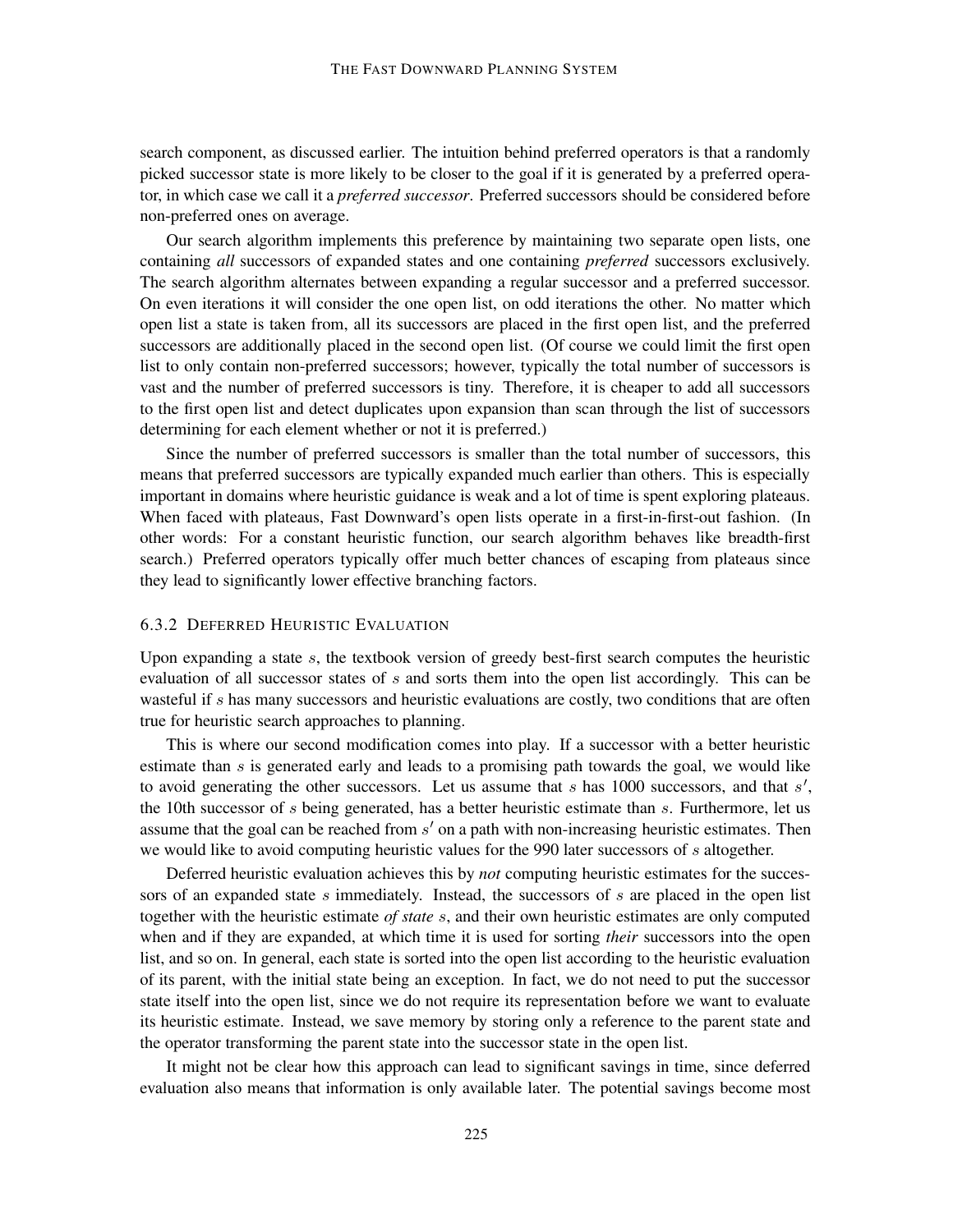apparent when considering deferred heuristic evaluation together with the use of preferred operators: If an improving successor  $s'$  of a state  $s$  is reached by a preferred operator, it is likely that it will be expanded (via the second open list) long before most other successors — or even most siblings of s. In the situation described above, where there exists a non-increasing path from  $s'$  to the goal, heuristic evaluations will never be computed for most successors of s. In fact, deferred heuristic evaluation can significantly improve search performance even when preferred operators are not used, especially in tasks where branching factors are large and the heuristic estimate is informative.

At first glance, deferred heuristic evaluation might appear related to another technique for reducing the effort of expanding a node within a best-first search algorithm, namely A<sup>∗</sup> with Partial Expansion (Yoshizumi, Miura, & Ishida, 2000). However, this algorithm is designed for reducing the *space* requirements of best-first search at the expense of additional heuristic evaluations: When expanding a node, A<sup>\*</sup> with Partial Expansion computes the heuristic value of *all* successors, but only stores those in the open queue whose heuristic values fall below a certain *relevance threshold*. In later iterations, it might turn out that the threshold was chosen too low, in which case the node needs to be re-expanded and the heuristic values of its successors re-evaluated. In general, A<sup>\*</sup> with Partial Expansion will never compute fewer heuristic estimates than standard A<sup>\*</sup>, but it will usually require less memory.

However, for heuristic search approaches to planning (and certainly for Fast Downward), heuristic evaluations are usually so costly in time that memory for storing open and closed lists is not a limiting factor. We are thus willing to trade off memory with time in the opposite way: Deferred heuristic evaluation normally leads to more node expansions and higher space requirements than standard best-first search because the heuristic values used for guiding the search are less informative (they evaluate the predecessor of a search node rather than the node itself). However, heuristic computations are only required for nodes that are actually removed from the open queue rather than for all nodes on the fringe, and the latter are usually significantly more numerous.

### **6.4 Multi-Heuristic Best-First Search**

As an alternative to greedy best-first search, Fast Downward supports an extended algorithm called *multi-heuristic best-first search*. This algorithm differs from greedy best-first search in its use of multiple heuristic estimators, based on our observation that different heuristic estimators have different weaknesses. It may be the case that a given heuristic is sufficient for directing the search towards the goal except for one part of the plan, where it gets stuck on a plateau. Another heuristic might have similar characteristics, but get stuck in another part of the search space.

Various ways of combining heuristics have been proposed in the literature, typically adding together or taking the maximum of the individual heuristic estimates. We believe that it is often beneficial *not* to combine the different heuristic estimates into a single numerical value. Instead, we propose maintaining a *separate* open list for each heuristic estimator, which is sorted according to the respective heuristic. The search algorithm alternates between expanding a state from each open list. Whenever a state is expanded, estimates are calculated according to *each* heuristic, and the successors are put into each open list.

When Fast Downward is configured to use multi-heuristic best-first search, it computes estimates both for the causal graph heuristic and FF heuristic, maintaining two open lists. Of course, the approach can be combined with the use of preferred operators; in this case, the search algorithm maintains four open lists, as each heuristic distinguishes between normal and preferred successors.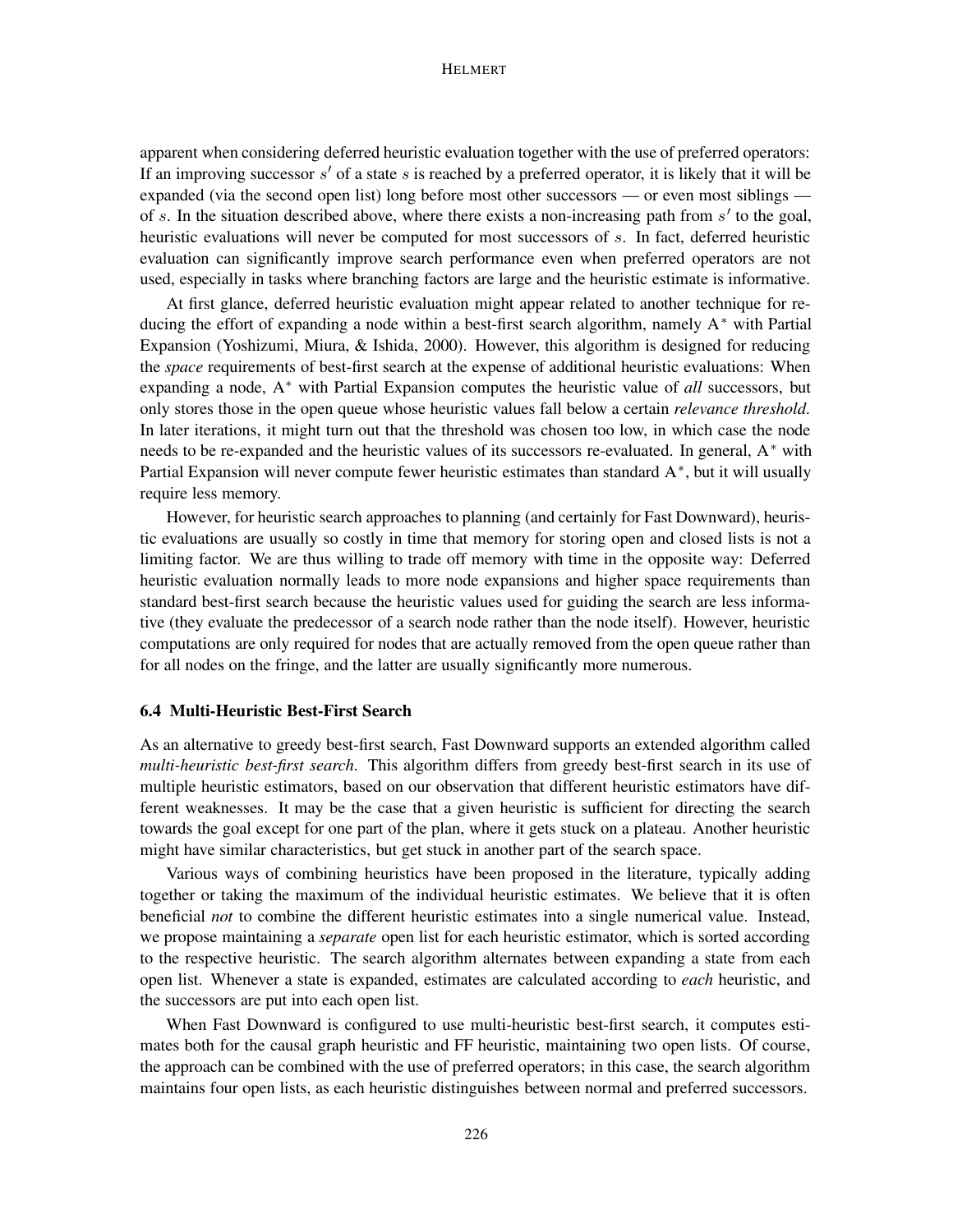| <b>algorithm</b> reach-one-goal( $\Pi$ , v, d, cond):                                                        |
|--------------------------------------------------------------------------------------------------------------|
| for each $\vartheta \in \{0, 1, \ldots, \text{max-threshold}\}$ :                                            |
| Let $\mathcal{O}_{\vartheta}$ be the set of operators of $\Pi$ whose modification distance with respect to v |
| is at most $\vartheta$ .                                                                                     |
| Assign the cost c to each operator $o \in \mathcal{O}_{\vartheta}$ with modification distance c with         |
| respect to $v$ .                                                                                             |
| Call the <i>uniform-cost-search</i> algorithm with a closed list, using the operator set $O_{\vartheta}$ ,   |
| to find a state satisfying $\{v=d\} \cup cond.$                                                              |
| return the plan if uniform-cost-search succeeded.                                                            |

Figure 19: The *reach-one-goal* procedure for reaching a state with  $v = d$ . The value *max-threshold* is equal to the maximal modification distance of any operator with respect to  $v$ .

### **6.5 Focused Iterative-Broadening Search**

The *focused iterative-broadening search* algorithm is the most experimental piece of Fast Downward's search arsenal. In its present form, the algorithm is unsuitable for many planning domains, especially those containing comparatively few different goals. Yet we think that it might contain the nucleus for a successful approach to domain-independent planning which is very different to most current methods, so we include it for completeness and as a source of inspiration.

The algorithm is intended as a first step towards developing search techniques that emphasize the idea of using heuristic criteria locally, for limiting the set of operators to apply, rather than globally, for choosing which states to expand from a global set of open states. We made first experiments in this direction after observing the large boost in performance that can be obtained by using preferred operators in heuristic search. The algorithm performed surprisingly well in some of the standard benchmark domains, while performing badly in most others.

As the name suggests, the algorithm *focuses* the search by concentrating on one goal at a time, and by restricting its attention to operators which are supposedly important for reaching that goal:

## **Definition 9** *Modification distances*

*Let*  $\Pi$  *be an MPT*, *let o be an operator of*  $\Pi$ *, and let v be a variable of*  $\Pi$ *.* 

*The modification distance of* o *with respect to* v *is defined as the minimum, over all variables*  $v'$  that occur as affected variables in the effect list of 0, of the distance from  $v'$  to v in  $CG(\Pi)$ .

For example, operators that modify  $v$  directly have a modification distance of 0 with respect to  $v$ , operators that modify variables which occur in preconditions of operators modifying  $v$  have a modification distance of 1, and so on. We assume that in order to change the value of a variable, operators with a low modification distance with respect to this variable are most useful.

Fig. 19 shows the *reach-one-goal* procedure for achieving a single goal of an MPT. For the time being, assume that the *cond* parameter is always ∅. The procedure makes use of the assumption that high modification distance implies low usefulness in two ways. First, operators with high modification distance with respect to the goal variable are considered to have a higher associated cost, and are hence applied less frequently. Second, operators whose modification distance is beyond a certain threshold are forbidden completely. Instead of choosing a threshold a priori, the algorithm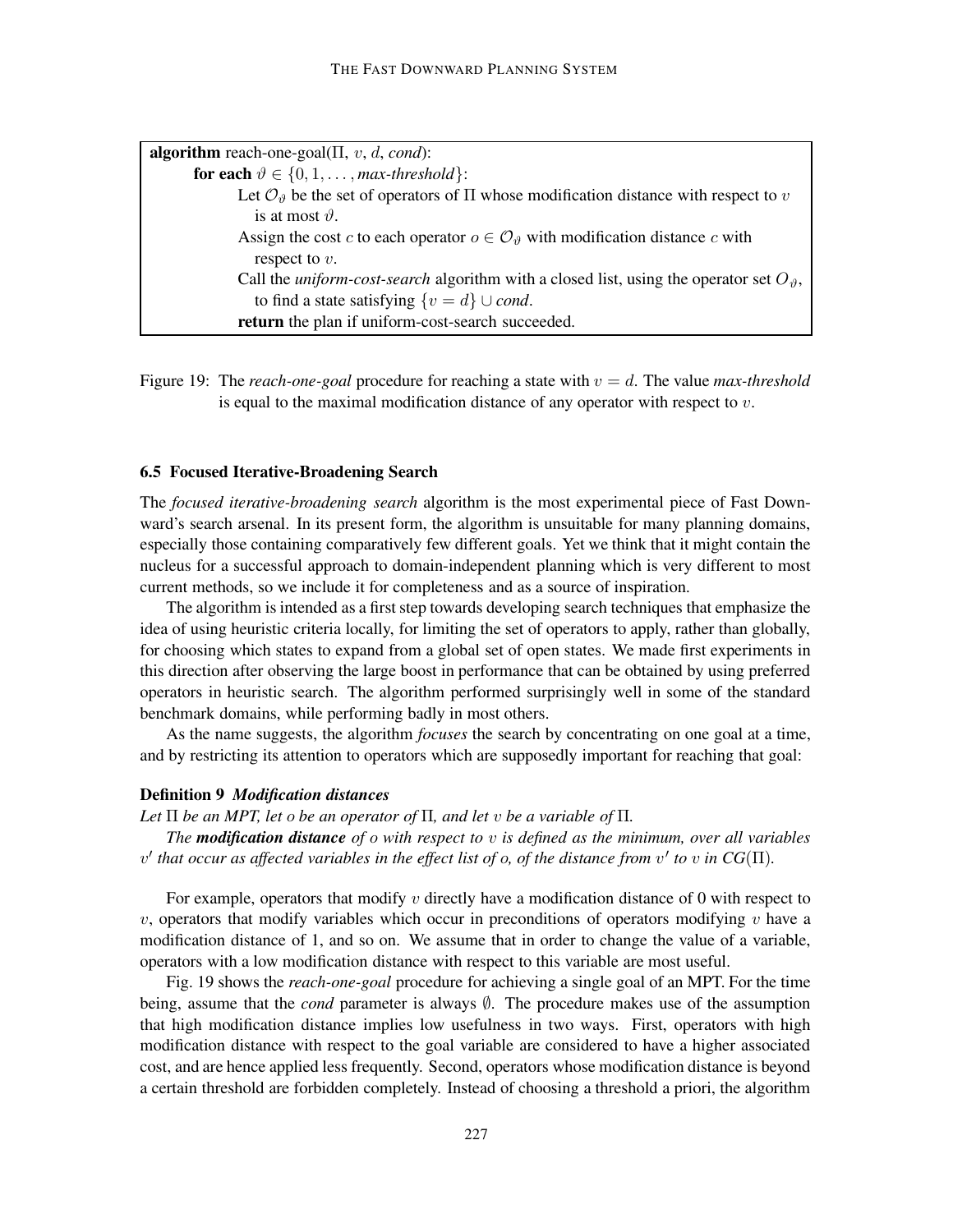first tries to find a solution with the lowest possible threshold of 0, increasing the threshold by 1 whenever the previous search has failed. The *uniform-cost-search* algorithm mentioned in Fig. 19 is the standard textbook method (Russell & Norvig, 2003).

Although we were ignorant of this fact at the time our algorithm was conceived, the core idea of *reach-one-goal* is not new: Ginsberg and Harvey (1992) present a search technique called *iterative broadening*, which is also based on the idea of repeatedly doing a sequence of uninformed searches with an ever-growing set of operators. Their work demonstrates the superiority of iterative broadening over standard depth-bounded search both empirically and analytically under the reasonable assumption that the choices made at each branching point are equally important.<sup>6</sup> The original iterative broadening algorithm applies to scenarios without any knowledge of the problem domain, so it chooses the set of operators which may be applied at every search node randomly, rather than using heuristic information from the causal graph as in our case. However, Ginsberg and Harvey already discuss the potential incorporation of heuristics into the operator selection. The introduction of operator costs (in the form of modification distances) is new, but it is a fairly straightforward extension where heuristic information is available.

The focused iterative-broadening search algorithm is based on the *reach-one-goal* method; the idea is to achieve the goals of the planning task one after the other, by using the *reach-one-goal* algorithm as the core subroutine for satisfying individual goals. Since it is not obvious what a good order of achieving the goals would be, one invocation of *reach-one-goal* is started for each goal in parallel. As each one-goal solver focuses on the (supposedly) relevant operators for reaching its particular goal, there is hope that the number of states considered before a goal is reached is small. Once one of the one-goal solvers reaches its goal, the resulting plan is reported and all sub-searches are stopped. The overall search algorithm commits to this part of the plan; the situation in which the first goal has been reached is considered a new initial state.

From this situation, we try to satisfy the second goal, by once more starting parallel invocations of *reach-one-goal* for each possible second goal. Of course, this can lead to a situation where the search algorithm oscillates between goals, first achieving goal  $a$ , then abandoning it in favour of goal b, without any sign of making real progress. Therefore, we demand that *reach-one-goal* achieves the second goal *in addition* to the one we reached first, by setting the *cond* argument accordingly. Once two goals have been reached, the sub-searches are again stopped, sub-searches for the third goal are started, and so on, until all goals have been reached.

In some sense, our focusing technique is similar to the beam search algorithm (Lowerre, 1976), which also performs a fixed number of concurrent searches to avoid committing to a particular path in the search space too early. Beam search uses a heuristic function to evaluate which branches of search should be abandoned and where new branches should be spawned. While focused iterativebroadening search does not appear to use heuristic evaluations at first glance, the number of satisfied goals of a state is used as an evaluation criterion in essentially the same way. One important difference to beam search is our use of modification distances relative to a particular goal, which means that the different "beams" explore the state space in qualitatively different ways.

There is one final twist: To motivate *reach-one-goal* not to needlessly wander away from satisfied goals, we forbid applying operators that undo any of the previously achieved goals in *cond*. This is an old idea called *goal protection* (Joslin & Roach, 1989). It is well-known that protecting

<sup>6.</sup> See the original analysis for a precise definition of "equally important" (Ginsberg & Harvey, 1992). While Ginsberg and Harvey's assumption is certainly not valid in practice, we find it much more convincing than the competing model where goal states are uniformly distributed across the search fringe.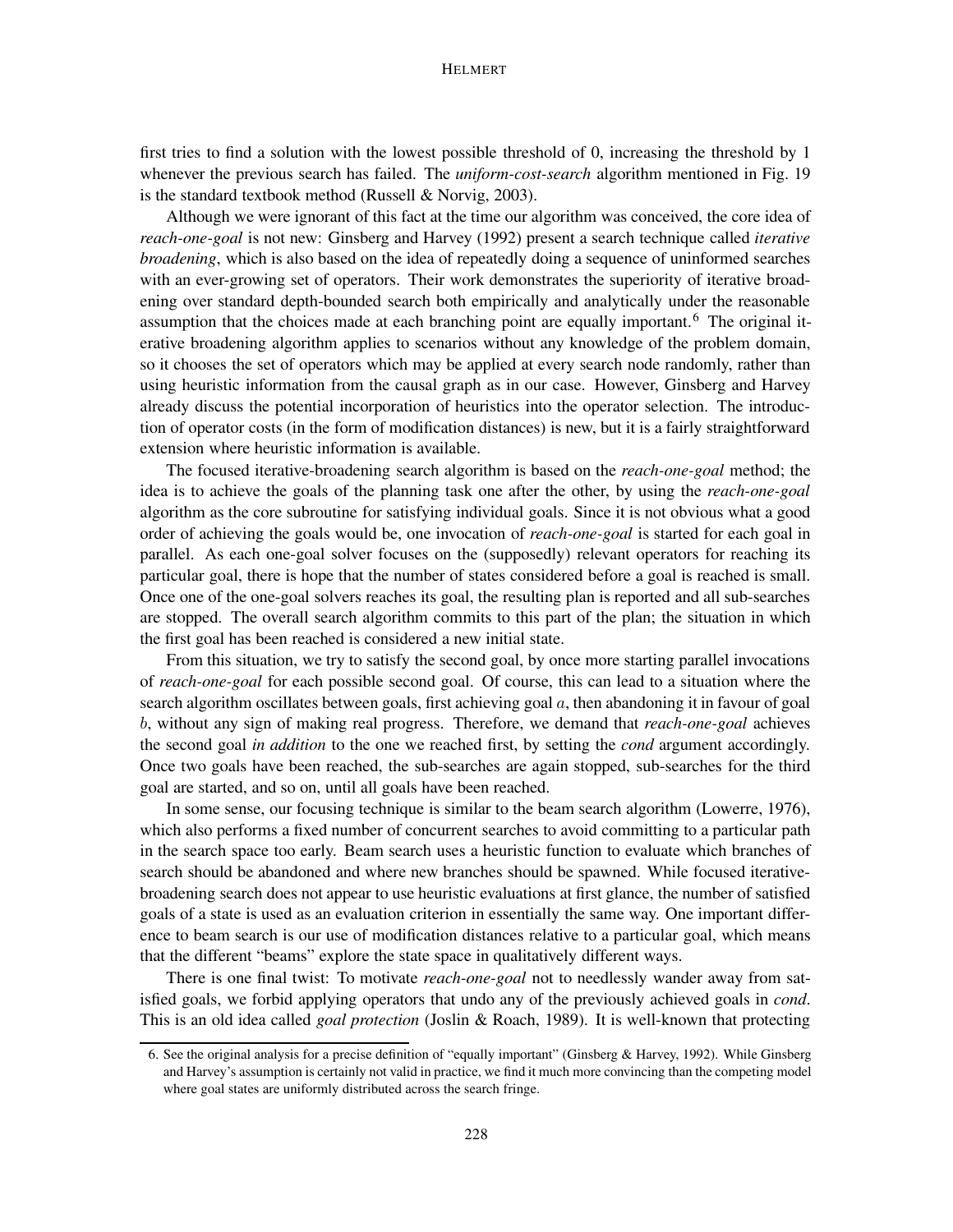| <b>algorithm</b> reach-one-goal( $\Pi$ , v, d, cond):                                                                                                         |
|---------------------------------------------------------------------------------------------------------------------------------------------------------------|
| for each $\vartheta \in \{0, 1, \ldots, \text{max-threshold}\}$ :                                                                                             |
| Let $\mathcal{O}_{\vartheta}$ be the set of operators of $\Pi$ whose modification distance with respect to v                                                  |
| is at most $\vartheta$ and which do not affect any state variable occurring in <i>cond</i> .                                                                  |
| Assign the cost c to each operator $o \in \mathcal{O}_{\vartheta}$ with modification distance c with<br>respect to $v$ .                                      |
| Call the <i>uniform-cost-search</i> algorithm with a closed list, using the operator set $O_{\vartheta}$ ,                                                    |
| to find a state satisfying $\{v = d\} \cup cond.$                                                                                                             |
| return the plan if uniform-cost-search succeeded.                                                                                                             |
| for each $\vartheta \in \{0, 1, \ldots, \text{max-threshold}\}$ :                                                                                             |
| Let $\mathcal{O}_{\theta}$ be the set of operators of $\Pi$ whose modification distance with respect to v<br>is at most $\vartheta$ .                         |
| Assign the cost c to each operator $o \in \mathcal{O}_{\vartheta}$ with modification distance c with<br>respect to $v$ .                                      |
| Call the <i>uniform-cost-search</i> algorithm with a closed list, using the operator set $O_{\vartheta}$ ,<br>to find a state satisfying $\{v=d\} \cup cond.$ |
| return the plan if uniform-cost-search succeeded.                                                                                                             |

Figure 20: The *reach-one-goal* procedure for reaching a state with  $v = d$  (corrected).

goals renders a search algorithm incomplete, even in state spaces where all operators are reversible and local search approaches like focused iterative-broadening search would be otherwise complete. In particular, search must fail in planning tasks which are not *serializable* (Korf, 1987). Therefore, if the first solution attempt fails, the algorithm is restarted without goal protection. The complete procedure is shown in Fig. 20, which concludes our discussion of Fast Downward's search component.

# **7. Experiments**

To evaluate the performance of Fast Downward, and specifically the differences between the various configurations of the search component, we have performed a number of experiments on the set of benchmarks from the previous international planning competitions. The purpose of these experiments is to compare Fast Downward to the state of the art in PDDL planning, and to contrast the performance of the different search algorithms of Fast Downward (greedy best-first search with and without preferred operators, multi-heuristic best-first search with and without preferred operators, and focused iterative-broadening search).

To clearly state the purpose of our experiments, let us also point out two areas worthy of study that we do *not* choose to investigate here:

• We do not compare the causal graph heuristic to other heuristics, such as the FF or HSP heuristics. Such a comparison would require evaluating the different heuristics within otherwise identical planning systems. We have performed such an experiment before (Helmert, 2004) and thus prefer to dedicate this section to an evaluation of the complete Fast Downward planning system, rather than just its heuristic function.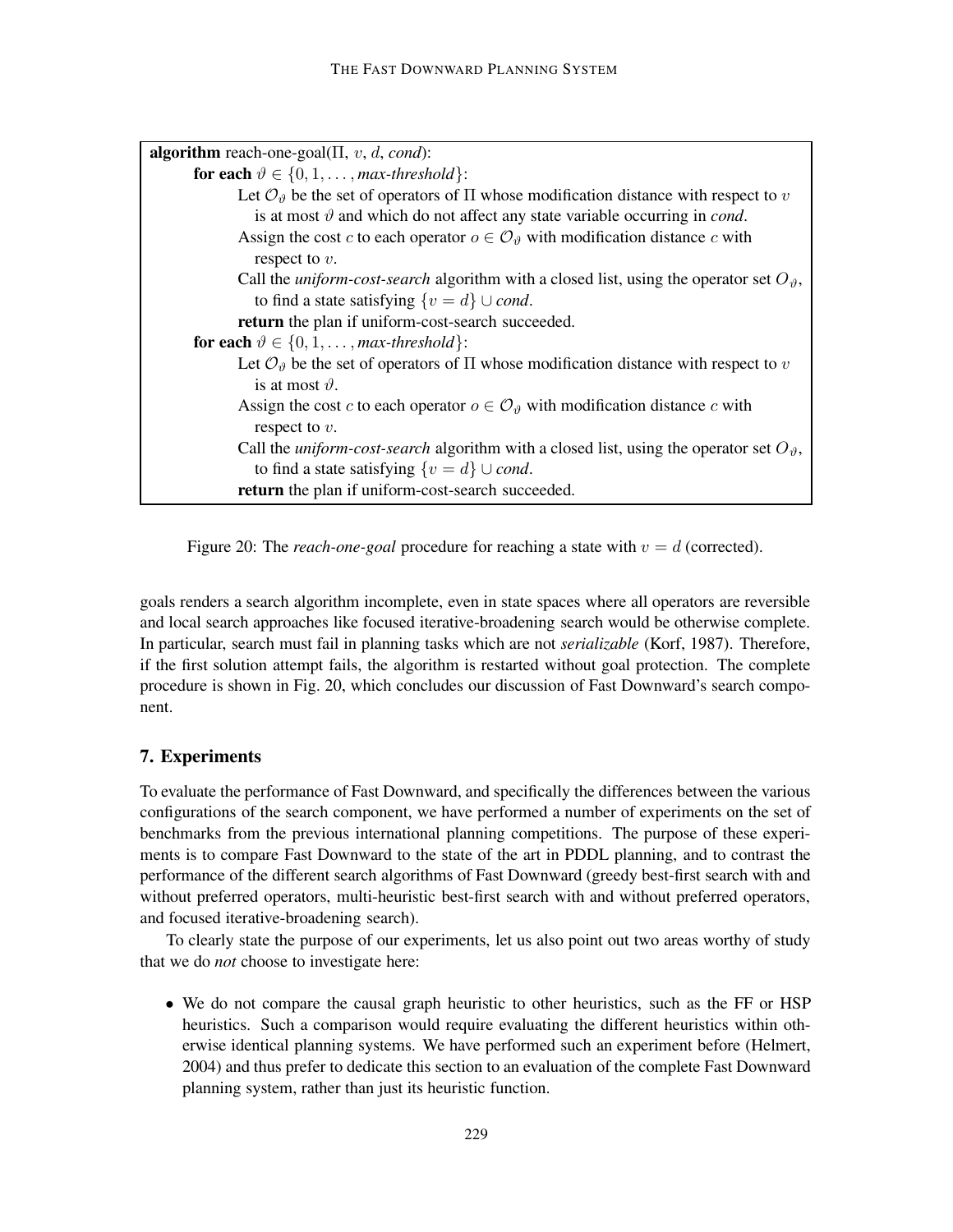• We do not give a final answer to the question *why* Fast Downward performs well or badly in the domains we analyse. Where we do observe bad performance, we try to give a plausible explanation for this, but we do not conduct a full-blown study of heuristic quality in the spirit of Hoffmann's work on the FF and  $h^+$  heuristics (Hoffmann, 2005). While we do believe that much could be learned from such an investigation, it is a major undertaking that would go beyond the scope of this article.

Our aim in this section is to evaluate the Fast Downward planner as a whole, so there are a number of algorithmic questions which we do not address. For example, one might wonder what (if any) speed-up can be obtained by using successor generators over simpler methods which test each operator for applicability whenever a node is expanded. Another question concerns the extent to which deferred heuristic evaluation affects search performance. To keep this section at a reasonable length, we do not discuss either of these questions here. However, we have conducted experiments addressing them, and include their results in an electronic appendix to this paper.<sup>7</sup>

# **7.1 Benchmark Set**

The benchmark set we use consists of all propositional planning tasks from the fully automated tracks of the first four international planning competitions hosted at AIPS 1998, AIPS 2000, AIPS 2002 and ICAPS 2004. The set of benchmark domains is shown in Fig. 21. Altogether, the benchmark suite comprises 1442 tasks. (The numbers in Fig. 21 add up to 1462, but the 20 SATELLITE instances that were introduced for IPC3 were also part of the benchmark set of IPC4, so we only count them once.)

We distinguish between three classes of domains:

- *STRIPS domains:* These domains do not feature derived predicates or conditional effects, and all conditions appearing in goal and operators are conjunctions of positive literals.
- *ADL domains:* These domains make use of conditional effects in their operator and/or contain more general conditions than simple conjunctions in their goals and operators. However, they do not require axioms.
- *PDDL2.2 domains:* These domains use the full range of propositional PDDL2.2, including those features present in ADL domains and axioms.

At IPC4, some domains were presented in different *formulations*, meaning that the same realworld task was encoded in several different ways. Participants were asked to only work on one formulation per domain, being able to choose their preferred formulation for a given domain freely. For example, the AIRPORT domain was available in a STRIPS formulation and an ADL formulation.

However, the organizers did not strictly follow the rule of considering different encodings of the same real-world task different *formulations*, rather than different domains proper. Namely, for the PSR-MIDDLE and PROMELA domains, encodings with and without axioms were available, and these were considered as different domains on the grounds that the encodings without axioms were

<sup>7.</sup> See http://www.jair.org/. The short summary is that successor generators speed up search by up to two orders of magnitude in extreme cases like the largest SATELLITE tasks, but have little impact on performance most of the time. Deferred heuristic evaluation is very beneficial in some domains, with speed-ups of more than one order of magnitude being common, is somewhat beneficial in the majority of domains, with speed-ups between 2 and 4, and is very rarely detrimental to performance.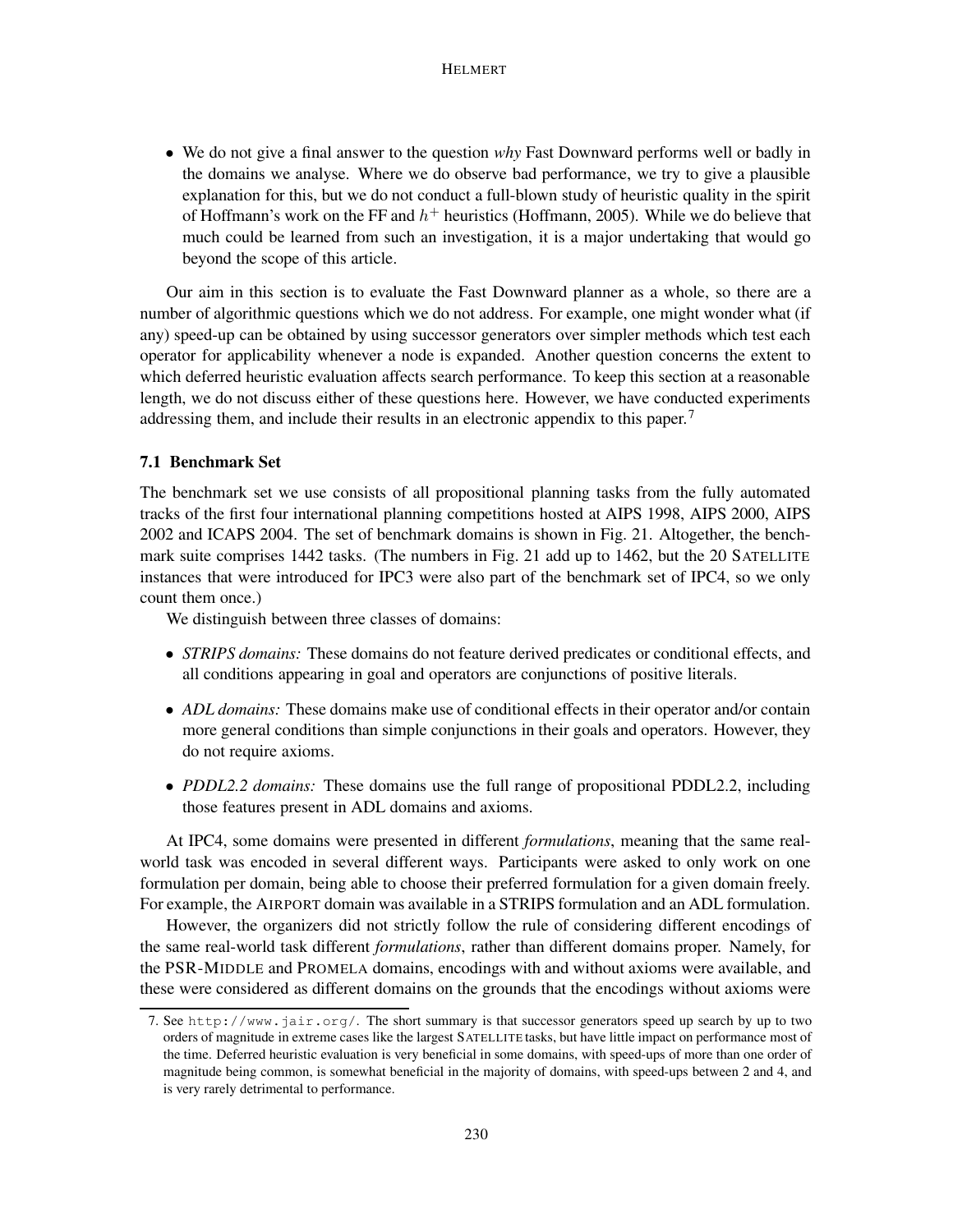| <b>Competition</b>       | <b>Domain</b>            | <b>Class</b>  | <b>Number of tasks</b> |
|--------------------------|--------------------------|---------------|------------------------|
| <b>IPC1 (AIPS 1998)</b>  | <b>ASSEMBLY</b>          | ADL           | 30                     |
|                          | GRID                     | <b>STRIPS</b> | 5                      |
|                          | <b>GRIPPER</b>           | <b>STRIPS</b> | 20                     |
|                          | LOGISTICS                | <b>STRIPS</b> | 35                     |
|                          | <b>MOVIE</b>             | <b>STRIPS</b> | 30                     |
|                          | <b>MYSTERY</b>           | <b>STRIPS</b> | 30                     |
|                          | <b>MPRIME</b>            | <b>STRIPS</b> | 35                     |
| <b>IPC2 (AIPS 2000)</b>  | <b>BLOCKSWORLD</b>       | <b>STRIPS</b> | 35                     |
|                          | FREECELL                 | <b>STRIPS</b> | 60                     |
|                          | LOGISTICS                | <b>STRIPS</b> | 28                     |
|                          | MICONIC-STRIPS           | <b>STRIPS</b> | 150                    |
|                          | MICONIC-SIMPLEADL        | ADL           | 150                    |
|                          | MICONIC-FULLADL          | ADL           | 150                    |
|                          | <b>SCHEDULE</b>          | ADL           | 150                    |
| <b>IPC3</b> (AIPS 2002)  | <b>DEPOT</b>             | <b>STRIPS</b> | 22                     |
|                          | <b>DRIVERLOG</b>         | <b>STRIPS</b> | 20                     |
|                          | FREECELL                 | <b>STRIPS</b> | 20                     |
|                          | <b>ROVERS</b>            | <b>STRIPS</b> | 20                     |
|                          | <b>SATELLITE</b>         | <b>STRIPS</b> | 20                     |
|                          | ZENOTRAVEL               | <b>STRIPS</b> | 20                     |
| <b>IPC4 (ICAPS 2004)</b> | <b>AIRPORT</b>           | <b>STRIPS</b> | 50                     |
|                          | PROMELA-OPTICALTELEGRAPH | PDDL2.2       | 48                     |
|                          | PROMELA-PHILOSOPHERS     | PDDL2.2       | 48                     |
|                          | PIPESWORLD-NOTANKAGE     | <b>STRIPS</b> | 50                     |
|                          | PIPESWORLD-TANKAGE       | <b>STRIPS</b> | 50                     |
|                          | PSR-SMALL                | <b>STRIPS</b> | 50                     |
|                          | PSR-MIDDLE               | PDDL2.2       | 50                     |
|                          | PSR-LARGE                | PDDL2.2       | 50                     |
|                          | <b>SATELLITE</b>         | <b>STRIPS</b> | 36                     |

Figure 21: Planning domains of the first four international planning competitions.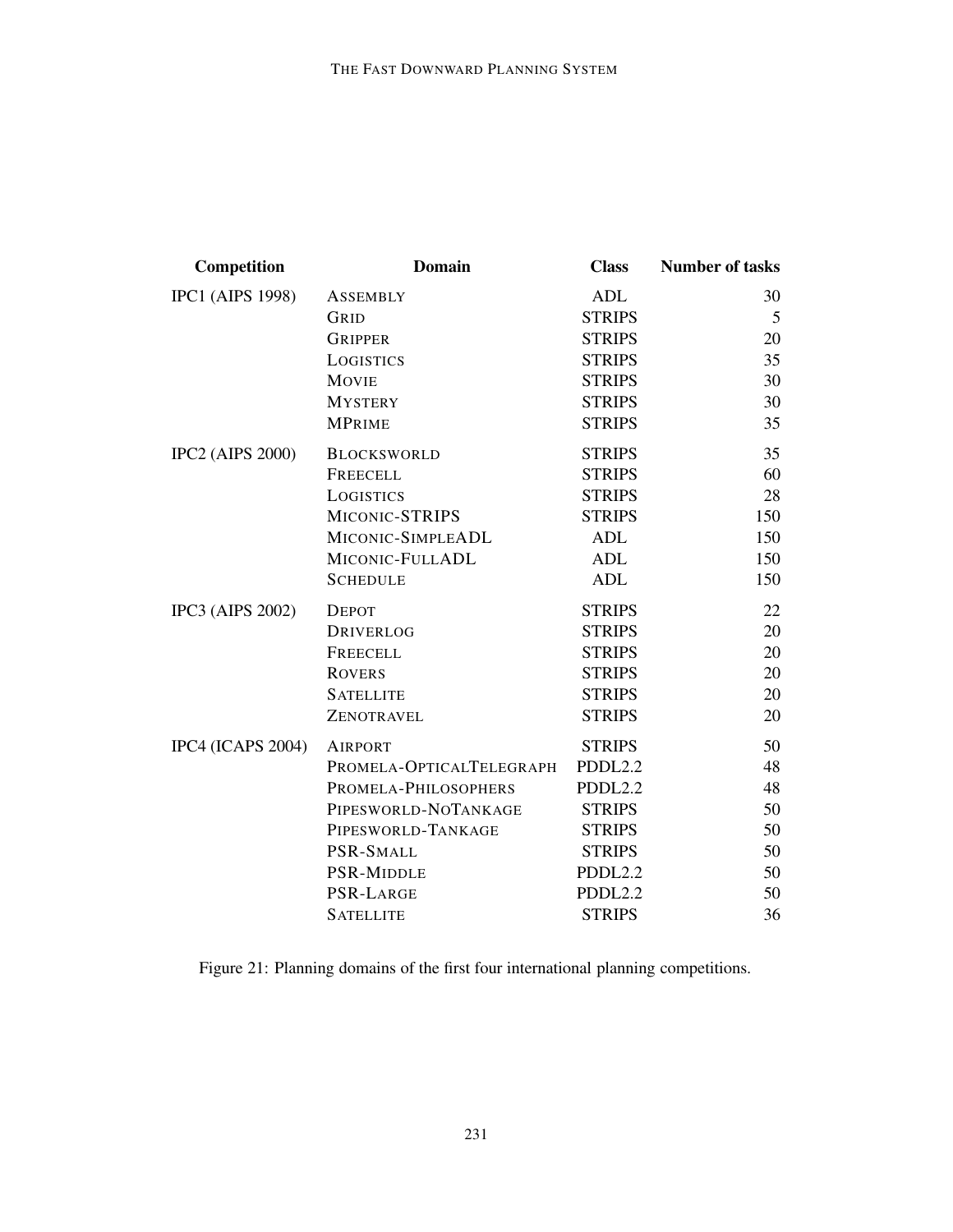much larger and hence likely more difficult to solve. We apply the formulation vs. encoding view more strictly and thus only consider one PSR-MIDDLE domain and one domain for each of the two PROMELA variants, PROMELA-PHILOSOPHERS and PROMELA-OPTICALTELEGRAPH.

Of the IPC1 benchmark set, all tasks are solvable except for 11 MYSTERY instances. Of the IPC2 benchmark set, all tasks are solvable except for 11 MICONIC-FULLADL instances. All IPC3 benchmarks are solvable. For IPC4, we have not checked all instances of the PIPESWORLD-TANKAGE domain, but we assume that all are tasks are solvable.

If run in any of the heuristic search modes, Fast Downward proves the unsolvability of the unsolvable MYSTERY and MICONIC-FULLADL tasks by using the dead-end detection routine described in our earlier article on the causal graph heuristic (Helmert, 2004), or in some cases in the MICONIC-FULLADL domain by exhaustively searching all states with a finite FF heuristic. Of course, if an unsolvable task is proved unsolvable by the planner, we report this as a "successfully solved" instance in the experimental results.

### **7.2 Experimental Setup**

As discussed in Section 6, there are eleven possible configurations of Fast Downward's search component. However, not all of them are equally reasonable. For example, if we use FF's helpful actions, it would seem wasteful not to use the FF heuristic estimate, since these two are calculated together. Therefore, for the greedy best-first search setup, we exclude configurations where FF helpful actions are always computed. For the multi-heuristic best-first search setup, we exclude configurations where only one type of preferred operators is considered, but not the other, since this would seem to be a very arbitrary choice. This leaves us with six different configurations of the planner:

- 1. **G**: Use greedy best-first search without preferred operators.
- 2. **G + P**: Use greedy best-first search with helpful transitions as preferred operators.
- 3.  $G + P^+$ : Use greedy best-first search with helpful transitions as preferred operators. Use helpful actions as preferred operators in states with no helpful transitions.
- 4. **M**: Use multi-heuristic best-first search without preferred operators.
- 5. **M + P**: Use multi-heuristic best-first search with helpful transitions and helpful actions as preferred operators.
- 6. **F**: Use focused iterative-broadening search.

We apply each of these planner configurations to each of the 1442 benchmark tasks, using a computer with a 3.066 GHz Intel Xeon CPU — the same machine that was used at IPC4 — and set a memory limit of 1 GB and a timeout of 300 seconds.

To compare Fast Downward to the state of the art, we try to solve each benchmark with the best-performing planners from the literature. Unfortunately, this involves some intricacies: some planners are not publicly available, and others only cover a restricted subset of PDDL2.2. For the main experiment, we thus partition the benchmark domains into three sets depending on which planners are available for comparison.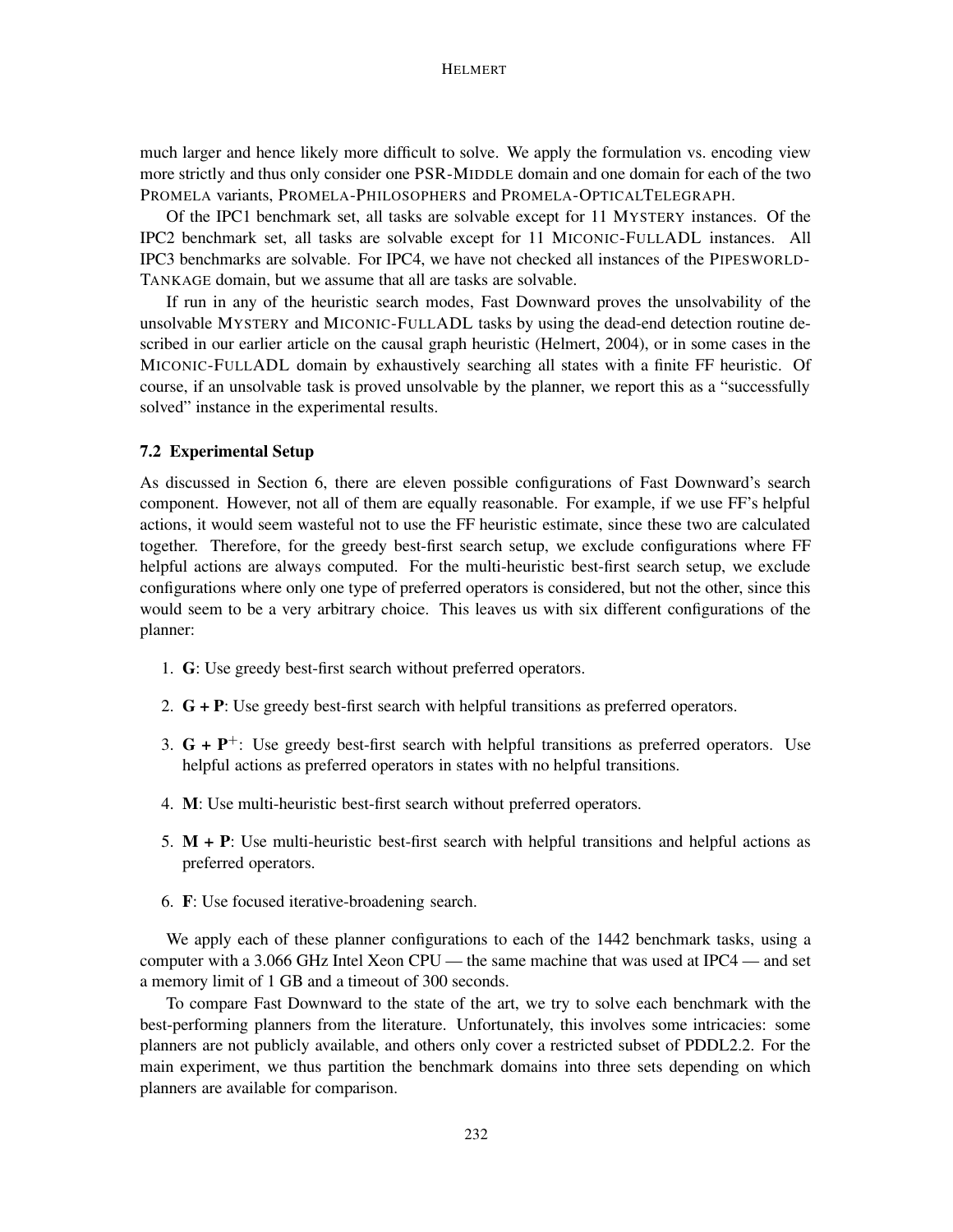| Domain           | Task                        |         | <b>Configuration Preprocessing Search</b> |          |
|------------------|-----------------------------|---------|-------------------------------------------|----------|
| FREECELL (IPC2)  | probfreecell-10-1           | $M + P$ | 9.30 s                                    | 298.64 s |
| GRID             | prob05                      | M       | 10.04 s                                   | 291.01 s |
| <b>MPRIME</b>    | prob14                      | М       | 22.38 s                                   | 291.67 s |
| PSR-LARGE        | $p30-s179-n30-13-f30$ $G+P$ |         | 43.43 s                                   | 265.29 s |
| SATELLITE (IPC4) | p33-HC-pfile13              | $M + P$ | 180.74 s                                  | 169.09 s |

Figure 22: Tasks which could be solved by some configuration of Fast Downward with a search timeout of 300 seconds, but not with a total processing timeout of 300 seconds. The column "preprocessing" shows the total time for translation and knowledge compilation.

## **7.3 Translation and Knowledge Compilation vs. Search**

Of course, the results we report for Fast Downward include the time spent in all three components of the planner: translation, knowledge compilation, and search. Therefore, in the following presentation of results, we only consider a task solved if the *total* processing time is below 300 seconds. However, we have also investigated which tasks can be solved with a timeout of 300 seconds for the *search* component alone, allowing the other components to use an arbitrary amount of resources. It turns out that this only makes a difference in five cases, most of which could have been solved in a total time below 310 seconds (Fig. 22). Only in one of these five cases, a SATELLITE instance of exorbitant size, did search take less time than the other two phases combined. These results show that the search component is the only time-critical part of Fast Downward in practice. Therefore, we do not report separate performance results for the individual components.

# **7.4 STRIPS Domains from IPC1–3**

Let us now present the results of the main experiment. We abstain from listing runtimes for individual planning tasks due to the prohibitively large amount of data. These are available as an electronic appendix to this article. $8$  Instead, we report the following information:

- Tables showing the number of tasks *not solved* by each planner within the 300 second timeout. Here, we present individual results for each domain.
- Graphs showing the number of tasks solved in a given time by each planner. Here, we do not present separate results for each domain, as this would require too many graphs.

We do not discuss plan lengths; our observations in this regard are similar to those made for the original implementation of the causal graph heuristic (Helmert, 2004).

Fig. 23 shows the number of unsolved tasks for each of the STRIPS domains from IPC1–3. Figs. 24 and 25 show the number of tasks solved by each planner within a given time bound between 0 and 300 seconds. In addition to the six configurations of Fast Downward under consideration, the table includes four other columns.

Under the heading "Any", we include results for a hypothetical meta-planner that guesses the best of the six configuration of Fast Downward for each input task and then executes Fast Downward

<sup>8.</sup> http://www.jair.org/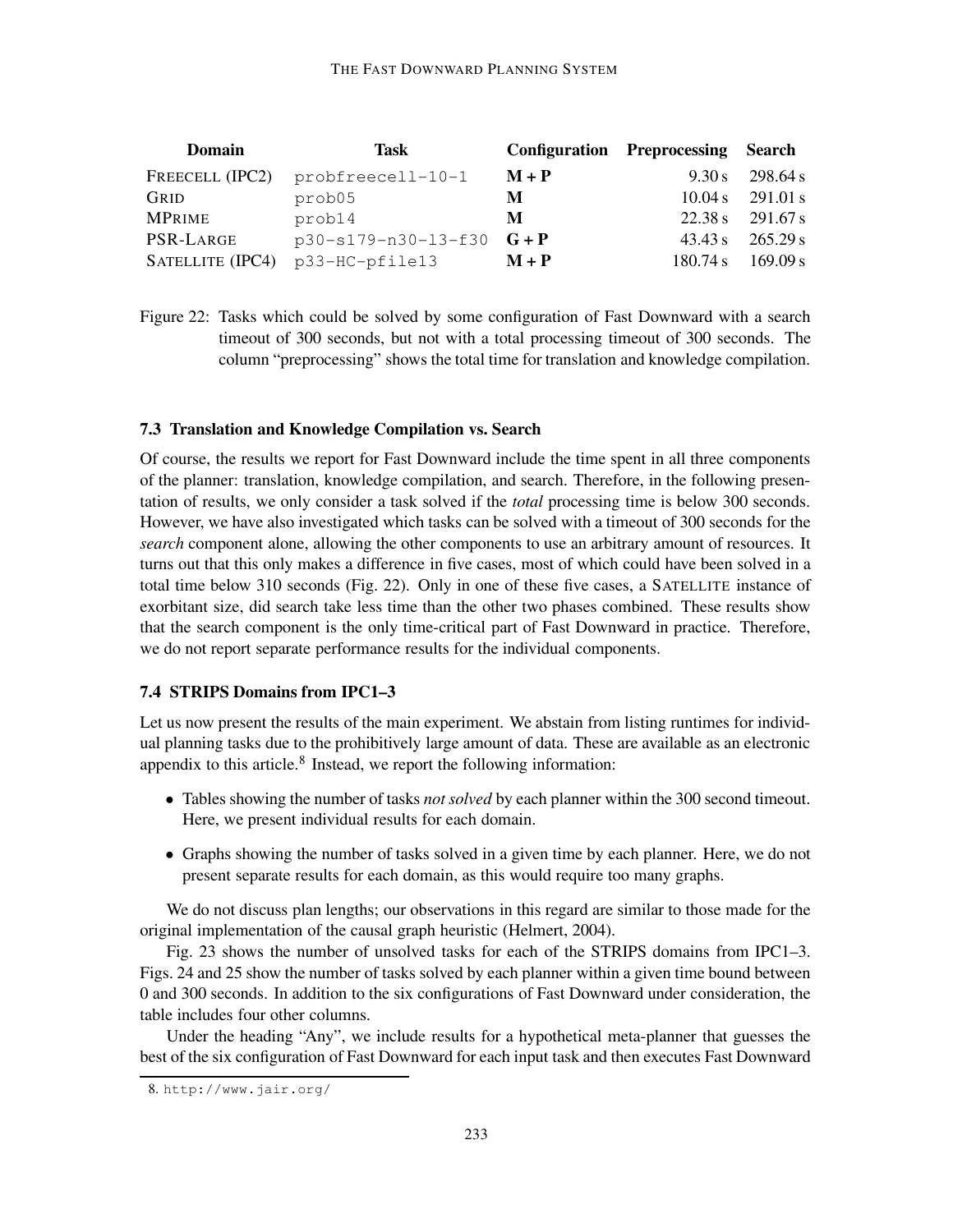| <b>Domain</b>      | #Tasks                   | G        |                | $G+P$ $G+P^+$ | M              | $M+P$    | F              | Any      | $_{\rm CG}$    | FF             | <b>LPG</b> |
|--------------------|--------------------------|----------|----------------|---------------|----------------|----------|----------------|----------|----------------|----------------|------------|
| <b>BLOCKSWORLD</b> | 35                       | $\theta$ | $\Omega$       | $\Omega$      | $\theta$       | $\theta$ | 17             | $\Omega$ | $\Omega$       | 4              | 0          |
| <b>DEPOT</b>       | 22                       | 12       | 13             | 13            | 12             | 8        | 11             | 7        | 14             | 3              | 0          |
| DRIVERLOG          | 20                       | 2        | $\Omega$       | $\Omega$      | 1              | $\Omega$ | 1              | $\Omega$ | 3              | 5              | 0          |
| FREECELL (IPC2)    | 60                       | 4        | 4              | 12            | 11             | 12       | 40             | 3        | $\overline{2}$ | 3              | 55         |
| FREECELL (IPC3)    | 20                       | $\theta$ | $\Omega$       | 5             | 1              | 2        | 14             | $\Omega$ | $\Omega$       | $\overline{2}$ | 19         |
| GRID               | $\overline{\mathcal{L}}$ |          | $\overline{2}$ |               |                | $\Omega$ | $\overline{4}$ | $\Omega$ |                | $\Omega$       |            |
| <b>GRIPPER</b>     | 20                       | $\theta$ | $\Omega$       | $\Omega$      | 0              | $\Omega$ | $\Omega$       | $\theta$ | $\theta$       | $\Omega$       | 0          |
| LOGISTICS (IPC1)   | 35                       | 1        | 0              | $\Omega$      | 4              | $\Omega$ | 26             | $\Omega$ | 0              | $\Omega$       | 4          |
| LOGISTICS (IPC2)   | 28                       | $\theta$ | 0              | $\theta$      | 0              | $\theta$ | $\Omega$       | $\Omega$ | 0              | 0              |            |
| MICONIC-STRIPS     | 150                      | $\Omega$ | 0              | $\Omega$      | 0              | $\theta$ | $\Omega$       | $\Omega$ | $\Omega$       | $\theta$       |            |
| <b>MOVIE</b>       | 30                       | $\theta$ | 0              | $\theta$      | 0              | $\Omega$ | $\Omega$       | $\Omega$ | 0              | $\theta$       |            |
| <b>MYSTERY</b>     | 30                       | 1        | $\overline{2}$ |               | 0              | $\theta$ | 13             | $\Omega$ | 1              | 12             | 15         |
| <b>MPRIME</b>      | 35                       | $\theta$ | $\Omega$       | $\theta$      | $\overline{c}$ | $\Omega$ | 14             | $\Omega$ | 1              | 3              |            |
| <b>ROVERS</b>      | 20                       | 2        | $\Omega$       | $\theta$      | $\Omega$       | $\theta$ | $\overline{2}$ | $\Omega$ | 3              | $\overline{0}$ | 0          |
| SATELLITE (IPC3)   | 20                       | 1        | $\Omega$       | $\theta$      | $\theta$       | $\Omega$ | 6              | $\Omega$ | $\Omega$       | $\theta$       | 0          |
| <b>ZENOTRAVEL</b>  | 20                       | $\theta$ | $\Omega$       | $\Omega$      | $\theta$       | $\theta$ | $\Omega$       | $\Omega$ | $\Omega$       | $\theta$       |            |
| <b>Total</b>       | 550                      | 24       | 21             | 32            | 32             | 22       | 148            | 10       | 25             | 32             | 101        |

Figure 23: Number of unsolved tasks for the STRIPS domains from IPC1, IPC2, and IPC3.



Figure 24: Number of tasks solved vs. runtime for the STRIPS domains from IPC1, IPC2 and IPC3. This graph shows the results for the various configurations of Fast Downward.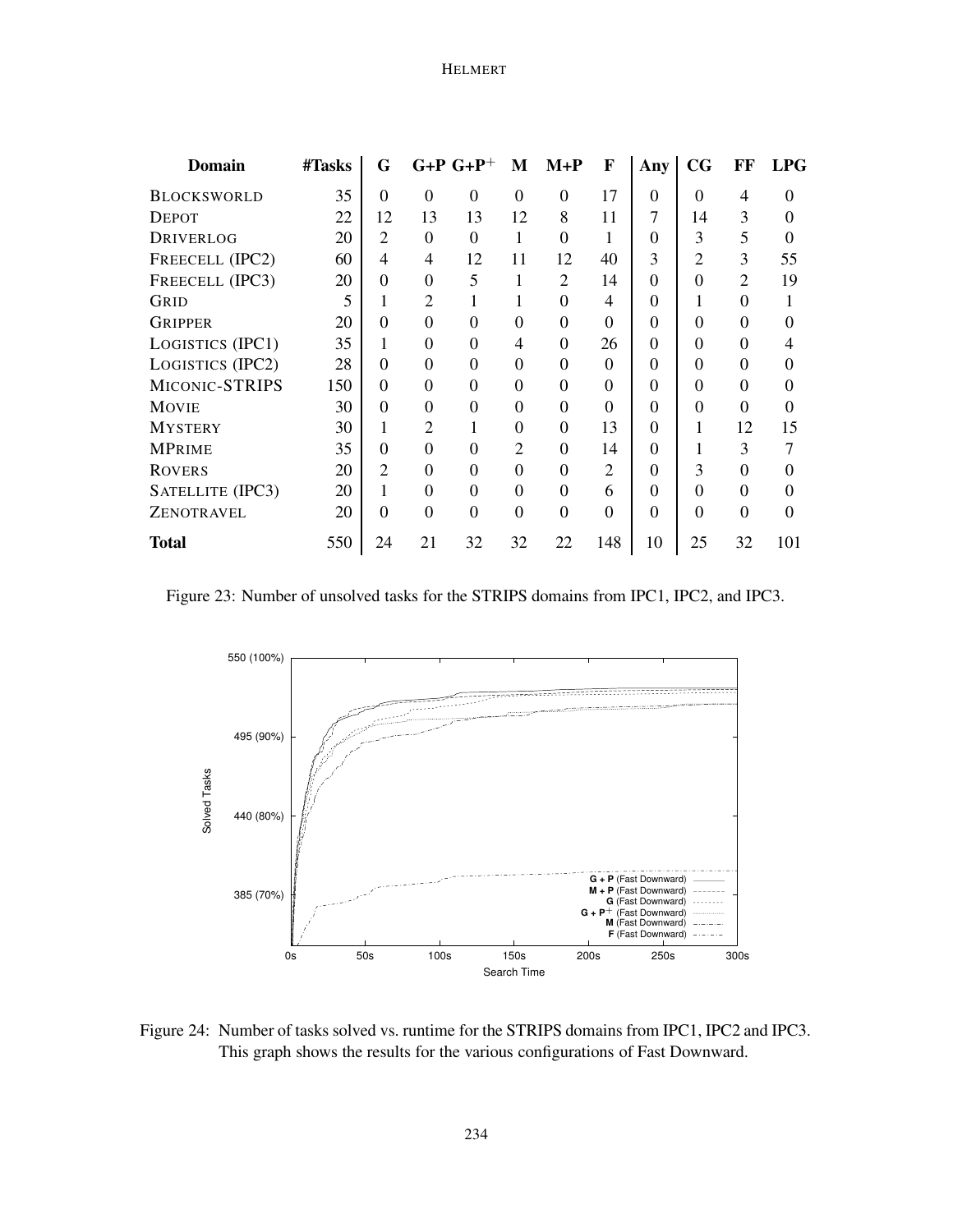#### PSfrag replacements



Figure 25: Number of tasks solved vs. runtime for the STRIPS domains from IPC1, IPC2 and IPC3. This graph shows the results for CG, FF and LPG and the hypothetical "Any" planner which always chooses the best configuration of Fast Downward. The result for greedy best-first search with helpful transitions is repeated for ease of comparison with Fig. 24.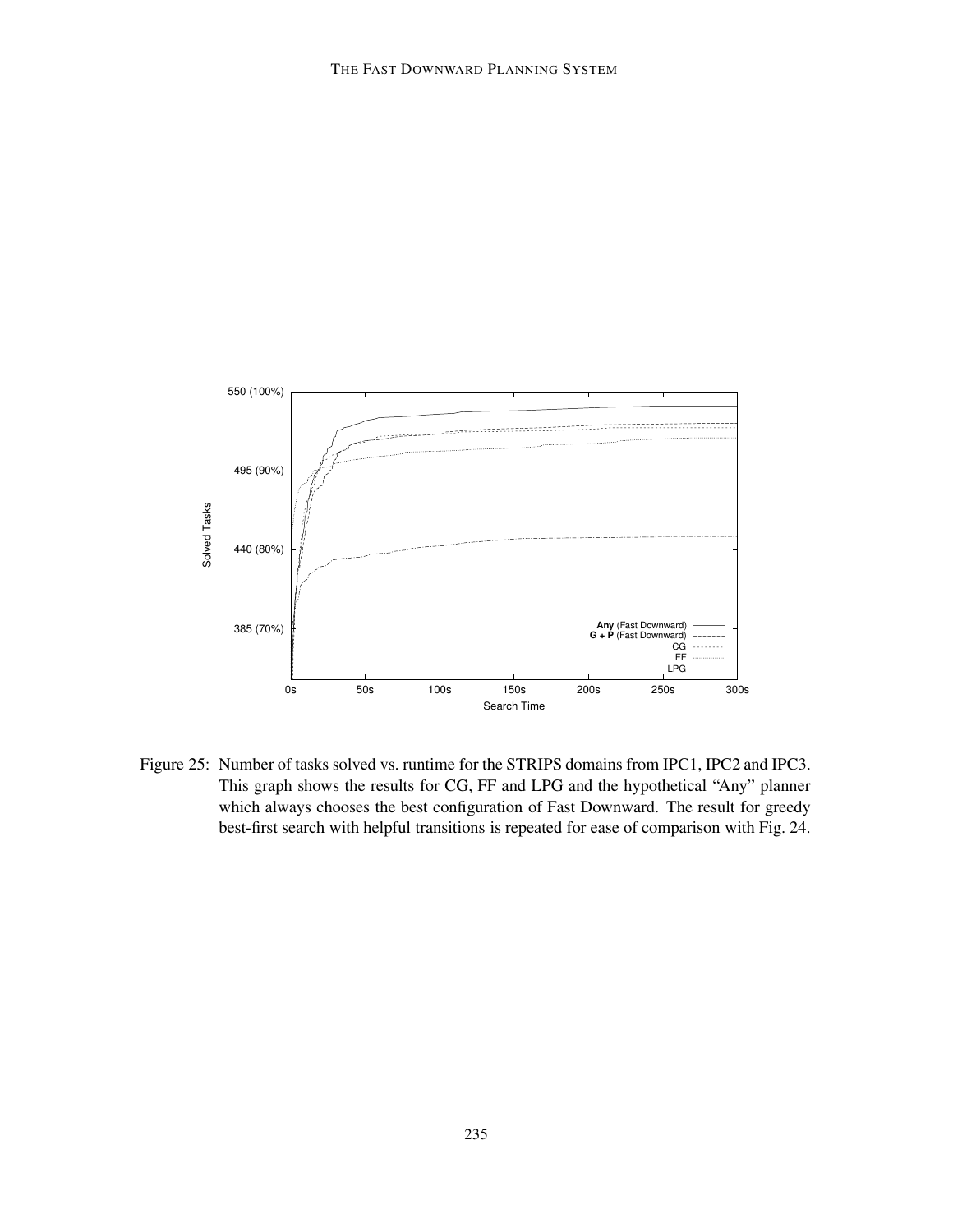with this setting. Under the heading "CG", we report the results for our first implementation of the causal graph heuristic (Helmert,  $2004$ ).<sup>9</sup> Finally, "FF" and "LPG" refer to the well-known planners (Hoffmann & Nebel, 2001; Gerevini et al., 2003) which won the fully-automated tracks of IPC2 and IPC3. They were chosen for comparison on this benchmark set because they showed the best performance by far of all publicly available planners we experimented with. For LPG, which uses a randomized search strategy, we attempted to solve each task five times and report the median result.

The results show excellent performance of Fast Downward on this set of benchmarks. Compared to CG, which was already shown to solve more tasks than FF and LPG on this benchmark set (Helmert, 2004), we get another slight improvement for half of the planner configurations. One of the configurations, multi-heuristic best-first search using preferred operators, solves all benchmarks in all domains except DEPOT and FREECELL. Even more importantly, the number of tasks not solved by any of the Fast Downward configurations is as small as 10. Note that the planning competitions typically allowed a planner to spend 30 minutes on each task; under these time constraints, we could allocate five minutes to each of the six configurations of Fast Downward, getting results which are at least as good as those reported for the "Any" planner. Results might even be better under a cleverer allocation scheme.

Even the configuration using focused iterative-broadening search performs comparatively well on these benchmarks, although it cannot compete with the other planners. Not surprisingly, this version of the planner has difficulties in domains with many dead ends (FREECELL, MYSTERY, MPRIME) or where goal ordering is very important (BLOCKSWORLD, DEPOT). It also fares comparatively badly in domains with very large instances, namely LOGISTICS (IPC1) and SATELLITE. The reader should keep in mind that FF and LPG are excellent planning systems; of all the other planners we experimented with, including all those that were awarded prizes at the first three planning competitions, none solved more benchmarks from this group than focused iterative-broadening search.

The one domain that proves quite resistant to Fast Downward's solution attempts in any configuration is DEPOT. As we already observed in the initial experiments with the causal graph heuristic (Helmert, 2004), we believe that one key problem here is that Fast Downward, unlike FF, does not use any goal ordering techniques, which are very important in this domain. The fact that the domain includes a BLOCKSWORLD-like subproblem is also problematic, as it gives rise to very dense causal graphs as we demonstrated in Section 5.2.3.

### **7.5 ADL Domains from IPC1–3**

Second, we present results for the ADL domains of the first three planning competitions. This is a much smaller group than the previous, including only four domains. This time, we cannot consider CG or LPG, since neither CG nor the publicly available version of LPG supports ADL domains. Therefore, we compare to FF exclusively. Again, we report the number of unsolved tasks in each domain (Fig. 26) and present graphs showing how quickly the tasks are solved (Figs. 27 and 28).

These results do not look as good as for the first group of domains. Results in both MICONIC domains are good, even improving on those of FF. However, greedy best-first search performs very badly in the ASSEMBLY domain, and all configurations perform badly in the SCHEDULE domain.

<sup>9.</sup> Apart from missing support for ADL and axioms, CG is very similar to Fast Downward using greedy best-first search and no preferred operators (configuration **G**). The translation and knowledge compilation components are essentially identical. The older search component mainly differs from Fast Downward in that it does not use deferred heuristic evaluation.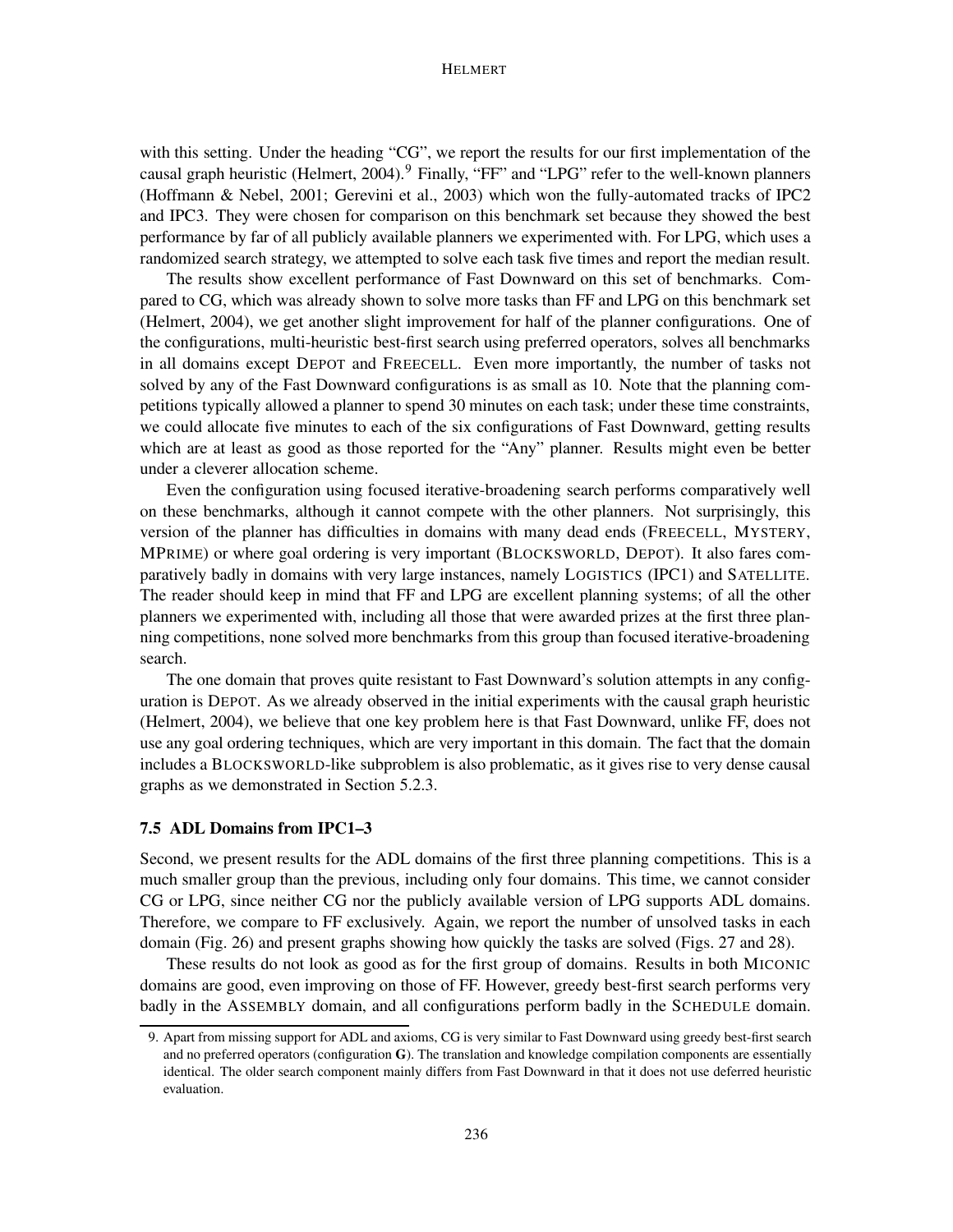| Domain            | #Tasks |     |     |          | G G+P G+P <sup>+</sup> M M+P F $ Any $ FF |     |    |  |
|-------------------|--------|-----|-----|----------|-------------------------------------------|-----|----|--|
| <b>ASSEMBLY</b>   | 30     | 27  | 25  | 3        |                                           | 30  |    |  |
| MICONIC-SIMPLEADL | 150    |     |     | $\theta$ |                                           |     |    |  |
| MICONIC-FULLADL   | 150    |     |     |          |                                           | 90  |    |  |
| <b>SCHEDULE</b>   | 150    | 93  | 93  | 132      | 28                                        | 113 | 25 |  |
| Total             |        | 128 | 127 | 144      | 36                                        | 233 |    |  |

Figure 26: Number of unsolved tasks for the ADL domains from IPC1, IPC2 and IPC3.



Figure 27: Number of tasks solved vs. runtime for the ADL domains from IPC1, IPC2 and IPC3. This graph shows the results for the various configurations of Fast Downward.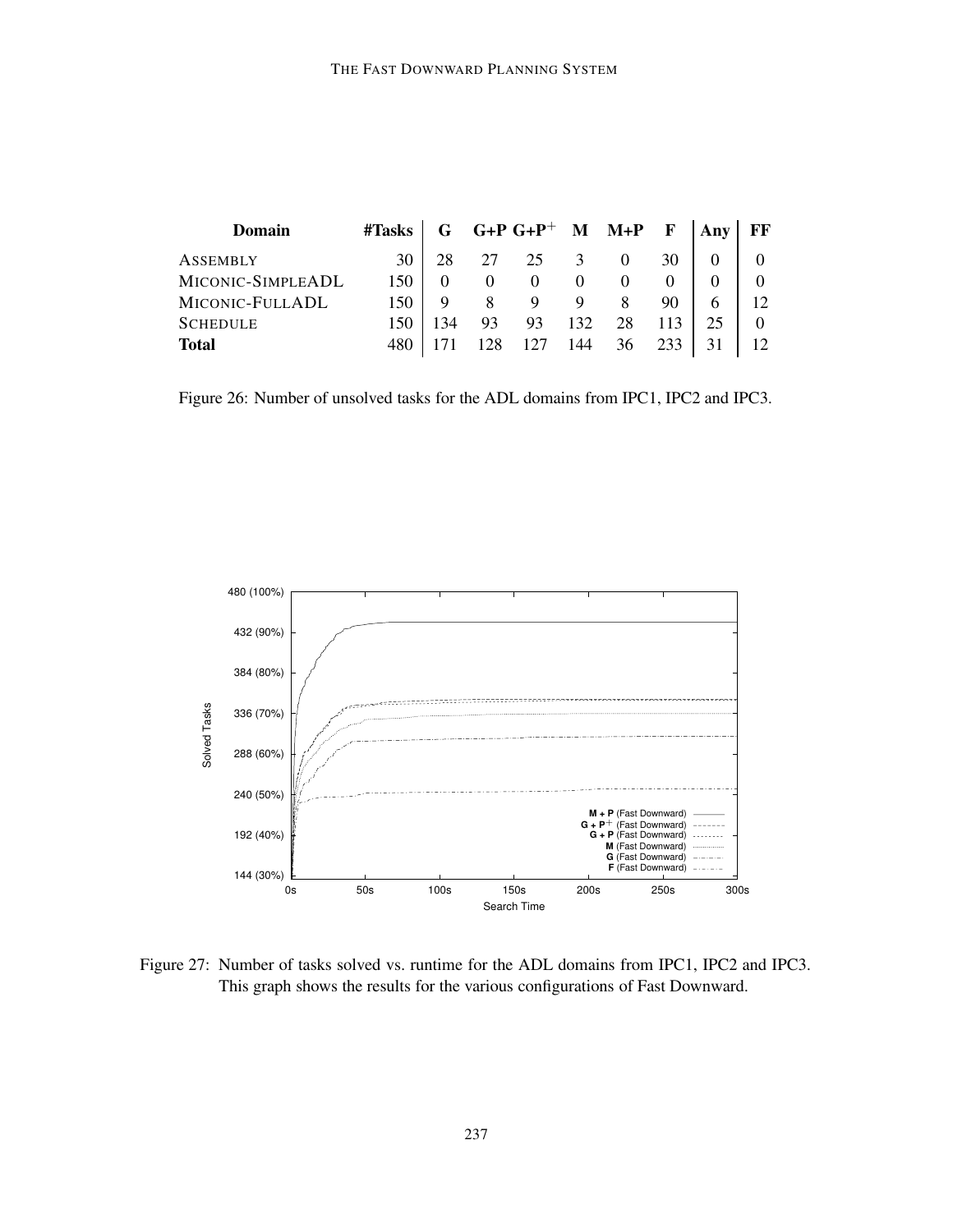### PSfrag replacements



Figure 28: Number of tasks solved vs. runtime for the ADL domains from IPC1, IPC2 and IPC3. This graph shows the results for FF and the hypothetical "Any" planner which always chooses the best configuration of Fast Downward. The result for multi-heuristic bestfirst search with preferred operators is repeated for ease of comparison with Fig. 27.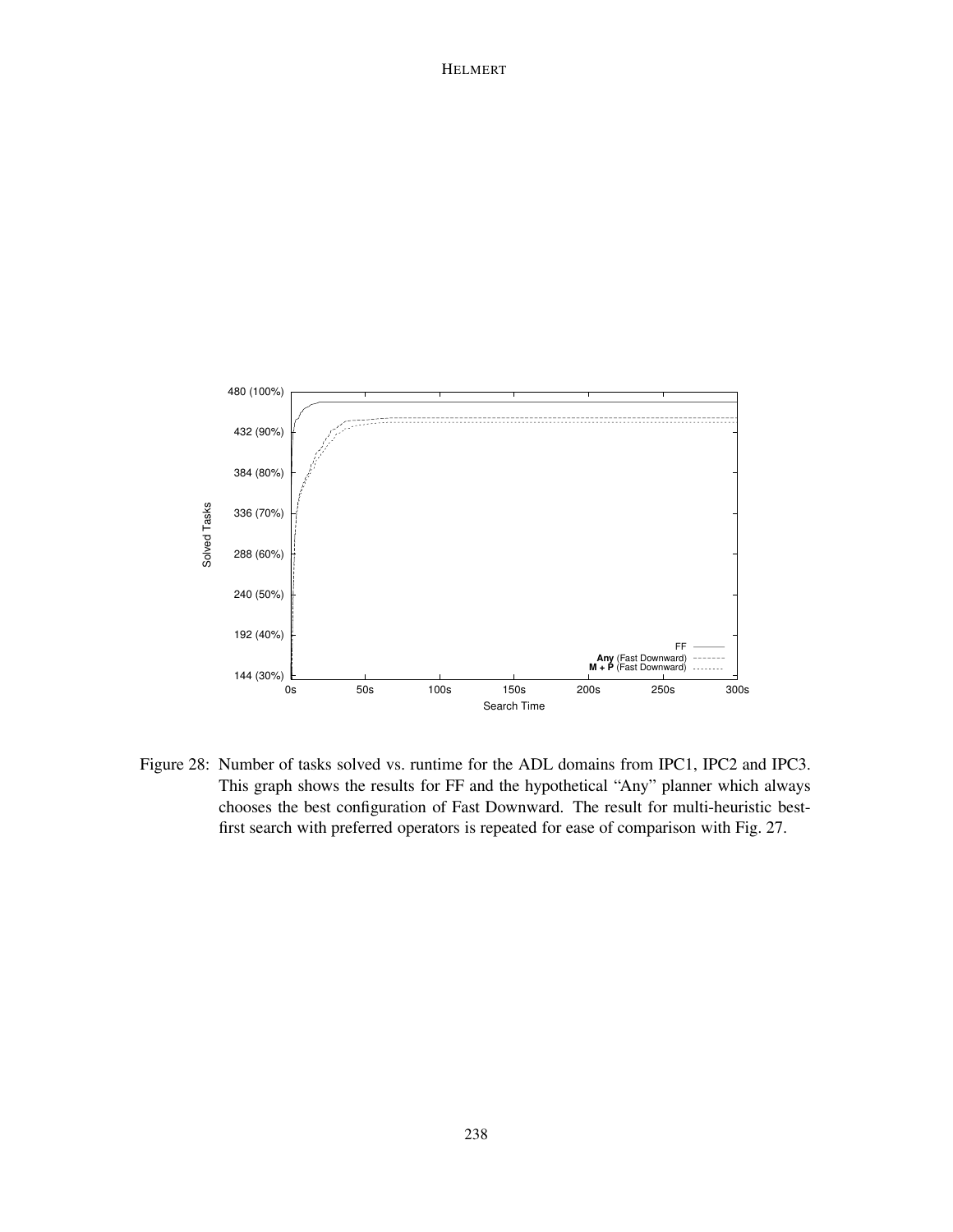Currently, we have no good explanation for the ASSEMBLY behaviour. For the SCHEDULE domain, the weak performance again seems to be related to missing goal ordering techniques: In many SCHEDULE tasks, several goals are defined for the same object which can only be satisfied in a certain order. For instance, for objects that should be cylindrical, polished and painted, these three goals must be satisfied in precisely this order: making an object cylindrical reverts the effects of polishing and painting, and polishing reverts the effect of painting. Not recognising these constraints, the heuristic search algorithm assumes to be close to the goal when an object is already polished and painted but not cylindrical, and is loathe to transform the object into cylindrical shape because this would undo the already achieved goals. With some rudimentary manual goal ordering, ignoring painting goals until all other goals have been satisfied, the number of tasks not solved by multi-heuristic best-first search with preferred operators drops from 28 to 3. These three failures appear to be due to the remaining ordering problems with regard to cylindrical and polished objects.

#### **7.6 Domains from IPC4**

Third and finally, we present results for the IPC4 domains. Here, we do not compare to FF: for these benchmarks, FF does not perform as well as the best planners from the competition. Besides, several of the IPC4 competitors are extensions of FF or hybrids using FF as part of a bigger system, so FFbased planning is well-represented even if we limit our attention to the IPC4 planners. For this comparison, we chose the four most successful competition participants besides Fast Downward, namely LPG-TD, SGPlan, Macro-FF and YAHSP (cf. the results in Hoffmann & Edelkamp, 2005). Similar to the previous two experiments, we report the number of unsolved tasks in each domain (Fig. 29) and present graphs showing how quickly the tasks are solved (Figs. 30 and 31).

Fast Downward is competitive with the other planners across domains, and better than all others in some. The PIPESWORLD domains are the only ones in which any of the other planners is noticeably better than the two competition versions of Fast Downward. This is the case for YAHSP in both PIPESWORLD domain variants and for SGPlan in PIPESWORLD-NOTANKAGE. The PIPESWORLD domain is not very hierarchical in nature; this might be a domain where the decomposition approach of the causal graph heuristic is not very appropriate. The results of the heuristic search configurations in the PROMELA-OPTICALTELEGRAPH domain are extremely bad and require further investigation.

Interestingly, focused iterative-broadening search performs very well on some of the benchmarks from this suite. One of the reasons for this is that in many of the tasks of the IPC4 suite, there are many individual goals which are easy to serialize and can be solved mostly independently.<sup>10</sup> Comparing the configuration **G** to  $G + P^+$  and especially **M** to **M** + **P**, we also observe that using preferred operators is very useful for these benchmarks, even more so than in the two previous experiments.

As a final remark, we observe that if we implemented the "Any" meta-planner by calling the six Fast Downward configurations in a round-robin fashion, we would obtain a planning system that could solve all but 54 of the IPC4 benchmarks within a  $6 \cdot 5 = 30$  minute timeout. This is almost on par with the top performer of IPC4, Fast Diagonally Downward, which solved all but 52 of the IPC4 benchmarks under the same timeout. Thus, this is a benchmark set for which exploring different planner configurations definitely pays off.

<sup>10.</sup> We have devised an experiment which shows that if this property is artificially violated by a simple goal reformulation, the performance of the algorithm degrades quickly; see the electronic appendix for details.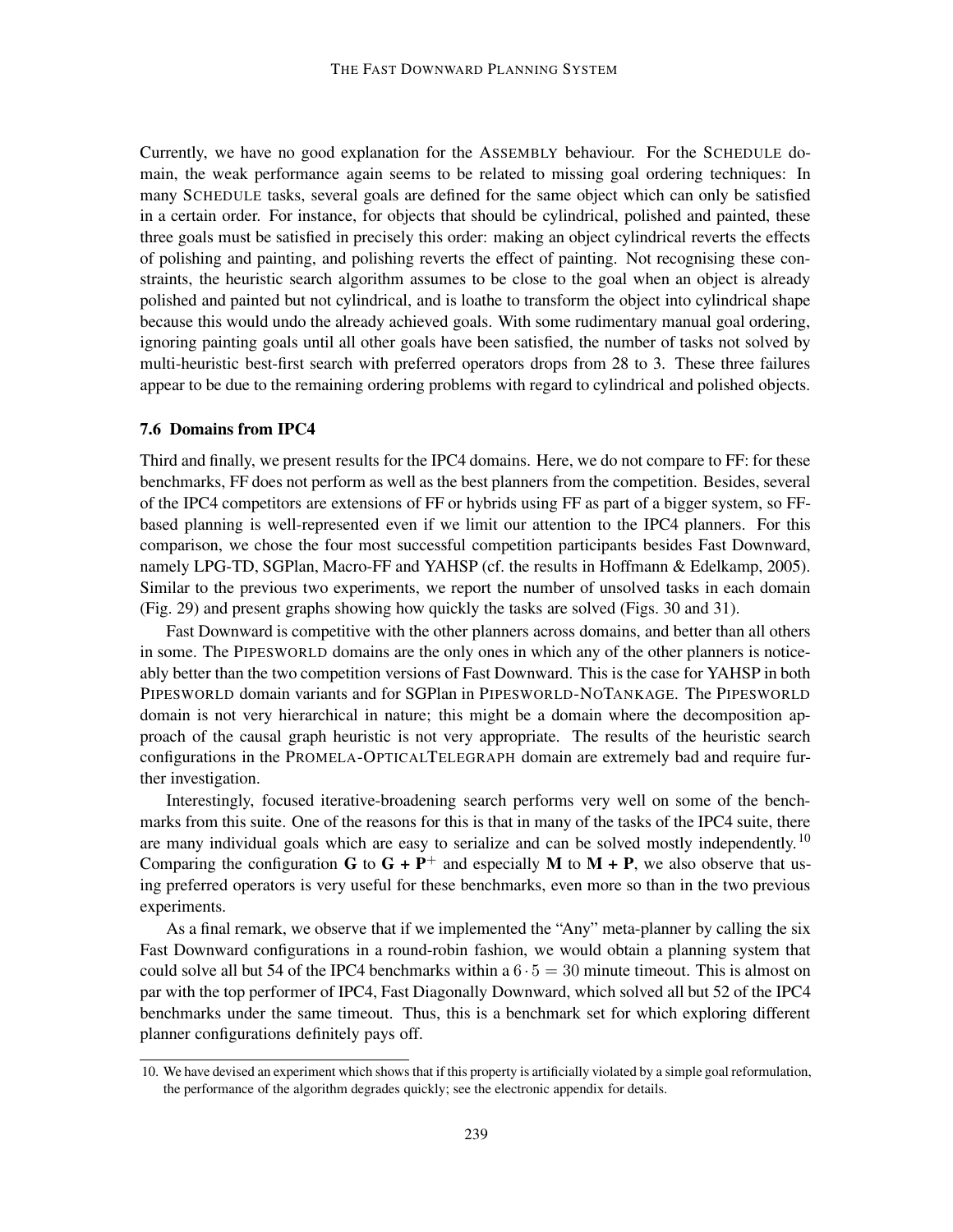|           |                          | G        |                |                 | M           | $M+P$         | F              | Any            |
|-----------|--------------------------|----------|----------------|-----------------|-------------|---------------|----------------|----------------|
|           | 50                       | 28       | 30             | 17              | 18          | 14            | $\overline{0}$ | $\Omega$       |
|           | 50                       | 24       | 25             | 23              | 14          | 7             | 10             | 7              |
|           | 50                       | 36       | 36             | 36              | 34          | 17            | 34             | 14             |
|           | 48                       | 48       | 47             | 48              | 47          | 46            | 13             | 13             |
|           | 48                       | $\Omega$ | $\Omega$       | $\Omega$        | 16          | $\Omega$      | 21             | $\Omega$       |
|           | 50                       | $\Omega$ | $\Omega$       | $\Omega$        | $\Omega$    | $\Omega$      | $\mathbf{1}$   | $\Omega$       |
|           | 50                       | $\Omega$ | $\Omega$       | $\Omega$        | $\Omega$    | $\Omega$      | 22             | $\Omega$       |
|           | 50                       | 22       | 20             | 22              | 23          | 22            | 39             | 20             |
|           | 36                       | 8        | $\overline{0}$ | $\overline{0}$  | 8           | 3             | 22             | $\Omega$       |
|           | 432                      | 166      | 158            | 146             | 160         | 109           | 162            | 54             |
|           |                          |          |                |                 |             |               |                |                |
| <b>FD</b> | <b>FDD</b>               |          | <b>LPG-TD</b>  | <b>Macro-FF</b> |             | <b>SGPlan</b> |                | YAHSP          |
| $\Omega$  | $\Omega$                 |          | 7              | 30              |             | 6             |                | 17             |
| 11        | $\tau$                   |          | 10             | 12              |             | $\Omega$      |                | $\Omega$       |
| 34        | 19                       |          | 29             | 29              |             | 20            |                | 13             |
| 22        | 22                       |          | 37             | 31              |             | 29            |                | 36             |
| $\theta$  | $\overline{0}$           |          | 1              | 36              |             | $\theta$      |                | 19             |
| $\Omega$  | $\overline{0}$           |          | $\overline{2}$ |                 | 50          | 6             |                | 3              |
| $\theta$  | $\overline{0}$           |          | $\Omega$       |                 | 19          | 4             |                | 50             |
| 22        | 22                       |          | 50             | 50              |             | 39            |                | 50             |
| $\Omega$  | 3                        |          | 1              | $\theta$        |             | 6             |                | $\overline{0}$ |
|           | PROMELA-OPTICALTELEGRAPH | #Tasks   |                |                 | $G+P G+P^+$ |               |                |                |

Figure 29: Number of unsolved tasks for the IPC4 domains. Results for the various configurations of Fast Downward are listed in the upper part, results for the competition participants in the lower part. "FD" and "FDD" denote the versions of Fast Downward that participated in IPC4 under the names "Fast Downward" and "Fast Diagonally Downward" (cf. Section 6).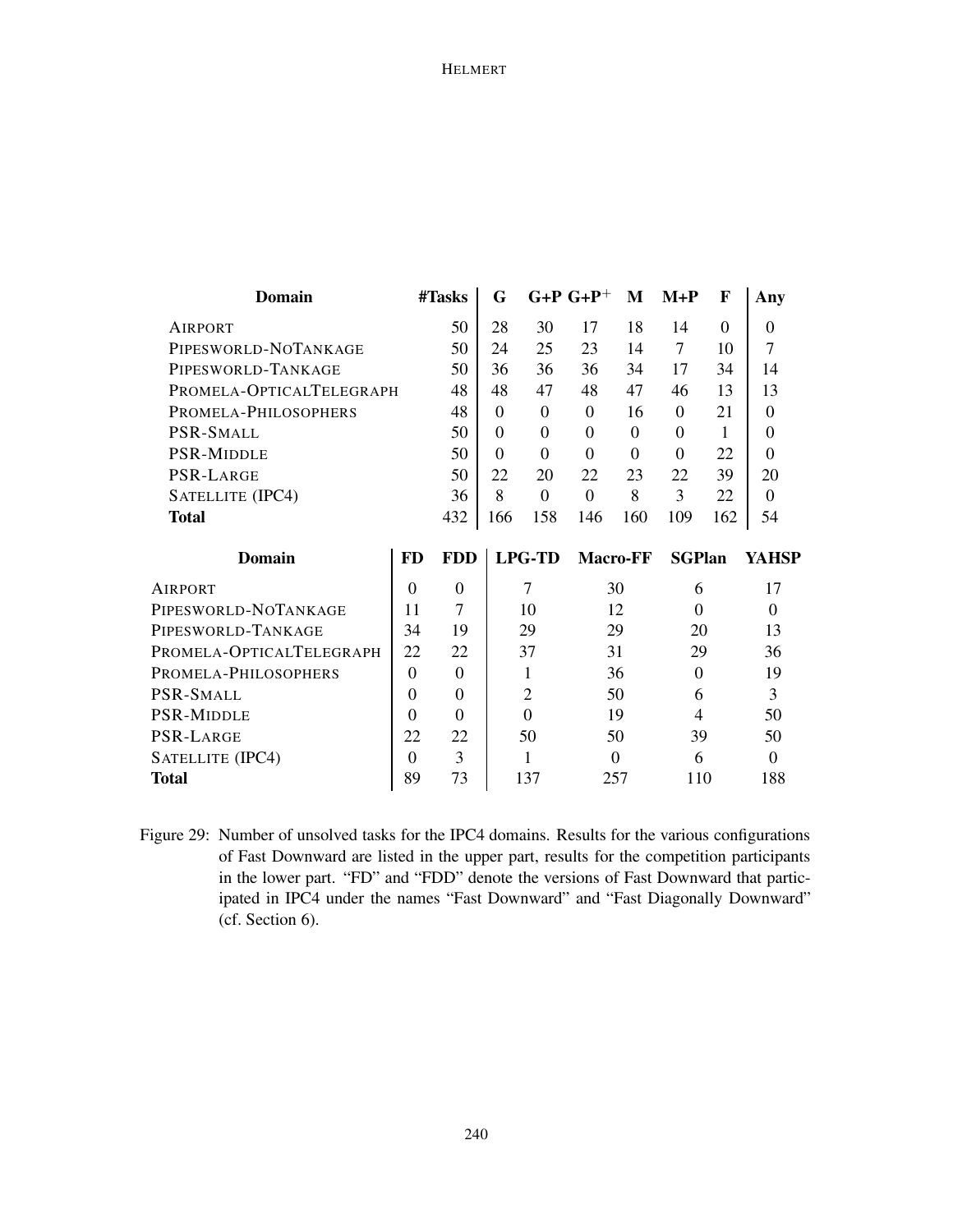

Figure 30: Number of tasks solved vs. runtime for the IPC4 domains. This graph shows the results for the various configurations of Fast Downward.



Figure 31: Number of tasks solved vs. runtime for the IPC4 domains. This graph shows the results for the hypothetical "Any" planner which always chooses the best configuration of Fast Downward, the competition configurations of Fast Downward and the best four other participants.

#### PSfrag replacements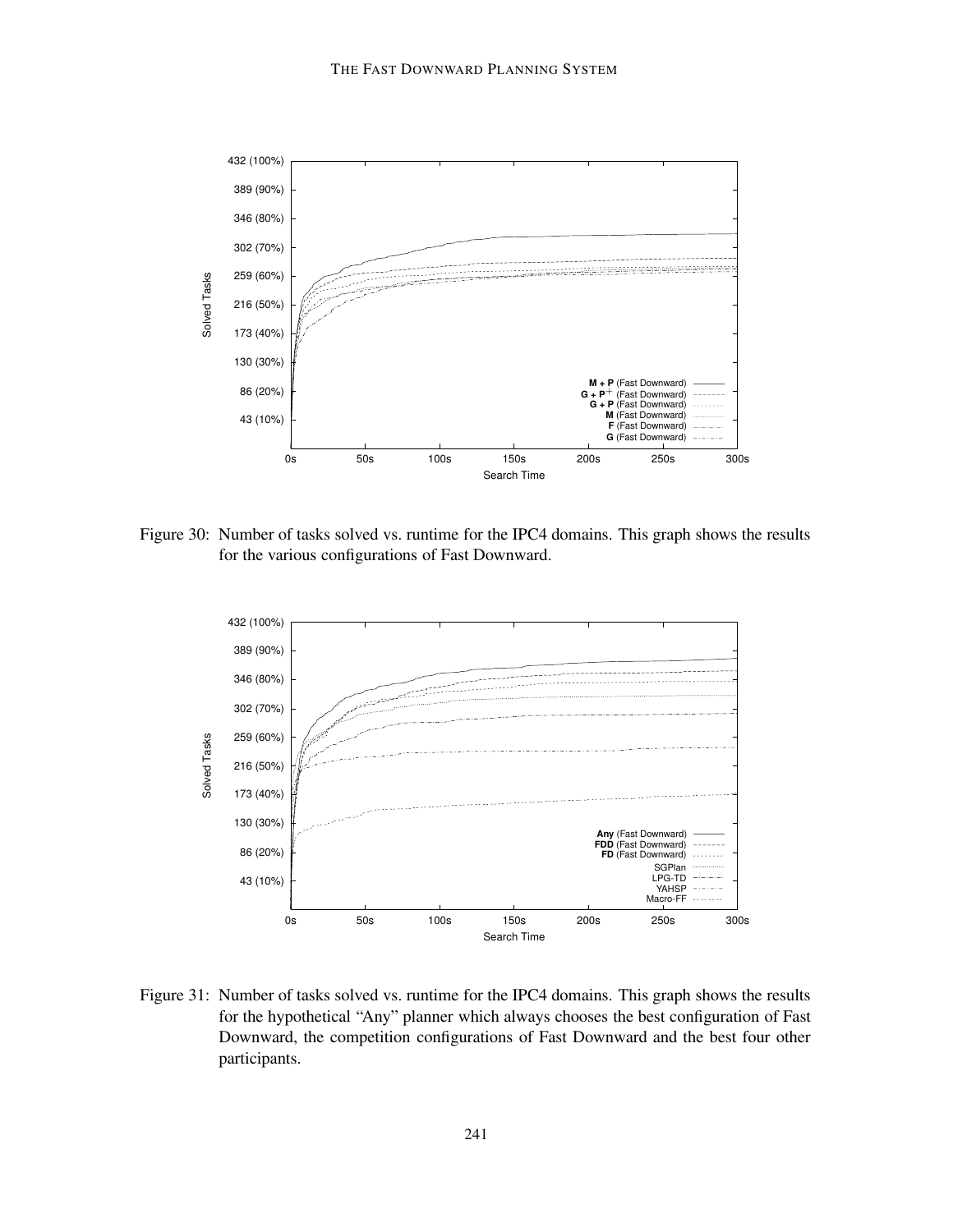### **7.7 Conclusions from the Experiment**

How can we interpret these experimental results? Our first conclusion is that Fast Downward is clearly competitive with the state of the art. This is especially true for the configuration using multi-heuristic best-first search with preferred operators (**M+P**), which outperforms all competing planning systems both on the set of STRIPS domains from IPC1–3 and on the domains from IPC4. If it were not for the problems in the SCHEDULE domain, the same would be true for the remaining group of benchmarks, the ADL domains from IPC1–3.

With regard to the second objective of the investigation, evaluating the relative strengths of the different planner configurations, the **M+P** configuration emerges as a clear-cut winner. In 23 out of 29 domains, no other configuration solves more tasks, and unlike the other configurations, there is only one domain (PROMELA-OPTICALTELEGRAPH) in which it performs very badly. We conclude that both multi-heuristic best-first search and the use of preferred operators are promising extensions to heuristic planners.

This is particularly true for preferred operators. Indeed, after the **M+P** configuration, the two variants of greedy best-first search with preferred operators show the next best overall performance, both in terms of the number of domains where they are among the top performers and in terms of the total number of tasks solved. Comparing **G** to **G+P**, there are ten domains in which the variant using preferred operators solves more tasks than the one not using them; the opposite is true in five domains. Comparing **M** to **M+P**, the difference is even more striking, with the preferred operator variant outperforming the other in fifteen domains, while being worse in two (in both of which it only solves one task less). These are convincing arguments for the use of preferred operators.

#### **8. Summary and Discussion**

Before we turn to discussion, let us briefly summarize the contributions of this article. As a motivating starting point, we explained that planning tasks often exhibit a simpler structure if expressed with *multi-valued state variables*, rather than the traditional propositional representations. We then introduced *Fast Downward*, a planning system based on the idea of converting tasks into a multivalued formalism and exploiting the causal information underlying such encodings.

Fast Downward processes PDDL planning tasks in three stages. We skipped the first of these stages, *translation*, which automatically transforms a PDDL task into an equivalent multi-valued planning task with a nicer causal structure. We explained the inner workings of the second stage, *knowledge compilation*, demonstrating in depth what kind of knowledge the planner extracts from the problem representation, discussing *causal graphs*, *domain transition graphs*, *successor generators* and *axiom evaluators*. During our discussion of Fast Downward's *search* component, we introduced its heuristic search algorithms, which use the technique of *deferred heuristic evaluation* to reduce the number of states for which a heuristic goal distance estimate must be computed. In addition to greedy best-first search, Fast Downward employs the *multi-heuristic best-first search* algorithm to usefully integrate the information of two heuristic estimators, namely the *causal graph heuristic* and *FF heuristic*. Both heuristic search algorithms can utilize preference information about operators. We also introduced Fast Downward's experimental *focused iterative-broadening search* algorithm, which is based on the idea of pruning the set of operators to only consider those successor states which are likely to lead towards a specific goal.

We thus tried to give a complete account of the Fast Downward planning system's approach to solving multi-valued planning tasks, including its motivation, architecture, and algorithmic founda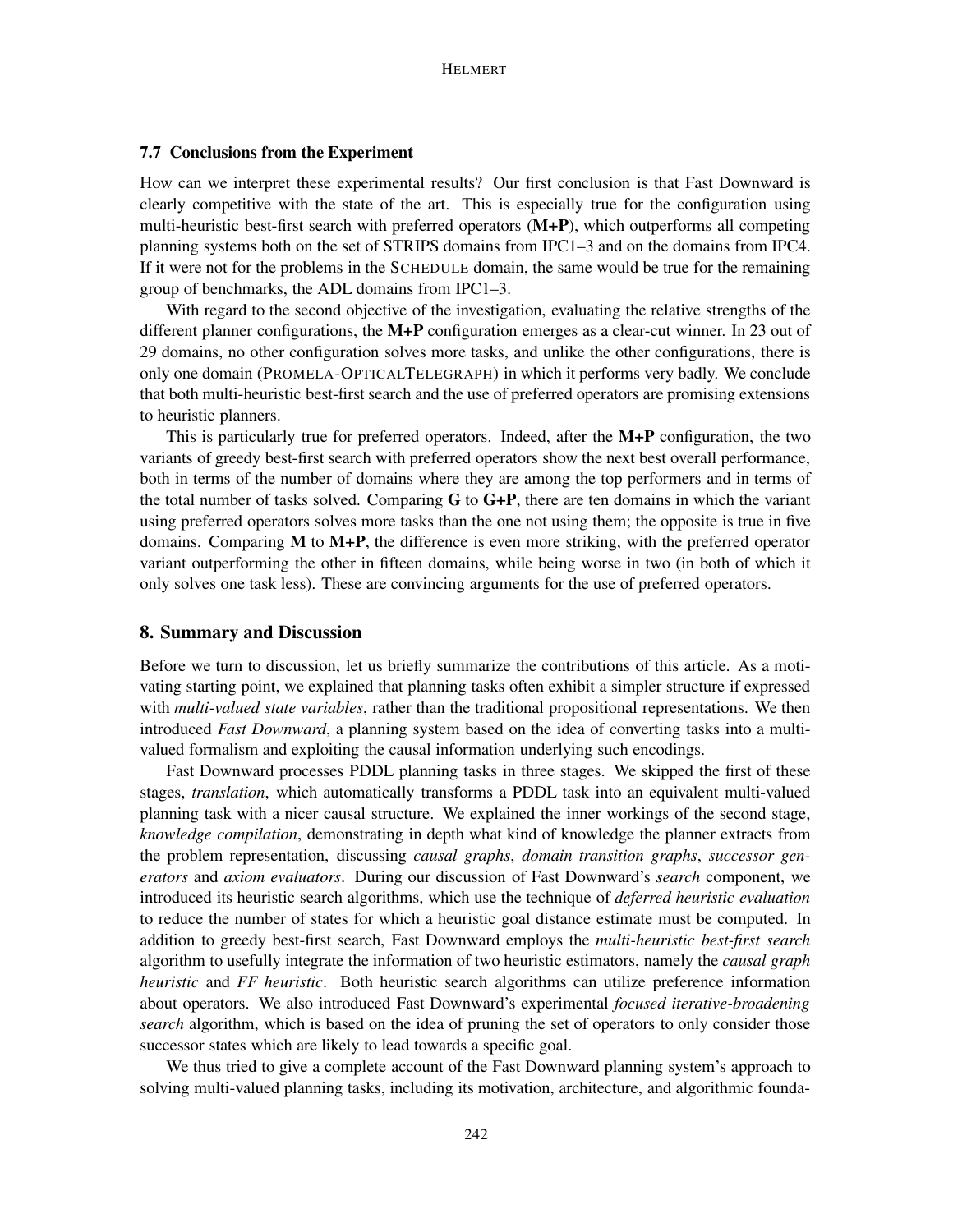tions. In the previous section, we demonstrated its empirical behaviour, showing good performance across the whole range of propositional benchmarks from the previous planning competitions.

Among all the novel algorithms and search enhancements discussed in this article, there are two aspects of Fast Downward which we consider of central importance and which we would like to emphasize. One of them is the use of multi-valued state variables for PDDL-style planning. We believe that multi-valued representations are much more structured and hence much more amenable to automated reasoning — be it for the purposes of heuristic evaluation, problem decomposition, or other aspects of planning such as goal ordering or extraction of landmarks. The other central idea is the use of hierarchical decompositions within a heuristic planning framework. Hierarchical approaches to domain-independent planning have a considerable potential, but since the work of Knoblock (1994) and Bacchus and Yang (1994), little work has been published. With Fast Downward, we hope to renew interest in this area, which we believe to be a very promising ground for further advances in automated planning.

For the future, there are several aspects of Fast Downward that we would like to investigate further. First, we intend to experiment with other search techniques along the lines of focused iterative-broadening search, which emphasize heuristically evaluating operator usefulness rather than heuristically evaluating states.

Second, we would like to come up with an efficient heuristic for multi-valued planning tasks which does not require pruning cycles of the causal graph. Initial experiments in this direction have shown that it is difficult to achieve this goal without losing the performance of Fast Downward's heuristic estimator, but perhaps better heuristic accuracy can outweigh worse per-state performance in many cases.

Third, we want to investigate in how far the performance of the planner could be improved by encoding some domains differently. In some cases, merging a set of state variables which are closely interrelated into a single state variable whose domain is the product of the domains of the original state variables might be beneficial. Also, we want to test if hand-tailored encodings lead to better performance than automatically derived ones, and if so, how large the performance gap is.

Fourth and finally, we would like to evaluate the behaviour of the causal graph heuristic in specific planning domains both empirically and theoretically, following Hoffmann's work on the FF heuristic (Hoffmann, 2001, 2002, 2005). Hopefully, this will give some indication when we can expect good performance from the causal graph heuristic and when it is advisable to look for other approaches.

### **Acknowledgements**

The author wishes to thank Silvia Richter, the other member of the Fast Downward team at the 4th International Planning Competition, for her part in implementing the planner and for valuable advice before, throughout, and after the competition. She also deserves thanks for helping out with the experiments, for proof-reading this article, and for suggesting a number of improvements.

The anonymous reviewers of the article and the handling editor, Maria Fox, made a number of useful suggestions that led to significant improvements.

This work was partly supported by the German Research Council (DFG) within the Graduate Programme "Mathematical Logic and Applications" and as part of the Transregional Collaborative Research Centre "Automatic Verification and Analysis of Complex Systems" (SFB/TR 14 AVACS). See www.avacs.org for more information.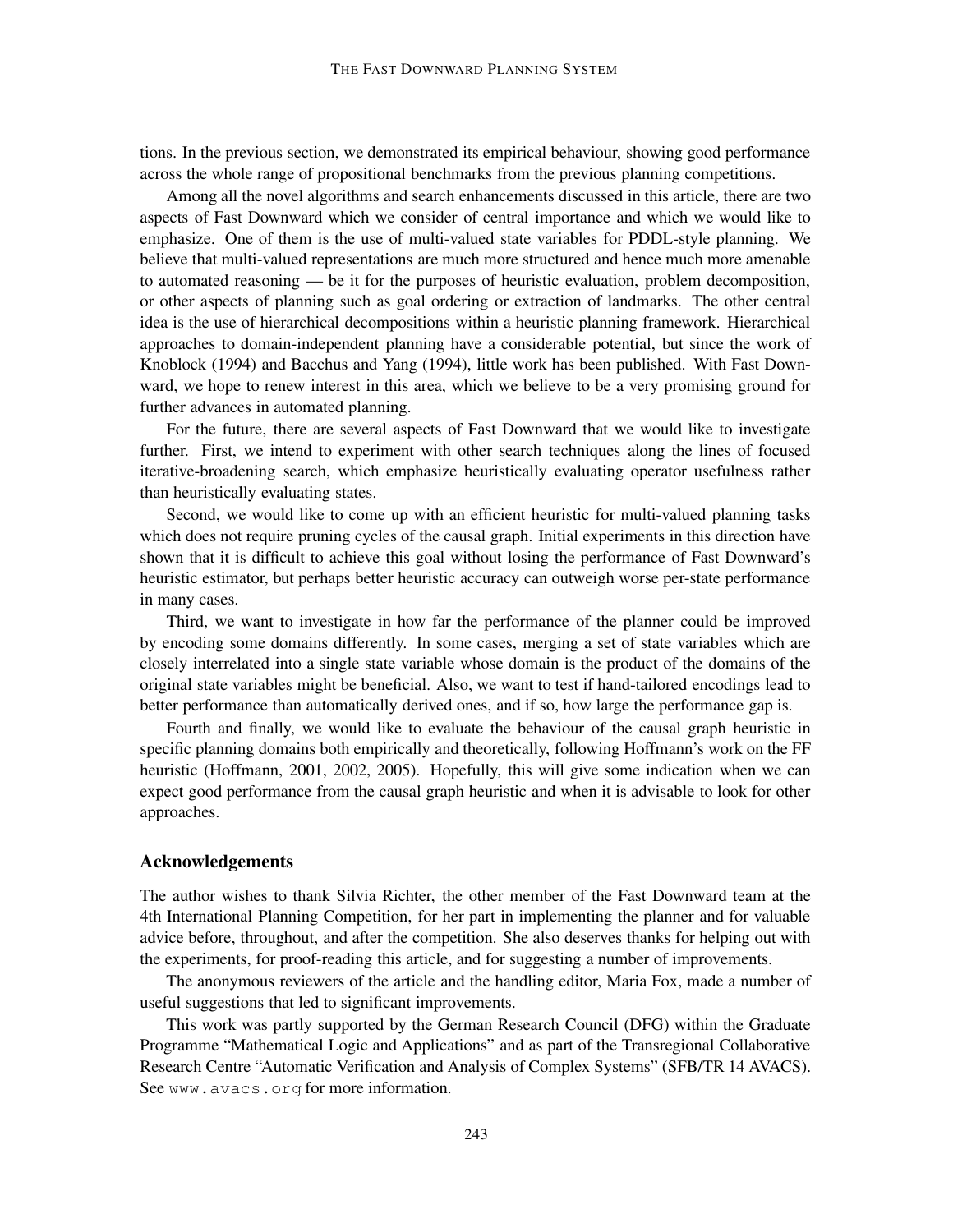# **References**

- Bacchus, F., & Yang, Q. (1994). Downward refinement and the efficiency of hierarchical problem solving. *Artificial Intelligence*, *71*(1), 43–100.
- Bäckström, C., & Nebel, B. (1995). Complexity results for SAS<sup>+</sup> planning. *Computational Intelligence*, *11*(4), 625–655.
- Bonet, B., & Geffner, H. (2001). Planning as heuristic search. *Artificial Intelligence*, *129*(1), 5–33.
- Brafman, R. I., & Domshlak, C. (2003). Structure and complexity in planning with unary operators. *Journal of Artificial Intelligence Research*, *18*, 315–349.
- Bylander, T. (1994). The computational complexity of propositional STRIPS planning. *Artificial Intelligence*, *69*(1–2), 165–204.
- Domshlak, C., & Brafman, R. I. (2002). Structure and complexity in planning with unary operators. In Ghallab, M., Hertzberg, J., & Traverso, P. (Eds.), *Proceedings of the Sixth International Conference on Artificial Intelligence Planning and Scheduling (AIPS 2002)*, pp. 34–43. AAAI Press.
- Domshlak, C., & Dinitz, Y. (2001). Multi-agent off-line coordination: Structure and complexity. In Cesta, A., & Borrajo, D. (Eds.), *Pre-proceedings of the Sixth European Conference on Planning (ECP'01)*, pp. 277–288, Toledo, Spain.
- Dowling, W. F., & Gallier, J. H. (1984). Linear-time algorithms for testing the satisfiability of propositional Horn formulae. *Journal of Logic Programming*, *1*(3), 367–383.
- Edelkamp, S., & Helmert, M. (1999). Exhibiting knowledge in planning problems to minimize state encoding length. In Fox, M., & Biundo, S. (Eds.), *Recent Advances in AI Planning. 5th European Conference on Planning (ECP'99)*, Vol. 1809 of *Lecture Notes in Artificial Intelligence*, pp. 135–147, New York. Springer-Verlag.
- Edelkamp, S., & Hoffmann, J. (2004). PDDL2.2: The language for the classical part of the 4th International Planning Competition. Tech. rep. 195, Albert-Ludwigs-Universität Freiburg, Institut für Informatik.
- Fox, M., & Long, D. (2003). PDDL2.1: An extension to PDDL for expressing temporal planning domains. *Journal of Artificial Intelligence Research*, *20*, 61–124.
- Garey, M. R., & Johnson, D. S. (1979). *Computers and Intractability — A Guide to the Theory of NP-Completeness*. Freeman.
- Gerevini, A., Saetti, A., & Serina, I. (2003). Planning through stochastic local search and temporal action graphs in LPG. *Journal of Artificial Intelligence Research*, *20*, 239–290.
- Ginsberg, M. L., & Harvey, W. D. (1992). Iterative broadening. *Artificial Intelligence*, *55*, 367–383.
- Helmert, M. (2004). A planning heuristic based on causal graph analysis. In Zilberstein, S., Koehler, J., & Koenig, S. (Eds.), *Proceedings of the Fourteenth International Conference on Automated Planning and Scheduling (ICAPS 2004)*, pp. 161–170. AAAI Press.
- Hoffmann, J. (2001). Local search topology in planning benchmarks: An empirical analysis. In Nebel, B. (Ed.), *Proceedings of the 17th International Joint Conference on Artificial Intelligence (IJCAI'01)*, pp. 453–458. Morgan Kaufmann.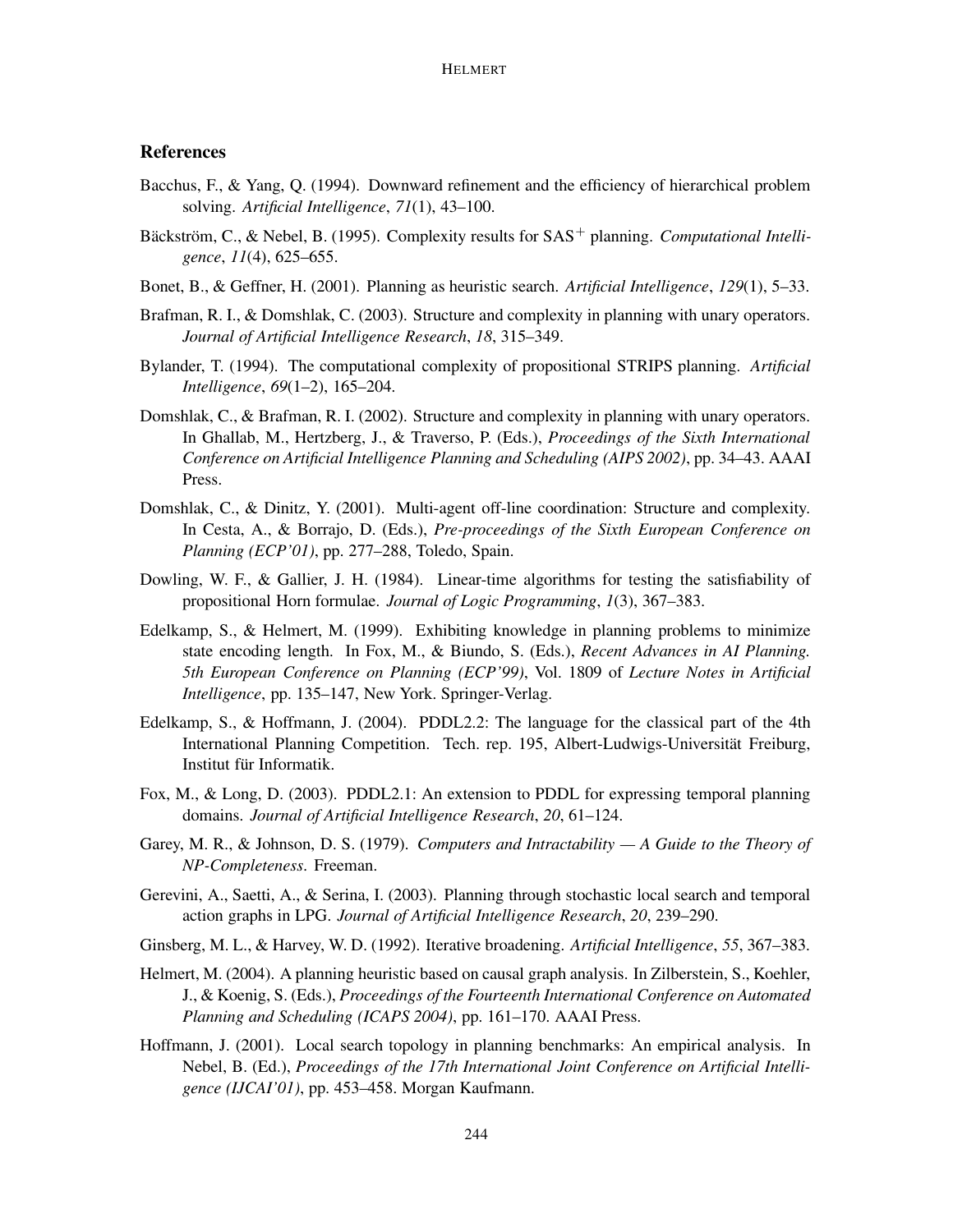- Hoffmann, J. (2002). Local search topology in planning benchmarks: A theoretical analysis. In Ghallab, M., Hertzberg, J., & Traverso, P. (Eds.), *Proceedings of the Sixth International Conference on Artificial Intelligence Planning and Scheduling (AIPS 2002)*, pp. 92–100. AAAI Press.
- Hoffmann, J. (2005). Where 'ignoring delete lists' works: Local search topology in planning benchmarks. *Journal of Artificial Intelligence Research*, *24*, 685–758.
- Hoffmann, J., & Edelkamp, S. (2005). The deterministic part of IPC-4: An overview. *Journal of Artificial Intelligence Research*, *24*, 519–579.
- Hoffmann, J., & Nebel, B. (2001). The FF planning system: Fast plan generation through heuristic search. *Journal of Artificial Intelligence Research*, *14*, 253–302.
- Jonsson, P., & Bäckström, C. (1995). Incremental planning. In Ghallab, M., & Milani, A. (Eds.), *New Directions in AI Planning: EWSP '95 — 3rd European Workshop on Planning*, Vol. 31 of *Frontiers in Artificial Intelligence and Applications*, pp. 79–90, Amsterdam. IOS Press.
- Jonsson, P., & Bäckström, C. (1998a). State-variable planning under structural restrictions: Algorithms and complexity. *Artificial Intelligence*, *100*(1–2), 125–176.
- Jonsson, P., & Bäckström, C. (1998b). Tractable plan existence does not imply tractable plan generation. *Annals of Mathematics and Artificial Intelligence*, *22*(3), 281–296.
- Joslin, D., & Roach, J. (1989). A theoretical analysis of conjunctive-goal problems. *Artificial Intelligence*, *41*(1), 97–106. Research Note.
- Knoblock, C. A. (1994). Automatically generating abstractions for planning. *Artificial Intelligence*, *68*(2), 243–302.
- Korf, R. E. (1987). Planning as search: A quantitative approach. *Artificial Intelligence*, *33*(1), 65–88.
- Lowerre, B. T. (1976). *The* HARPY *Speech Recognition System*. Ph.D. thesis, Computer Science Department, Carnegie-Mellon University, Pittsburgh, Pennsylvania.
- Newell, A., & Simon, H. A. (1963). GPS: A program that simulates human thought. In Feigenbaum, E. A., & Feldman, J. (Eds.), *Computers and Thought*, pp. 279–293. Oldenbourg.
- Russell, S., & Norvig, P. (2003). *Artificial Intelligence — A Modern Approach*. Prentice Hall.
- Sacerdoti, E. D. (1974). Planning in a hierarchy of abstraction spaces. *Artificial Intelligence*, *5*, 115–135.
- Tenenberg, J. D. (1991). Abstraction in planning. In Allen, J. F., Kautz, H. A., Pelavin, R. N., & Tenenberg, J. D., *Reasoning About Plans*, chap. 4, pp. 213–283. Morgan Kaufmann, San Mateo.
- van den Briel, M., Vossen, T., & Kambhampati, S. (2005). Reviving integer programming approaches for AI planning: A branch-and-cut framework. In Biundo, S., Myers, K., & Rajan, K. (Eds.), *Proceedings of the Fifteenth International Conference on Automated Planning and Scheduling (ICAPS 2005)*, pp. 310–319. AAAI Press.
- Williams, B. C., & Nayak, P. P. (1997). A reactive planner for a model-based executive. In Pollack, M. E. (Ed.), *Proceedings of the 15th International Joint Conference on Artificial Intelligence (IJCAI'97)*, pp. 1178–1195. Morgan Kaufmann.